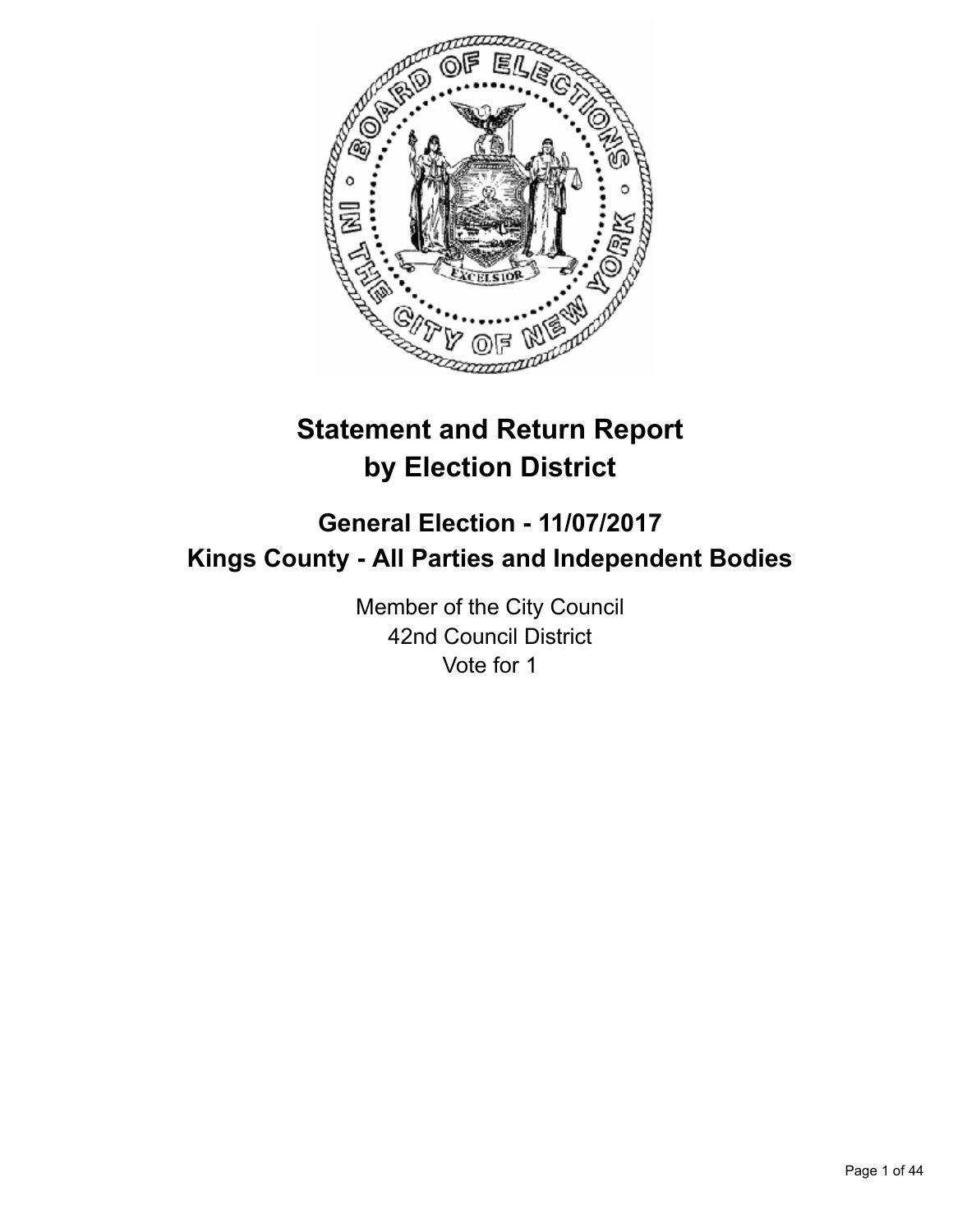

| PUBLIC COUNTER                                           | 57 |
|----------------------------------------------------------|----|
| <b>MANUALLY COUNTED EMERGENCY</b>                        | 0  |
| ABSENTEE / MILITARY                                      | 0  |
| AFFIDAVIT                                                |    |
| <b>Total Ballots</b>                                     | 58 |
| Less - Inapplicable Federal/Special Presidential Ballots | 0  |
| <b>Total Applicable Ballots</b>                          | 58 |
| INEZ D. BARRON (DEMOCRATIC)                              | 53 |
| ERNEST JOHNSON (CONSERVATIVE)                            | 3  |
| MAWULI K. HORMEKU (REFORM)                               |    |
| <b>Total Votes</b>                                       | 57 |
| Unrecorded                                               |    |

#### **005/54**

| PUBLIC COUNTER                                           | 16       |
|----------------------------------------------------------|----------|
| <b>MANUALLY COUNTED EMERGENCY</b>                        | 0        |
| ABSENTEE / MILITARY                                      | 0        |
| AFFIDAVIT                                                | $\Omega$ |
| <b>Total Ballots</b>                                     | 16       |
| Less - Inapplicable Federal/Special Presidential Ballots | $\Omega$ |
| <b>Total Applicable Ballots</b>                          | 16       |
| INEZ D. BARRON (DEMOCRATIC)                              | 16       |
| ERNEST JOHNSON (CONSERVATIVE)                            | $\Omega$ |
| MAWULI K. HORMEKU (REFORM)                               | 0        |
| <b>Total Votes</b>                                       | 16       |

| <b>PUBLIC COUNTER</b>                                    | 19       |
|----------------------------------------------------------|----------|
| MANUALLY COUNTED EMERGENCY                               | 0        |
| ABSENTEE / MILITARY                                      | 0        |
| AFFIDAVIT                                                | $\Omega$ |
| <b>Total Ballots</b>                                     | 19       |
| Less - Inapplicable Federal/Special Presidential Ballots | 0        |
| <b>Total Applicable Ballots</b>                          | 19       |
| INEZ D. BARRON (DEMOCRATIC)                              | 16       |
| ERNEST JOHNSON (CONSERVATIVE)                            |          |
| MAWULI K. HORMEKU (REFORM)                               | 0        |
| <b>Total Votes</b>                                       | 17       |
| Unrecorded                                               | 2        |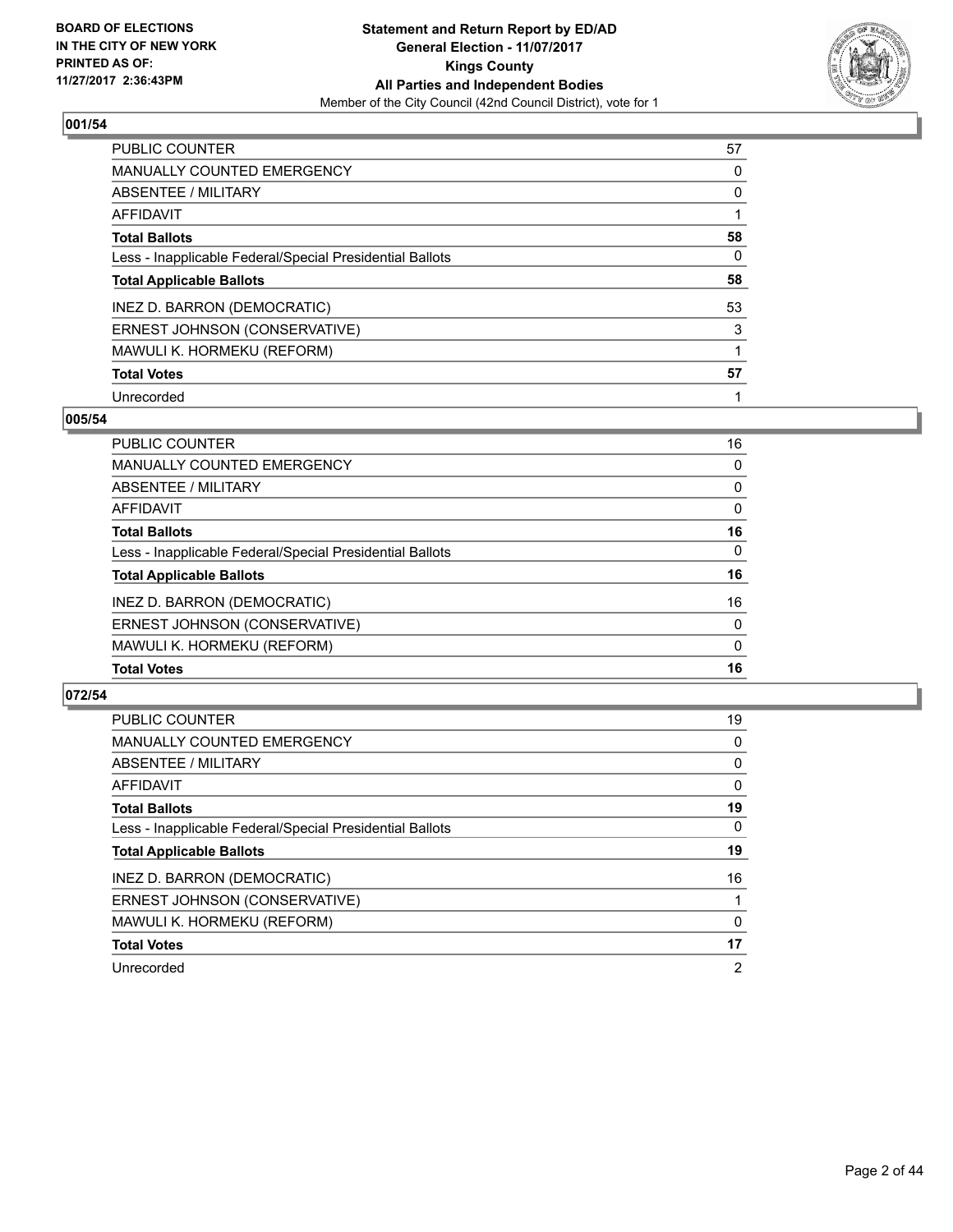

| <b>PUBLIC COUNTER</b>                                    | 46 |
|----------------------------------------------------------|----|
| <b>MANUALLY COUNTED EMERGENCY</b>                        | 0  |
| ABSENTEE / MILITARY                                      | 0  |
| <b>AFFIDAVIT</b>                                         |    |
| <b>Total Ballots</b>                                     | 47 |
| Less - Inapplicable Federal/Special Presidential Ballots | 0  |
|                                                          |    |
| <b>Total Applicable Ballots</b>                          | 47 |
| INEZ D. BARRON (DEMOCRATIC)                              | 39 |
| ERNEST JOHNSON (CONSERVATIVE)                            |    |
| MAWULI K. HORMEKU (REFORM)                               | 0  |
| <b>Total Votes</b>                                       | 40 |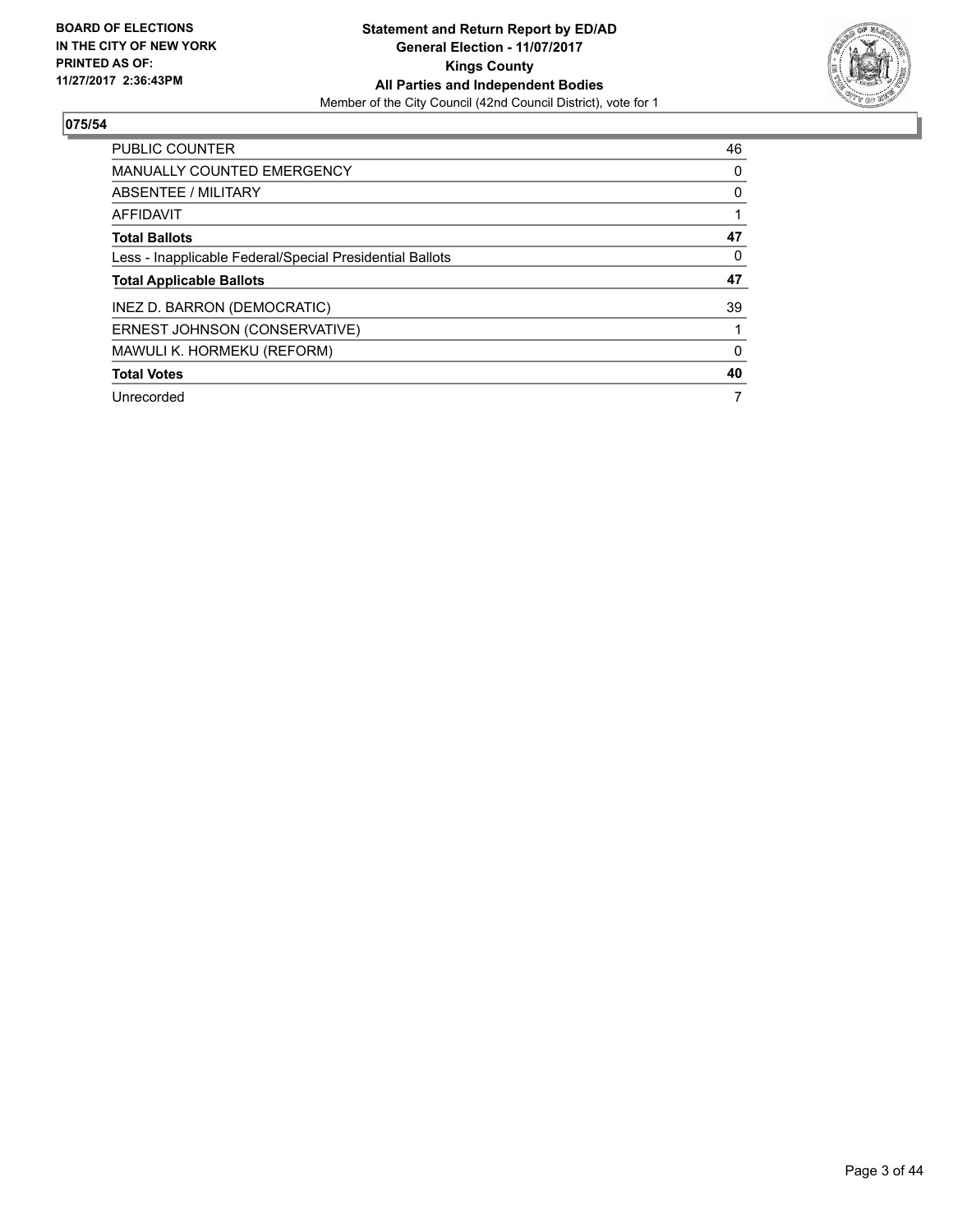

| PUBLIC COUNTER                                           | 13 |
|----------------------------------------------------------|----|
| <b>MANUALLY COUNTED EMERGENCY</b>                        | 0  |
| ABSENTEE / MILITARY                                      | 0  |
| AFFIDAVIT                                                | 0  |
| <b>Total Ballots</b>                                     | 13 |
| Less - Inapplicable Federal/Special Presidential Ballots | 0  |
| <b>Total Applicable Ballots</b>                          | 13 |
| INEZ D. BARRON (DEMOCRATIC)                              | 11 |
| ERNEST JOHNSON (CONSERVATIVE)                            |    |
| MAWULI K. HORMEKU (REFORM)                               | 0  |
| <b>Total Votes</b>                                       | 12 |
| Unrecorded                                               |    |

#### **052/55**

| <b>PUBLIC COUNTER</b>                                    | 60       |
|----------------------------------------------------------|----------|
| <b>MANUALLY COUNTED EMERGENCY</b>                        | 0        |
| ABSENTEE / MILITARY                                      |          |
| AFFIDAVIT                                                | 0        |
| <b>Total Ballots</b>                                     | 61       |
| Less - Inapplicable Federal/Special Presidential Ballots | 0        |
| <b>Total Applicable Ballots</b>                          | 61       |
| INEZ D. BARRON (DEMOCRATIC)                              | 52       |
| ERNEST JOHNSON (CONSERVATIVE)                            | $\Omega$ |
| MAWULI K. HORMEKU (REFORM)                               |          |
| <b>Total Votes</b>                                       | 53       |
| Unrecorded                                               | 8        |

| 0<br>0<br>0<br>0<br>$\Omega$<br>0 | <b>PUBLIC COUNTER</b>                                    |  |
|-----------------------------------|----------------------------------------------------------|--|
|                                   | <b>MANUALLY COUNTED EMERGENCY</b>                        |  |
|                                   | <b>ABSENTEE / MILITARY</b>                               |  |
|                                   | AFFIDAVIT                                                |  |
|                                   | <b>Total Ballots</b>                                     |  |
|                                   | Less - Inapplicable Federal/Special Presidential Ballots |  |
|                                   | <b>Total Applicable Ballots</b>                          |  |
|                                   | INEZ D. BARRON (DEMOCRATIC)                              |  |
|                                   | ERNEST JOHNSON (CONSERVATIVE)                            |  |
|                                   | MAWULI K. HORMEKU (REFORM)                               |  |
|                                   | <b>Total Votes</b>                                       |  |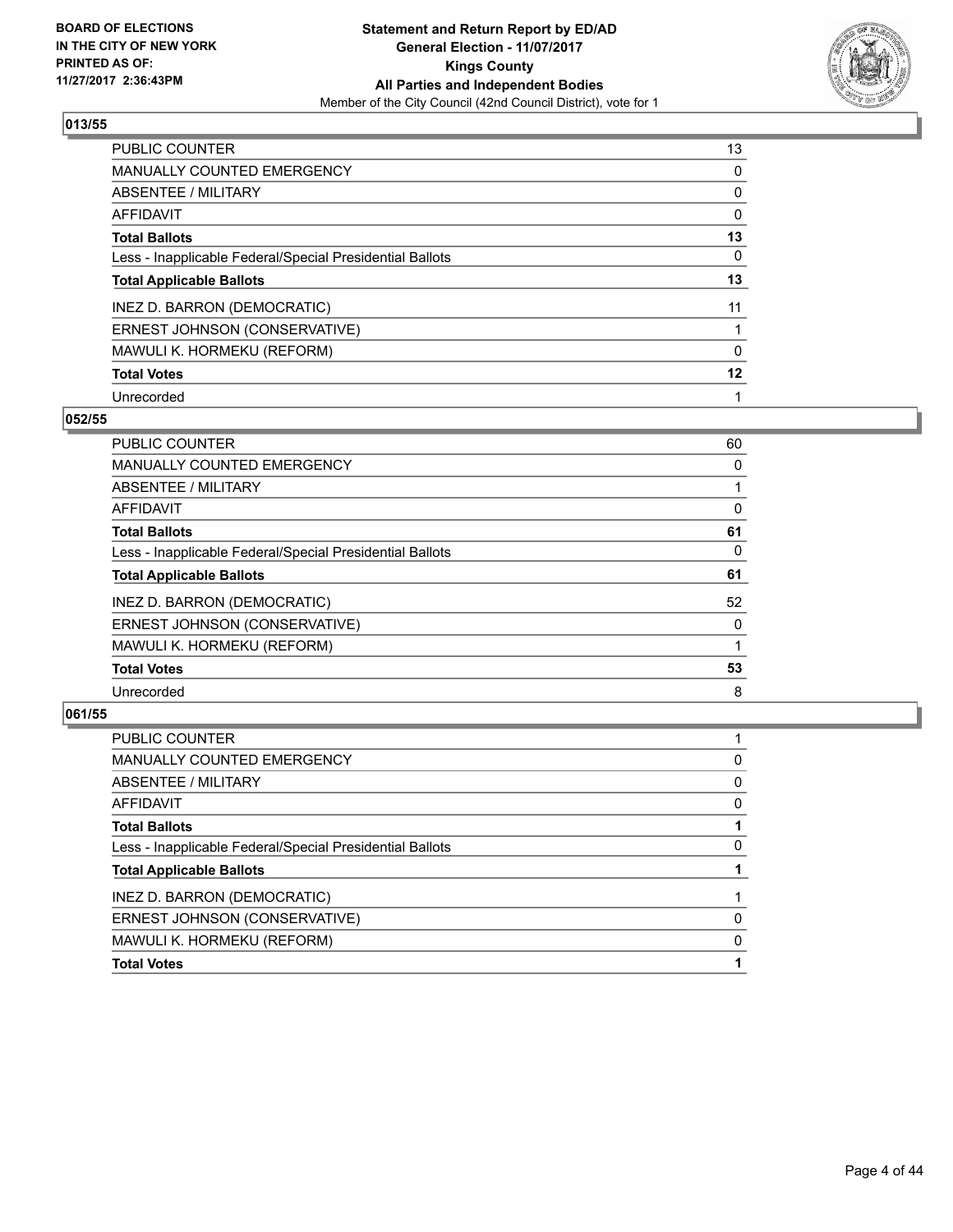

| <b>PUBLIC COUNTER</b>                                    | 134 |
|----------------------------------------------------------|-----|
| MANUALLY COUNTED EMERGENCY                               | 0   |
| ABSENTEE / MILITARY                                      | 5   |
| <b>AFFIDAVIT</b>                                         | 4   |
| <b>Total Ballots</b>                                     | 143 |
| Less - Inapplicable Federal/Special Presidential Ballots | 0   |
| <b>Total Applicable Ballots</b>                          | 143 |
| INEZ D. BARRON (DEMOCRATIC)                              | 124 |
| ERNEST JOHNSON (CONSERVATIVE)                            | 4   |
| MAWULI K. HORMEKU (REFORM)                               | 3   |
| <b>Total Votes</b>                                       | 131 |
| Unrecorded                                               | 12  |

#### **063/55**

| <b>PUBLIC COUNTER</b>                                    | 89       |
|----------------------------------------------------------|----------|
| <b>MANUALLY COUNTED EMERGENCY</b>                        | 0        |
| <b>ABSENTEE / MILITARY</b>                               | 0        |
| AFFIDAVIT                                                | $\Omega$ |
| <b>Total Ballots</b>                                     | 89       |
| Less - Inapplicable Federal/Special Presidential Ballots | 0        |
| <b>Total Applicable Ballots</b>                          | 89       |
| INEZ D. BARRON (DEMOCRATIC)                              | 58       |
| ERNEST JOHNSON (CONSERVATIVE)                            | 4        |
| MAWULI K. HORMEKU (REFORM)                               | 22       |
| <b>Total Votes</b>                                       | 84       |
| Unrecorded                                               | 5        |
|                                                          |          |

## **073/55 COMBINED into: 063/55**

| <b>PUBLIC COUNTER</b>                                    | 145 |
|----------------------------------------------------------|-----|
| MANUALLY COUNTED EMERGENCY                               | 0   |
| ABSENTEE / MILITARY                                      | 0   |
| AFFIDAVIT                                                | 2   |
| <b>Total Ballots</b>                                     | 147 |
| Less - Inapplicable Federal/Special Presidential Ballots | 0   |
| <b>Total Applicable Ballots</b>                          | 147 |
| INEZ D. BARRON (DEMOCRATIC)                              | 119 |
| ERNEST JOHNSON (CONSERVATIVE)                            | 4   |
| MAWULI K. HORMEKU (REFORM)                               | 4   |
| <b>Total Votes</b>                                       | 127 |
| Unrecorded                                               | 20  |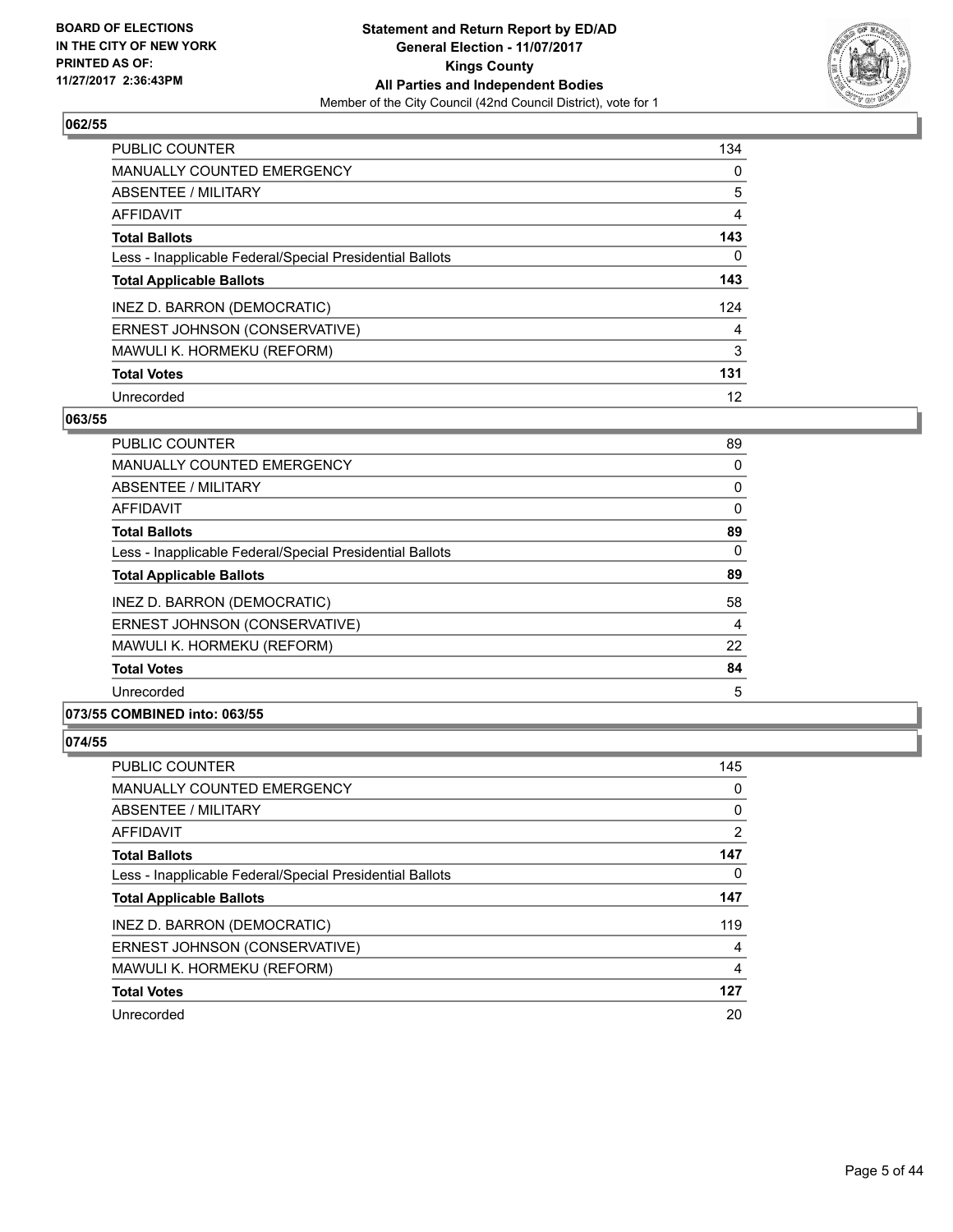

| <b>PUBLIC COUNTER</b>                                    | 177 |
|----------------------------------------------------------|-----|
| MANUALLY COUNTED EMERGENCY                               | 0   |
| ABSENTEE / MILITARY                                      |     |
| <b>AFFIDAVIT</b>                                         | 3   |
| <b>Total Ballots</b>                                     | 181 |
| Less - Inapplicable Federal/Special Presidential Ballots | 0   |
| <b>Total Applicable Ballots</b>                          | 181 |
| INEZ D. BARRON (DEMOCRATIC)                              | 159 |
| ERNEST JOHNSON (CONSERVATIVE)                            | 4   |
| MAWULI K. HORMEKU (REFORM)                               | 5   |
| <b>Total Votes</b>                                       | 168 |
| Unrecorded                                               | 13  |

#### **098/55**

| <b>PUBLIC COUNTER</b>                                    | 37       |
|----------------------------------------------------------|----------|
| MANUALLY COUNTED EMERGENCY                               | 0        |
| ABSENTEE / MILITARY                                      | 0        |
| <b>AFFIDAVIT</b>                                         | 0        |
| <b>Total Ballots</b>                                     | 37       |
| Less - Inapplicable Federal/Special Presidential Ballots | 0        |
| <b>Total Applicable Ballots</b>                          | 37       |
| INEZ D. BARRON (DEMOCRATIC)                              | 35       |
| ERNEST JOHNSON (CONSERVATIVE)                            |          |
| MAWULI K. HORMEKU (REFORM)                               | $\Omega$ |
| <b>Total Votes</b>                                       | 36       |
| Unrecorded                                               |          |

| <b>PUBLIC COUNTER</b>                                    | 253 |
|----------------------------------------------------------|-----|
| MANUALLY COUNTED EMERGENCY                               | 0   |
| ABSENTEE / MILITARY                                      |     |
| <b>AFFIDAVIT</b>                                         | 11  |
| <b>Total Ballots</b>                                     | 265 |
| Less - Inapplicable Federal/Special Presidential Ballots | 0   |
| <b>Total Applicable Ballots</b>                          | 265 |
| INEZ D. BARRON (DEMOCRATIC)                              | 242 |
| ERNEST JOHNSON (CONSERVATIVE)                            | 5   |
| MAWULI K. HORMEKU (REFORM)                               | 5   |
| <b>Total Votes</b>                                       | 252 |
| Unrecorded                                               | 13  |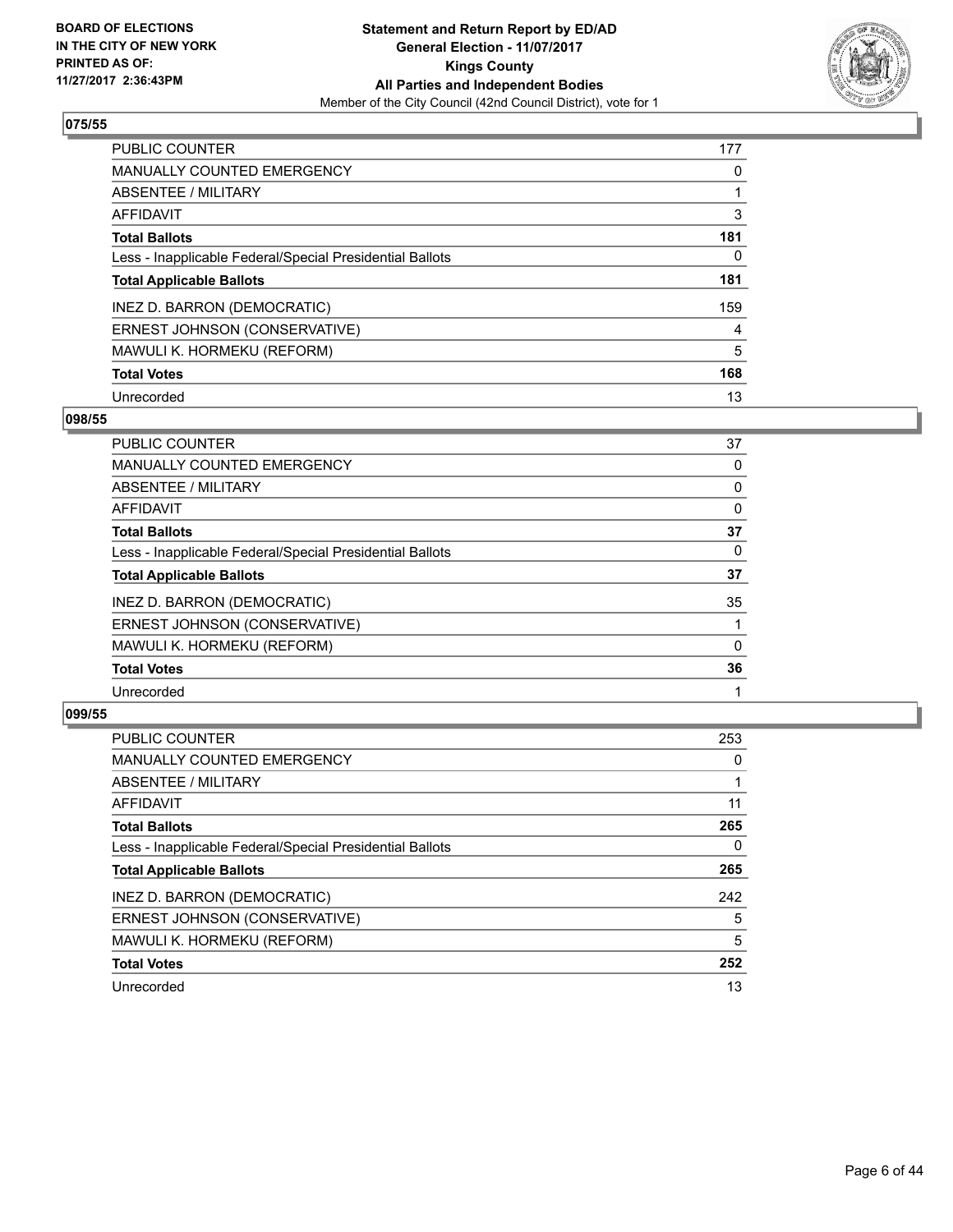

| <b>PUBLIC COUNTER</b>                                    | 227 |
|----------------------------------------------------------|-----|
| MANUALLY COUNTED EMERGENCY                               | 0   |
| ABSENTEE / MILITARY                                      | 3   |
| <b>AFFIDAVIT</b>                                         | 2   |
| <b>Total Ballots</b>                                     | 232 |
| Less - Inapplicable Federal/Special Presidential Ballots | 0   |
| <b>Total Applicable Ballots</b>                          | 232 |
| INEZ D. BARRON (DEMOCRATIC)                              | 213 |
| ERNEST JOHNSON (CONSERVATIVE)                            | 9   |
| MAWULI K. HORMEKU (REFORM)                               | 4   |
| <b>Total Votes</b>                                       | 226 |
| Unrecorded                                               | 6   |

#### **053/58**

| <b>PUBLIC COUNTER</b>                                    | 53       |
|----------------------------------------------------------|----------|
| <b>MANUALLY COUNTED EMERGENCY</b>                        | 0        |
| ABSENTEE / MILITARY                                      | 3        |
| <b>AFFIDAVIT</b>                                         | 2        |
| <b>Total Ballots</b>                                     | 58       |
| Less - Inapplicable Federal/Special Presidential Ballots | $\Omega$ |
| <b>Total Applicable Ballots</b>                          | 58       |
| INEZ D. BARRON (DEMOCRATIC)                              | 53       |
| ERNEST JOHNSON (CONSERVATIVE)                            |          |
| MAWULI K. HORMEKU (REFORM)                               |          |
| <b>Total Votes</b>                                       | 55       |
| Unrecorded                                               | 3        |

| <b>PUBLIC COUNTER</b>                                    | 206 |
|----------------------------------------------------------|-----|
| <b>MANUALLY COUNTED EMERGENCY</b>                        | 0   |
| ABSENTEE / MILITARY                                      |     |
| AFFIDAVIT                                                | 0   |
| <b>Total Ballots</b>                                     | 207 |
| Less - Inapplicable Federal/Special Presidential Ballots | 0   |
| <b>Total Applicable Ballots</b>                          | 207 |
| INEZ D. BARRON (DEMOCRATIC)                              | 196 |
| ERNEST JOHNSON (CONSERVATIVE)                            | 2   |
| MAWULI K. HORMEKU (REFORM)                               | 0   |
| <b>Total Votes</b>                                       | 198 |
| Unrecorded                                               | 9   |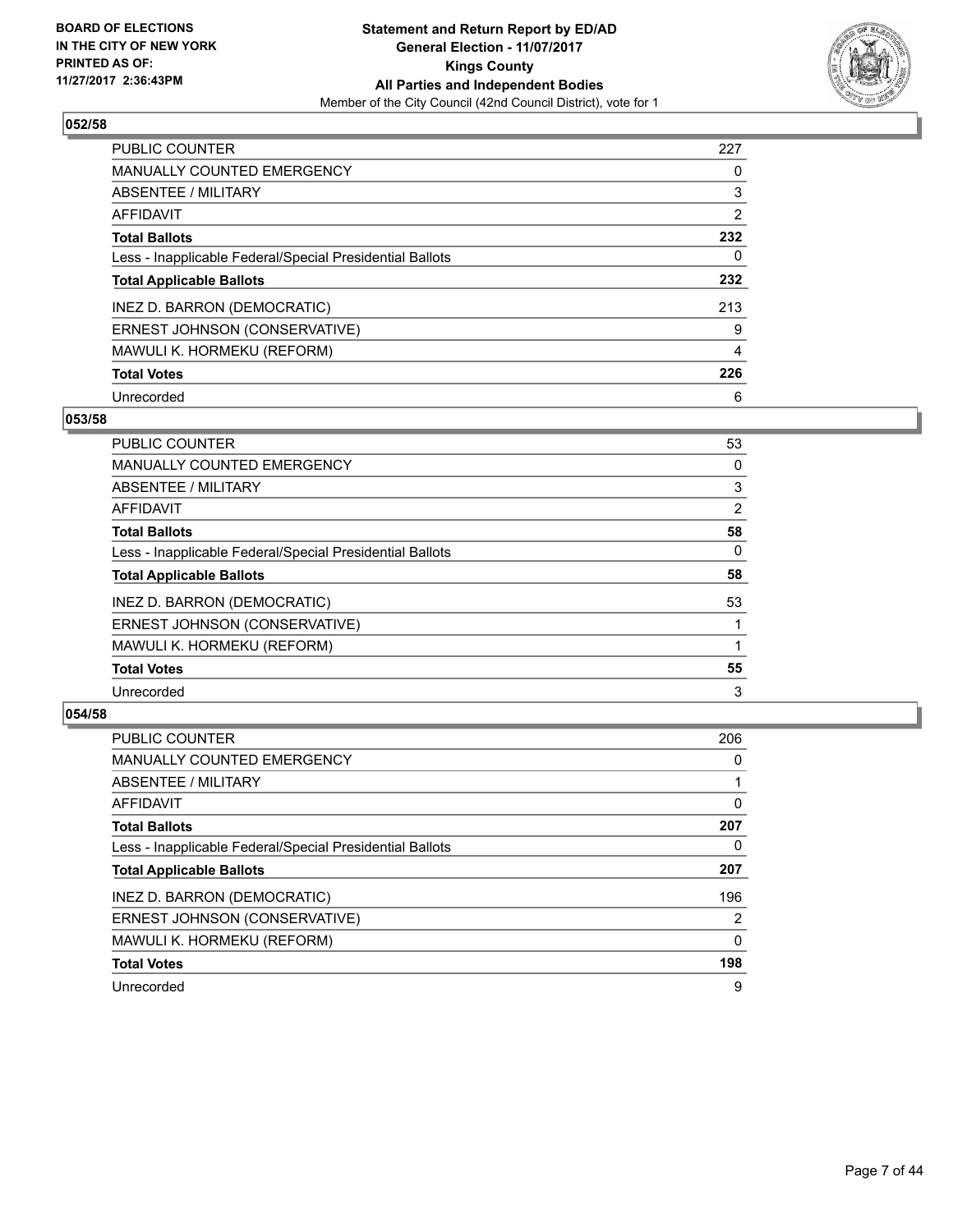

| <b>PUBLIC COUNTER</b>                                    | 219 |
|----------------------------------------------------------|-----|
| MANUALLY COUNTED EMERGENCY                               | 0   |
| ABSENTEE / MILITARY                                      |     |
| <b>AFFIDAVIT</b>                                         |     |
| <b>Total Ballots</b>                                     | 221 |
| Less - Inapplicable Federal/Special Presidential Ballots | 0   |
| <b>Total Applicable Ballots</b>                          | 221 |
| INEZ D. BARRON (DEMOCRATIC)                              | 201 |
| ERNEST JOHNSON (CONSERVATIVE)                            | 4   |
| MAWULI K. HORMEKU (REFORM)                               | 5   |
| <b>Total Votes</b>                                       | 210 |
| Unrecorded                                               | 11  |

#### **056/58**

| PUBLIC COUNTER                                           | 93       |
|----------------------------------------------------------|----------|
| <b>MANUALLY COUNTED EMERGENCY</b>                        | 0        |
| ABSENTEE / MILITARY                                      | 30       |
| <b>AFFIDAVIT</b>                                         | 10       |
| <b>Total Ballots</b>                                     | 133      |
| Less - Inapplicable Federal/Special Presidential Ballots | $\Omega$ |
| <b>Total Applicable Ballots</b>                          | 133      |
| INEZ D. BARRON (DEMOCRATIC)                              | 119      |
| ERNEST JOHNSON (CONSERVATIVE)                            | 4        |
| MAWULI K. HORMEKU (REFORM)                               | 3        |
| <b>Total Votes</b>                                       | 126      |
| Unrecorded                                               |          |

| <b>PUBLIC COUNTER</b>                                    | 136 |
|----------------------------------------------------------|-----|
| <b>MANUALLY COUNTED EMERGENCY</b>                        | 0   |
| ABSENTEE / MILITARY                                      |     |
| AFFIDAVIT                                                |     |
| <b>Total Ballots</b>                                     | 138 |
| Less - Inapplicable Federal/Special Presidential Ballots | 0   |
| <b>Total Applicable Ballots</b>                          | 138 |
| INEZ D. BARRON (DEMOCRATIC)                              | 117 |
| ERNEST JOHNSON (CONSERVATIVE)                            | 11  |
| MAWULI K. HORMEKU (REFORM)                               | 3   |
| <b>Total Votes</b>                                       | 131 |
| Unrecorded                                               | 7   |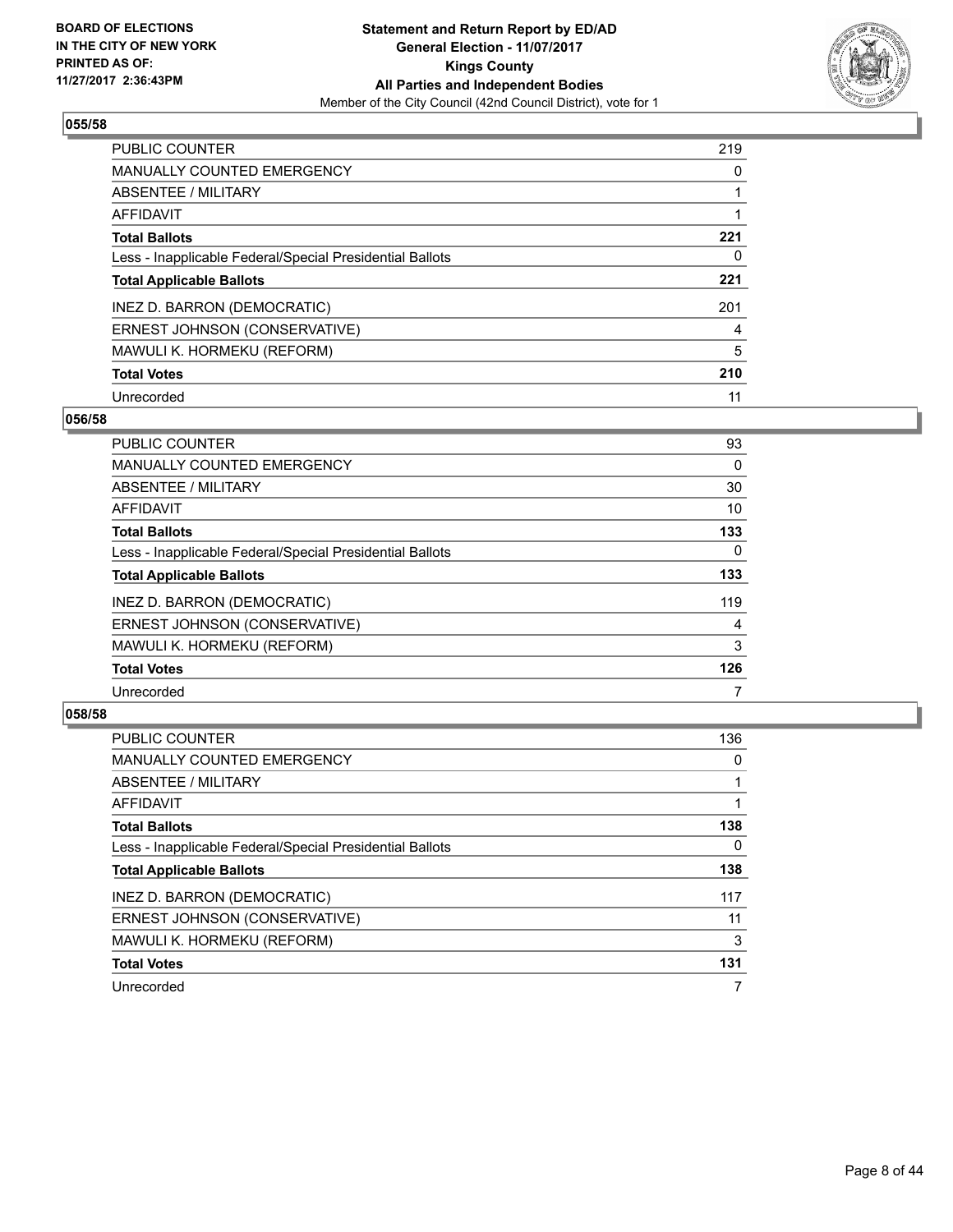

| <b>PUBLIC COUNTER</b>                                    | 293            |
|----------------------------------------------------------|----------------|
| <b>MANUALLY COUNTED EMERGENCY</b>                        | 0              |
| ABSENTEE / MILITARY                                      | $\overline{2}$ |
| AFFIDAVIT                                                | 3              |
| <b>Total Ballots</b>                                     | 298            |
| Less - Inapplicable Federal/Special Presidential Ballots | 0              |
| <b>Total Applicable Ballots</b>                          | 298            |
| INEZ D. BARRON (DEMOCRATIC)                              | 262            |
| ERNEST JOHNSON (CONSERVATIVE)                            | 3              |
| MAWULI K. HORMEKU (REFORM)                               | 2              |
| <b>Total Votes</b>                                       | 267            |
| Unrecorded                                               | 31             |

#### **062/58**

| <b>PUBLIC COUNTER</b>                                    | 302            |
|----------------------------------------------------------|----------------|
| <b>MANUALLY COUNTED EMERGENCY</b>                        | 0              |
| ABSENTEE / MILITARY                                      | $\overline{2}$ |
| <b>AFFIDAVIT</b>                                         |                |
| <b>Total Ballots</b>                                     | 305            |
| Less - Inapplicable Federal/Special Presidential Ballots | 0              |
| <b>Total Applicable Ballots</b>                          | 305            |
| INEZ D. BARRON (DEMOCRATIC)                              | 269            |
| ERNEST JOHNSON (CONSERVATIVE)                            | 9              |
| MAWULI K. HORMEKU (REFORM)                               | 3              |
| DWIGHT KENWOOD (WRITE-IN)                                |                |
| <b>Total Votes</b>                                       | 282            |
| Unrecorded                                               | 23             |

| PUBLIC COUNTER                                           | 197 |
|----------------------------------------------------------|-----|
| MANUALLY COUNTED EMERGENCY                               | 0   |
| ABSENTEE / MILITARY                                      | 5   |
| AFFIDAVIT                                                | 1   |
| <b>Total Ballots</b>                                     | 203 |
| Less - Inapplicable Federal/Special Presidential Ballots | 0   |
| <b>Total Applicable Ballots</b>                          | 203 |
| INEZ D. BARRON (DEMOCRATIC)                              | 174 |
| ERNEST JOHNSON (CONSERVATIVE)                            | 6   |
| MAWULI K. HORMEKU (REFORM)                               | 3   |
| UNATTRIBUTABLE WRITE-IN (WRITE-IN)                       |     |
| <b>Total Votes</b>                                       | 184 |
| Unrecorded                                               | 19  |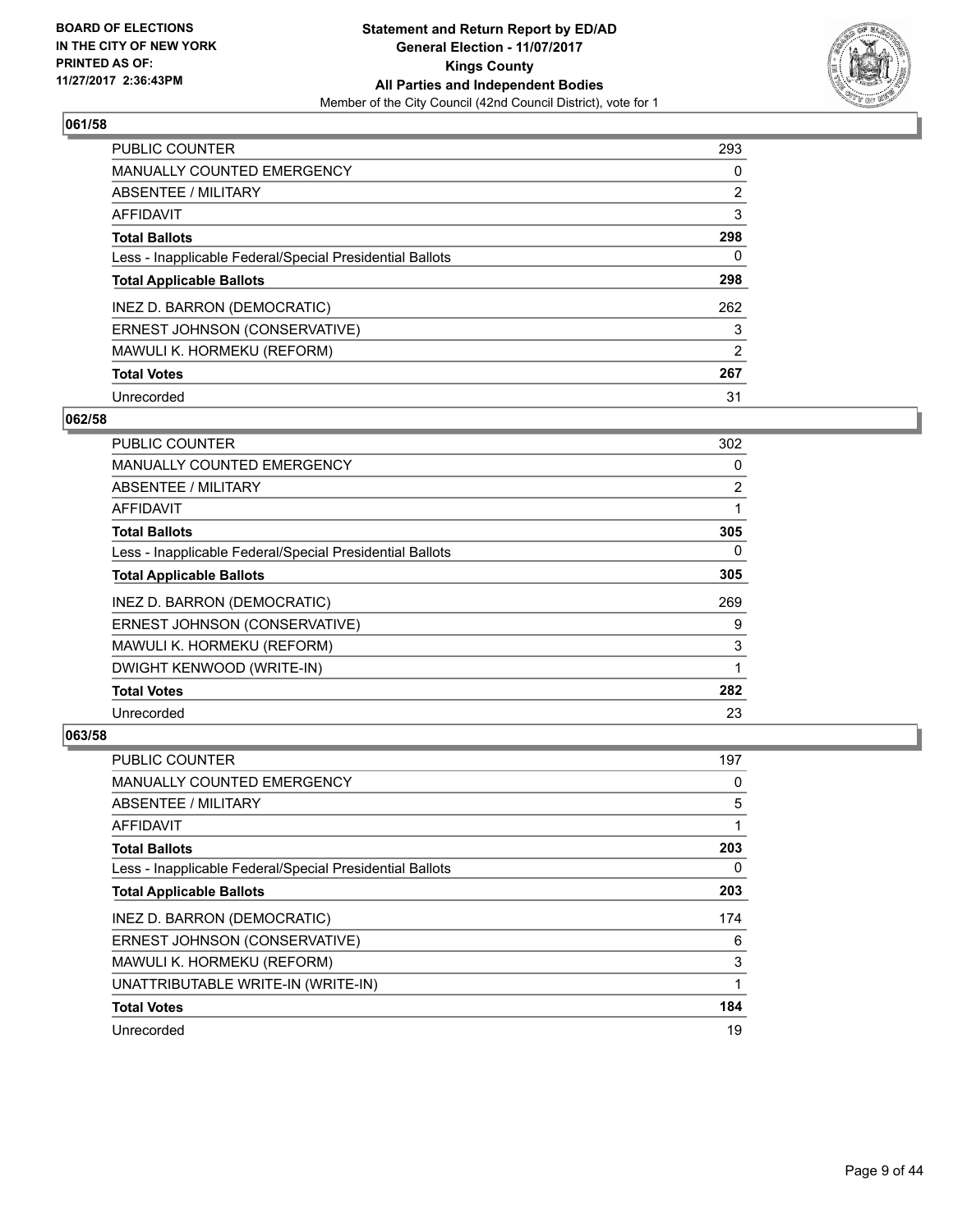

| <b>PUBLIC COUNTER</b>                                    | 177 |
|----------------------------------------------------------|-----|
| MANUALLY COUNTED EMERGENCY                               | 0   |
| ABSENTEE / MILITARY                                      | 4   |
| <b>AFFIDAVIT</b>                                         | 0   |
| <b>Total Ballots</b>                                     | 181 |
| Less - Inapplicable Federal/Special Presidential Ballots | 0   |
| <b>Total Applicable Ballots</b>                          | 181 |
| INEZ D. BARRON (DEMOCRATIC)                              | 152 |
| ERNEST JOHNSON (CONSERVATIVE)                            | 5   |
| MAWULI K. HORMEKU (REFORM)                               | 6   |
| <b>Total Votes</b>                                       | 163 |
| Unrecorded                                               | 18  |

#### **066/58**

| <b>PUBLIC COUNTER</b>                                    | 177      |
|----------------------------------------------------------|----------|
| <b>MANUALLY COUNTED EMERGENCY</b>                        | 0        |
| ABSENTEE / MILITARY                                      | 23       |
| <b>AFFIDAVIT</b>                                         | 0        |
| <b>Total Ballots</b>                                     | 200      |
| Less - Inapplicable Federal/Special Presidential Ballots | $\Omega$ |
| <b>Total Applicable Ballots</b>                          | 200      |
| INEZ D. BARRON (DEMOCRATIC)                              | 176      |
| ERNEST JOHNSON (CONSERVATIVE)                            | 5        |
| MAWULI K. HORMEKU (REFORM)                               | 5        |
| <b>Total Votes</b>                                       | 186      |
| Unrecorded                                               | 14       |

| <b>PUBLIC COUNTER</b>                                    | 361 |
|----------------------------------------------------------|-----|
| <b>MANUALLY COUNTED EMERGENCY</b>                        | 0   |
| ABSENTEE / MILITARY                                      | 4   |
| AFFIDAVIT                                                | 3   |
| <b>Total Ballots</b>                                     | 368 |
| Less - Inapplicable Federal/Special Presidential Ballots | 0   |
| <b>Total Applicable Ballots</b>                          | 368 |
| INEZ D. BARRON (DEMOCRATIC)                              | 312 |
| ERNEST JOHNSON (CONSERVATIVE)                            | 12  |
| MAWULI K. HORMEKU (REFORM)                               | 12  |
| ROBERT KELLY EDWARDS (WRITE-IN)                          |     |
| <b>Total Votes</b>                                       | 337 |
| Unrecorded                                               | 31  |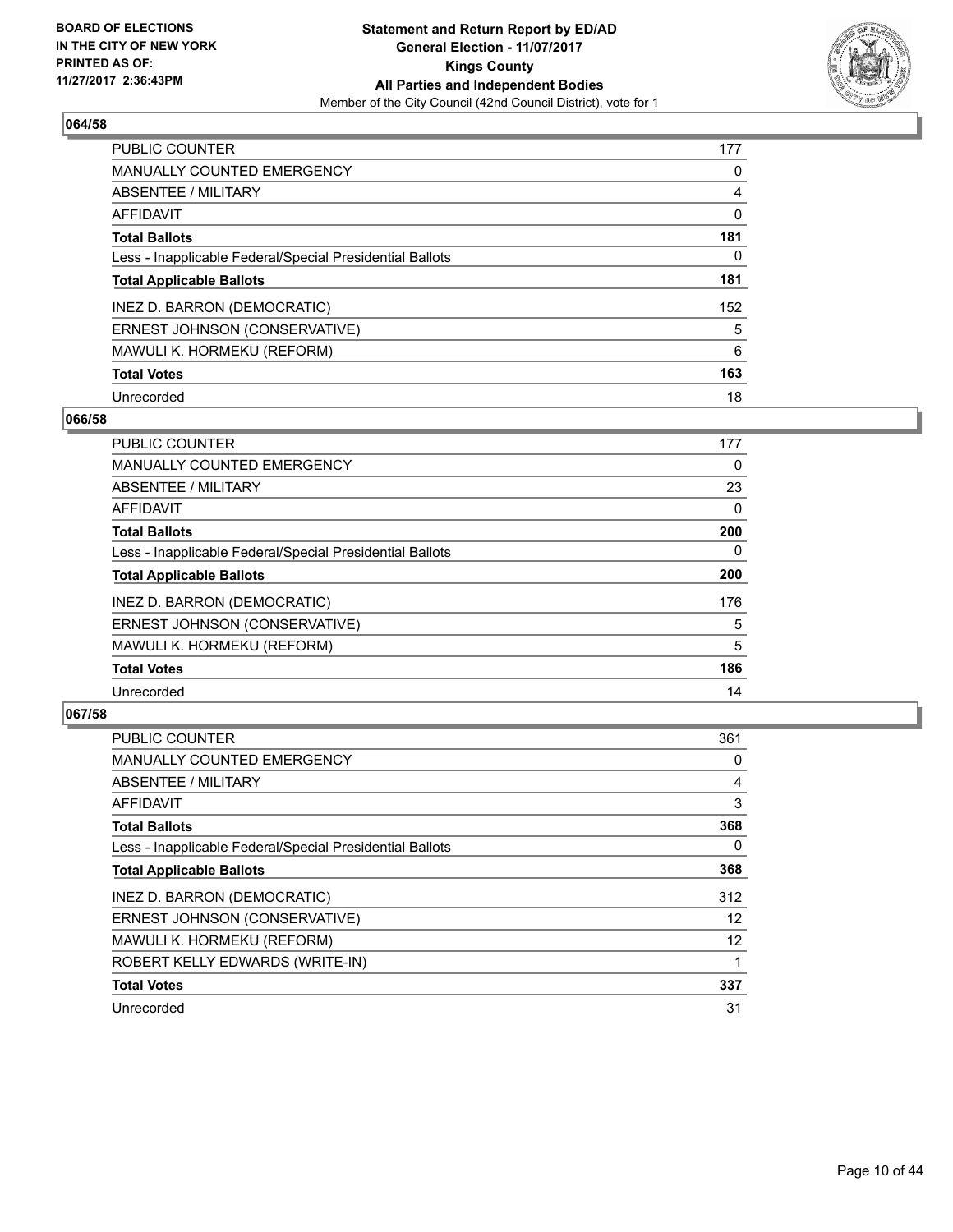

| <b>PUBLIC COUNTER</b>                                    | 293            |
|----------------------------------------------------------|----------------|
| <b>MANUALLY COUNTED EMERGENCY</b>                        | 0              |
| ABSENTEE / MILITARY                                      | 2              |
| AFFIDAVIT                                                |                |
| <b>Total Ballots</b>                                     | 296            |
| Less - Inapplicable Federal/Special Presidential Ballots | 0              |
| <b>Total Applicable Ballots</b>                          | 296            |
| INEZ D. BARRON (DEMOCRATIC)                              | 248            |
| ERNEST JOHNSON (CONSERVATIVE)                            | 9              |
| MAWULI K. HORMEKU (REFORM)                               | $\overline{7}$ |
| LESTER FORD (WRITE-IN)                                   |                |
| UNATTRIBUTABLE WRITE-IN (WRITE-IN)                       |                |
| <b>Total Votes</b>                                       | 266            |
| Unrecorded                                               | 30             |

## **069/58**

| PUBLIC COUNTER                                           | 58 |
|----------------------------------------------------------|----|
| <b>MANUALLY COUNTED EMERGENCY</b>                        | 0  |
| ABSENTEE / MILITARY                                      |    |
| AFFIDAVIT                                                |    |
| <b>Total Ballots</b>                                     | 60 |
| Less - Inapplicable Federal/Special Presidential Ballots | 0  |
| <b>Total Applicable Ballots</b>                          | 60 |
| INEZ D. BARRON (DEMOCRATIC)                              | 50 |
| ERNEST JOHNSON (CONSERVATIVE)                            | 3  |
| MAWULI K. HORMEKU (REFORM)                               |    |
| <b>Total Votes</b>                                       | 54 |
| Unrecorded                                               | 6  |

| <b>PUBLIC COUNTER</b>                                    | 112 |
|----------------------------------------------------------|-----|
| <b>MANUALLY COUNTED EMERGENCY</b>                        | 0   |
| ABSENTEE / MILITARY                                      | 49  |
| AFFIDAVIT                                                | 4   |
| <b>Total Ballots</b>                                     | 165 |
| Less - Inapplicable Federal/Special Presidential Ballots | 0   |
| <b>Total Applicable Ballots</b>                          | 165 |
|                                                          |     |
| INEZ D. BARRON (DEMOCRATIC)                              | 138 |
| ERNEST JOHNSON (CONSERVATIVE)                            | 10  |
| MAWULI K. HORMEKU (REFORM)                               | 7   |
| <b>Total Votes</b>                                       | 155 |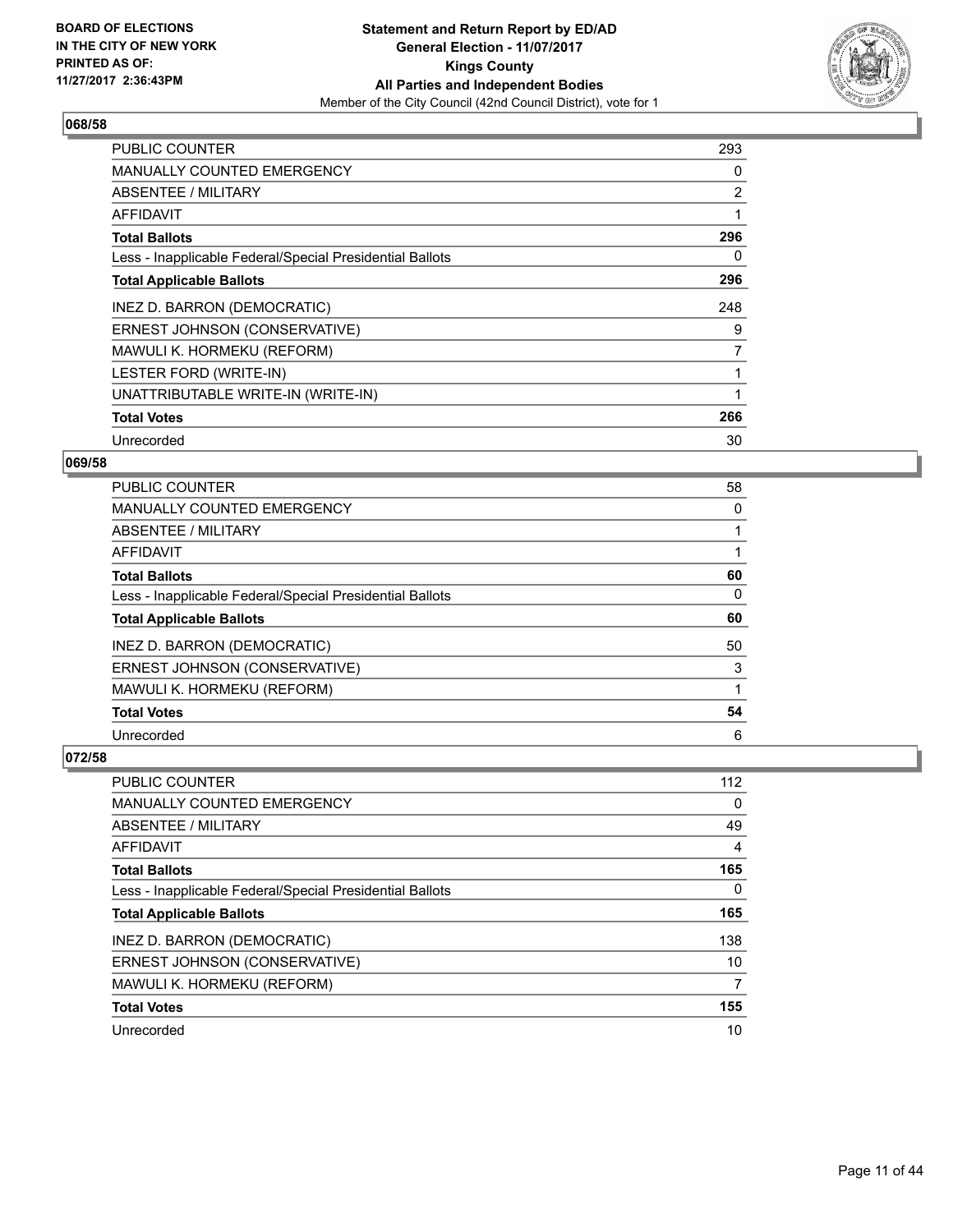

| <b>PUBLIC COUNTER</b>                                    | 95             |
|----------------------------------------------------------|----------------|
| <b>MANUALLY COUNTED EMERGENCY</b>                        | 0              |
| ABSENTEE / MILITARY                                      |                |
| AFFIDAVIT                                                | 0              |
| <b>Total Ballots</b>                                     | 96             |
| Less - Inapplicable Federal/Special Presidential Ballots | 0              |
| <b>Total Applicable Ballots</b>                          | 96             |
| INEZ D. BARRON (DEMOCRATIC)                              | 81             |
| ERNEST JOHNSON (CONSERVATIVE)                            | 4              |
| MAWULI K. HORMEKU (REFORM)                               | $\overline{2}$ |
| UNATTRIBUTABLE WRITE-IN (WRITE-IN)                       |                |
| <b>Total Votes</b>                                       | 88             |
| Unrecorded                                               | 8              |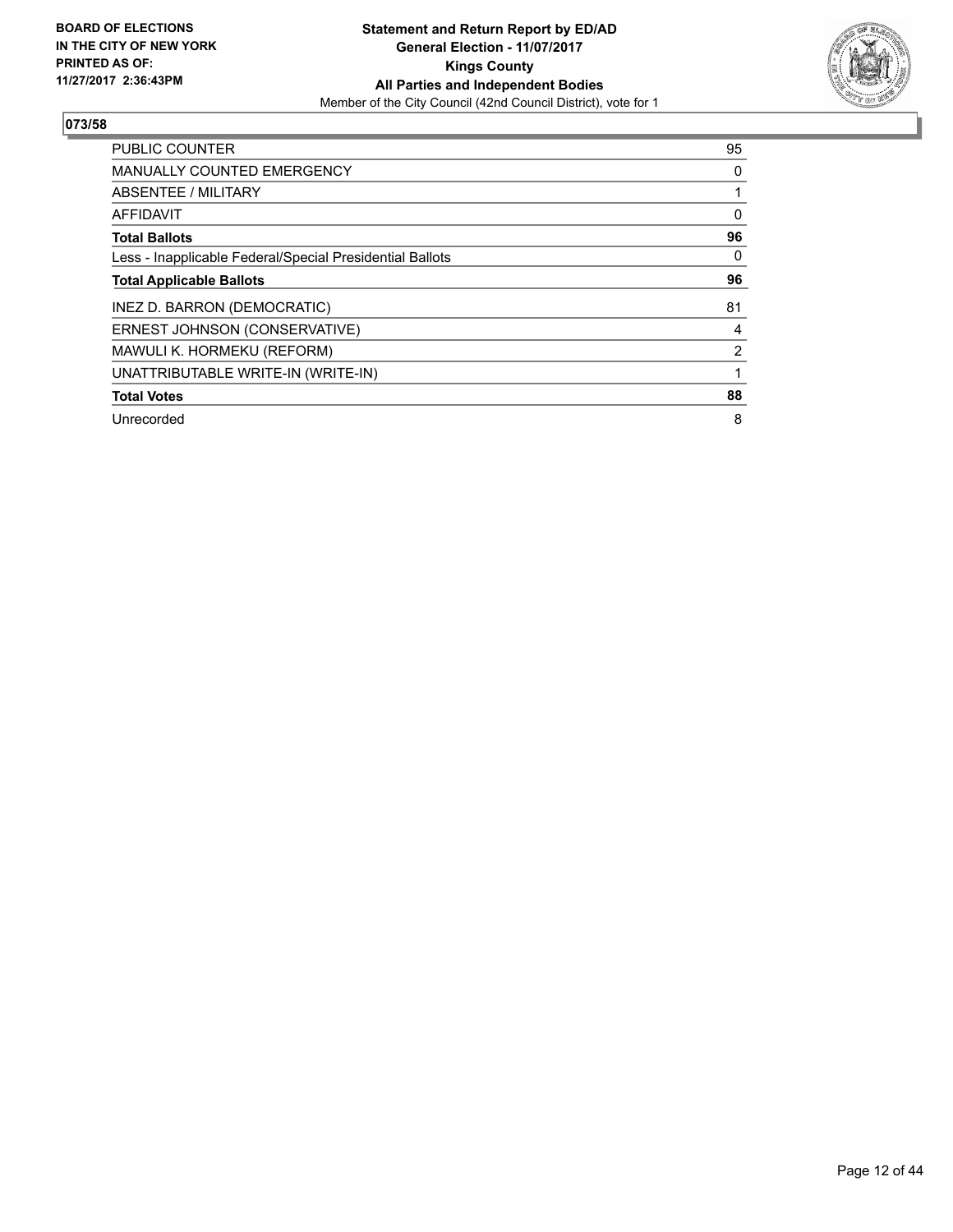

| <b>PUBLIC COUNTER</b>                                    | 6 |
|----------------------------------------------------------|---|
| <b>MANUALLY COUNTED EMERGENCY</b>                        | 0 |
| ABSENTEE / MILITARY                                      |   |
| <b>AFFIDAVIT</b>                                         | 0 |
| <b>Total Ballots</b>                                     |   |
| Less - Inapplicable Federal/Special Presidential Ballots | 0 |
| <b>Total Applicable Ballots</b>                          |   |
| INEZ D. BARRON (DEMOCRATIC)                              | 6 |
| ERNEST JOHNSON (CONSERVATIVE)                            | 0 |
| MAWULI K. HORMEKU (REFORM)                               | 0 |
| <b>Total Votes</b>                                       | 6 |
| Unrecorded                                               |   |

#### **089/59**

| <b>Total Votes</b>                                       | 0        |
|----------------------------------------------------------|----------|
| MAWULI K. HORMEKU (REFORM)                               | 0        |
| ERNEST JOHNSON (CONSERVATIVE)                            | 0        |
| INEZ D. BARRON (DEMOCRATIC)                              | $\Omega$ |
| <b>Total Applicable Ballots</b>                          | 0        |
| Less - Inapplicable Federal/Special Presidential Ballots | 0        |
| <b>Total Ballots</b>                                     | 0        |
| <b>AFFIDAVIT</b>                                         | 0        |
| <b>ABSENTEE / MILITARY</b>                               | 0        |
| <b>MANUALLY COUNTED EMERGENCY</b>                        | 0        |
| <b>PUBLIC COUNTER</b>                                    | 0        |

| <b>Total Votes</b>                                       | 0 |
|----------------------------------------------------------|---|
| MAWULI K. HORMEKU (REFORM)                               | 0 |
| ERNEST JOHNSON (CONSERVATIVE)                            | 0 |
| INEZ D. BARRON (DEMOCRATIC)                              | 0 |
| <b>Total Applicable Ballots</b>                          | 0 |
| Less - Inapplicable Federal/Special Presidential Ballots | 0 |
| <b>Total Ballots</b>                                     | 0 |
| AFFIDAVIT                                                | 0 |
| ABSENTEE / MILITARY                                      | 0 |
| <b>MANUALLY COUNTED EMERGENCY</b>                        | 0 |
| PUBLIC COUNTER                                           | 0 |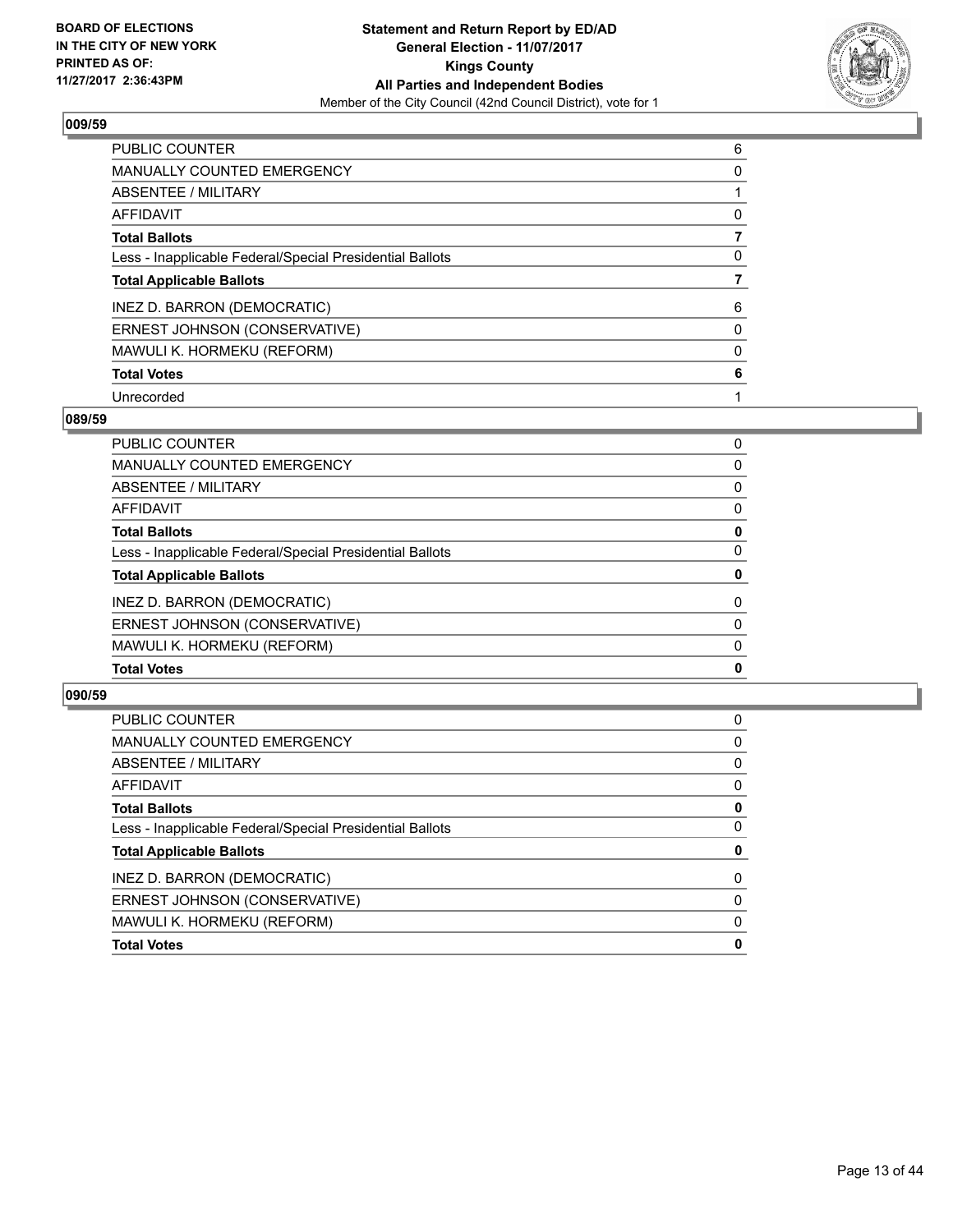

| <b>PUBLIC COUNTER</b>                                    | 186 |
|----------------------------------------------------------|-----|
| <b>MANUALLY COUNTED EMERGENCY</b>                        | 0   |
| <b>ABSENTEE / MILITARY</b>                               |     |
| <b>AFFIDAVIT</b>                                         | 0   |
| <b>Total Ballots</b>                                     | 187 |
| Less - Inapplicable Federal/Special Presidential Ballots | 0   |
| <b>Total Applicable Ballots</b>                          | 187 |
| INEZ D. BARRON (DEMOCRATIC)                              | 152 |
| ERNEST JOHNSON (CONSERVATIVE)                            | 10  |
| MAWULI K. HORMEKU (REFORM)                               | 5   |
| <b>Total Votes</b>                                       | 167 |
| Unrecorded                                               | 20  |

#### **002/60**

| <b>PUBLIC COUNTER</b>                                    | 180      |
|----------------------------------------------------------|----------|
| MANUALLY COUNTED EMERGENCY                               | 0        |
| ABSENTEE / MILITARY                                      |          |
| <b>AFFIDAVIT</b>                                         |          |
| <b>Total Ballots</b>                                     | 182      |
| Less - Inapplicable Federal/Special Presidential Ballots | $\Omega$ |
| <b>Total Applicable Ballots</b>                          | 182      |
| INEZ D. BARRON (DEMOCRATIC)                              | 166      |
| ERNEST JOHNSON (CONSERVATIVE)                            | 5        |
| MAWULI K. HORMEKU (REFORM)                               | 6        |
| <b>Total Votes</b>                                       | 177      |
| Unrecorded                                               | 5        |

| <b>PUBLIC COUNTER</b>                                    | 242 |
|----------------------------------------------------------|-----|
| <b>MANUALLY COUNTED EMERGENCY</b>                        | 0   |
| ABSENTEE / MILITARY                                      | 0   |
| AFFIDAVIT                                                | 0   |
| <b>Total Ballots</b>                                     | 242 |
| Less - Inapplicable Federal/Special Presidential Ballots | 0   |
| <b>Total Applicable Ballots</b>                          | 242 |
| INEZ D. BARRON (DEMOCRATIC)                              | 218 |
| ERNEST JOHNSON (CONSERVATIVE)                            | 12  |
| MAWULI K. HORMEKU (REFORM)                               | 5   |
| <b>Total Votes</b>                                       | 235 |
| Unrecorded                                               | 7   |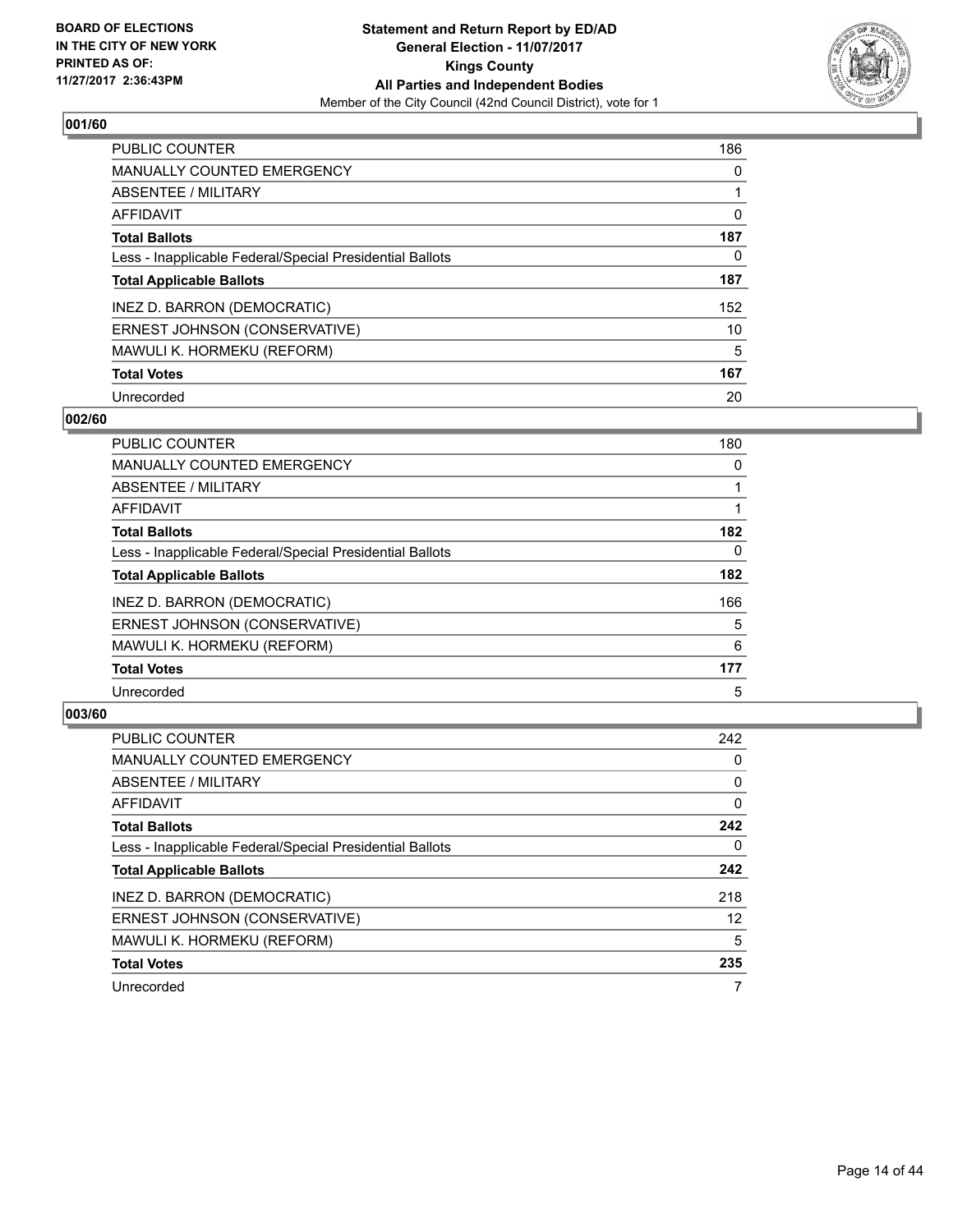

| <b>PUBLIC COUNTER</b>                                    | 151 |
|----------------------------------------------------------|-----|
| MANUALLY COUNTED EMERGENCY                               | 0   |
| <b>ABSENTEE / MILITARY</b>                               | 0   |
| AFFIDAVIT                                                | 2   |
| <b>Total Ballots</b>                                     | 153 |
| Less - Inapplicable Federal/Special Presidential Ballots | 0   |
| <b>Total Applicable Ballots</b>                          | 153 |
| INEZ D. BARRON (DEMOCRATIC)                              | 116 |
| ERNEST JOHNSON (CONSERVATIVE)                            | 14  |
| MAWULI K. HORMEKU (REFORM)                               | 4   |
| BRIAN-CHRISTOPHER A. CUNNINGHAM (WRITE-IN)               |     |
| NIKKI LUCAS (WRITE-IN)                                   | 1   |
| <b>Total Votes</b>                                       | 136 |
| Unrecorded                                               | 17  |

## **005/60**

| <b>PUBLIC COUNTER</b>                                    | 222            |
|----------------------------------------------------------|----------------|
| MANUALLY COUNTED EMERGENCY                               | 0              |
| ABSENTEE / MILITARY                                      | $\overline{2}$ |
| AFFIDAVIT                                                | 3              |
| <b>Total Ballots</b>                                     | 227            |
| Less - Inapplicable Federal/Special Presidential Ballots | 0              |
| <b>Total Applicable Ballots</b>                          | 227            |
| INEZ D. BARRON (DEMOCRATIC)                              | 171            |
| ERNEST JOHNSON (CONSERVATIVE)                            | 24             |
| MAWULI K. HORMEKU (REFORM)                               | 5              |
| <b>Total Votes</b>                                       | 200            |
| Unrecorded                                               | 27             |

| <b>PUBLIC COUNTER</b>                                    | 74 |
|----------------------------------------------------------|----|
| <b>MANUALLY COUNTED EMERGENCY</b>                        | 0  |
| ABSENTEE / MILITARY                                      |    |
| AFFIDAVIT                                                |    |
| <b>Total Ballots</b>                                     | 76 |
| Less - Inapplicable Federal/Special Presidential Ballots | 0  |
| <b>Total Applicable Ballots</b>                          | 76 |
| INEZ D. BARRON (DEMOCRATIC)                              | 63 |
| ERNEST JOHNSON (CONSERVATIVE)                            | 5  |
| MAWULI K. HORMEKU (REFORM)                               | 0  |
| <b>Total Votes</b>                                       | 68 |
| Unrecorded                                               | 8  |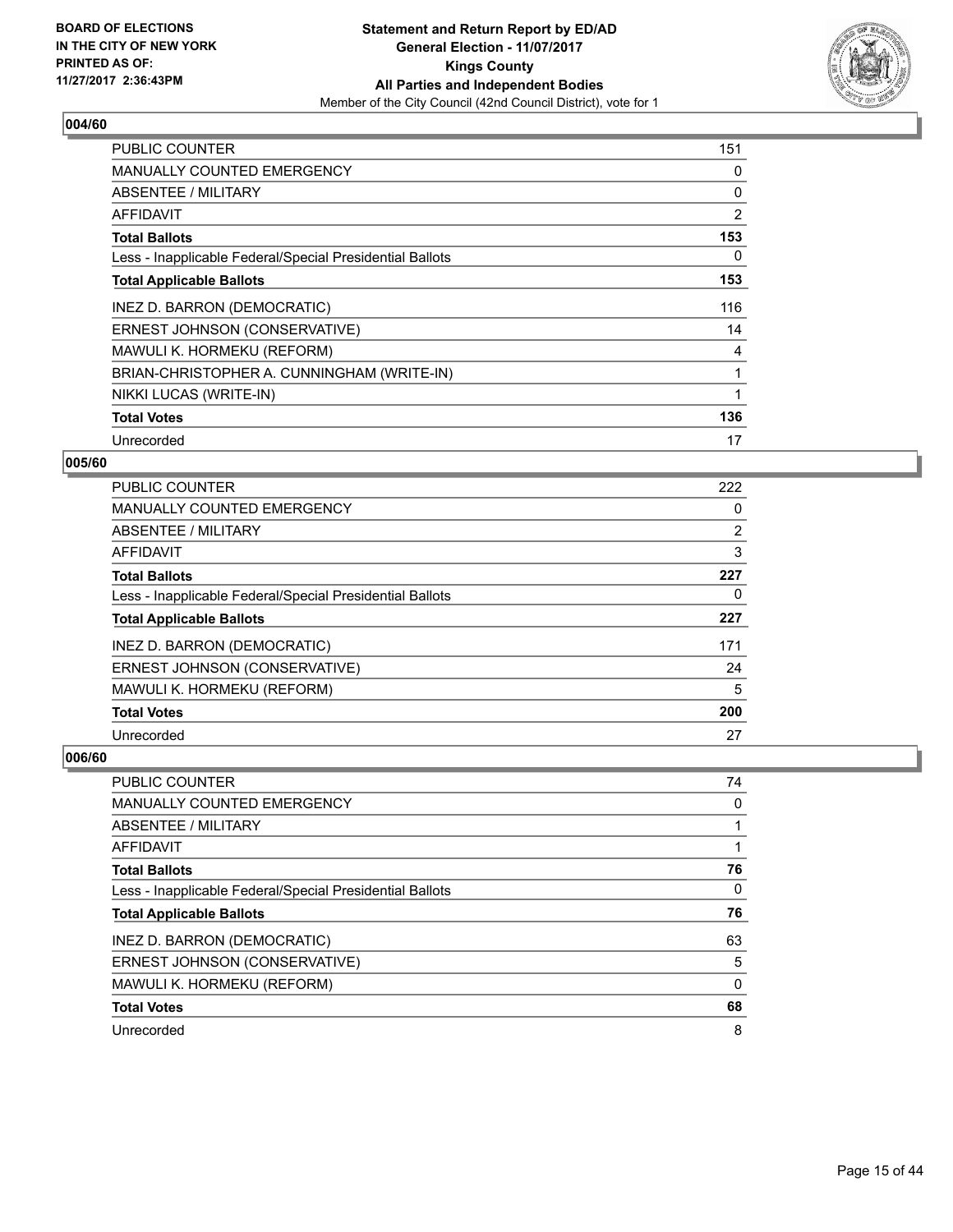

| <b>PUBLIC COUNTER</b>                                    | 285 |
|----------------------------------------------------------|-----|
| <b>MANUALLY COUNTED EMERGENCY</b>                        | 0   |
| ABSENTEE / MILITARY                                      | 4   |
| <b>AFFIDAVIT</b>                                         | 2   |
| <b>Total Ballots</b>                                     | 291 |
| Less - Inapplicable Federal/Special Presidential Ballots | 0   |
| <b>Total Applicable Ballots</b>                          | 291 |
| INEZ D. BARRON (DEMOCRATIC)                              | 254 |
| ERNEST JOHNSON (CONSERVATIVE)                            | 12  |
| MAWULI K. HORMEKU (REFORM)                               | 14  |
| ROBERT LEIBREITZ (WRITE-IN)                              |     |
| <b>Total Votes</b>                                       | 281 |
| Unrecorded                                               | 10  |

## **008/60**

| <b>PUBLIC COUNTER</b>                                    | 212 |
|----------------------------------------------------------|-----|
| <b>MANUALLY COUNTED EMERGENCY</b>                        | 0   |
| ABSENTEE / MILITARY                                      | 7   |
| AFFIDAVIT                                                |     |
| <b>Total Ballots</b>                                     | 220 |
| Less - Inapplicable Federal/Special Presidential Ballots | 0   |
| <b>Total Applicable Ballots</b>                          | 220 |
| INEZ D. BARRON (DEMOCRATIC)                              | 191 |
| ERNEST JOHNSON (CONSERVATIVE)                            |     |
| MAWULI K. HORMEKU (REFORM)                               | 6   |
| <b>Total Votes</b>                                       | 204 |
| Unrecorded                                               | 16  |

| <b>PUBLIC COUNTER</b>                                    | 232 |
|----------------------------------------------------------|-----|
| <b>MANUALLY COUNTED EMERGENCY</b>                        | 0   |
| ABSENTEE / MILITARY                                      | 2   |
| AFFIDAVIT                                                |     |
| <b>Total Ballots</b>                                     | 235 |
| Less - Inapplicable Federal/Special Presidential Ballots | 0   |
| <b>Total Applicable Ballots</b>                          | 235 |
| INEZ D. BARRON (DEMOCRATIC)                              | 206 |
| ERNEST JOHNSON (CONSERVATIVE)                            | 13  |
| MAWULI K. HORMEKU (REFORM)                               | 6   |
| <b>Total Votes</b>                                       | 225 |
|                                                          |     |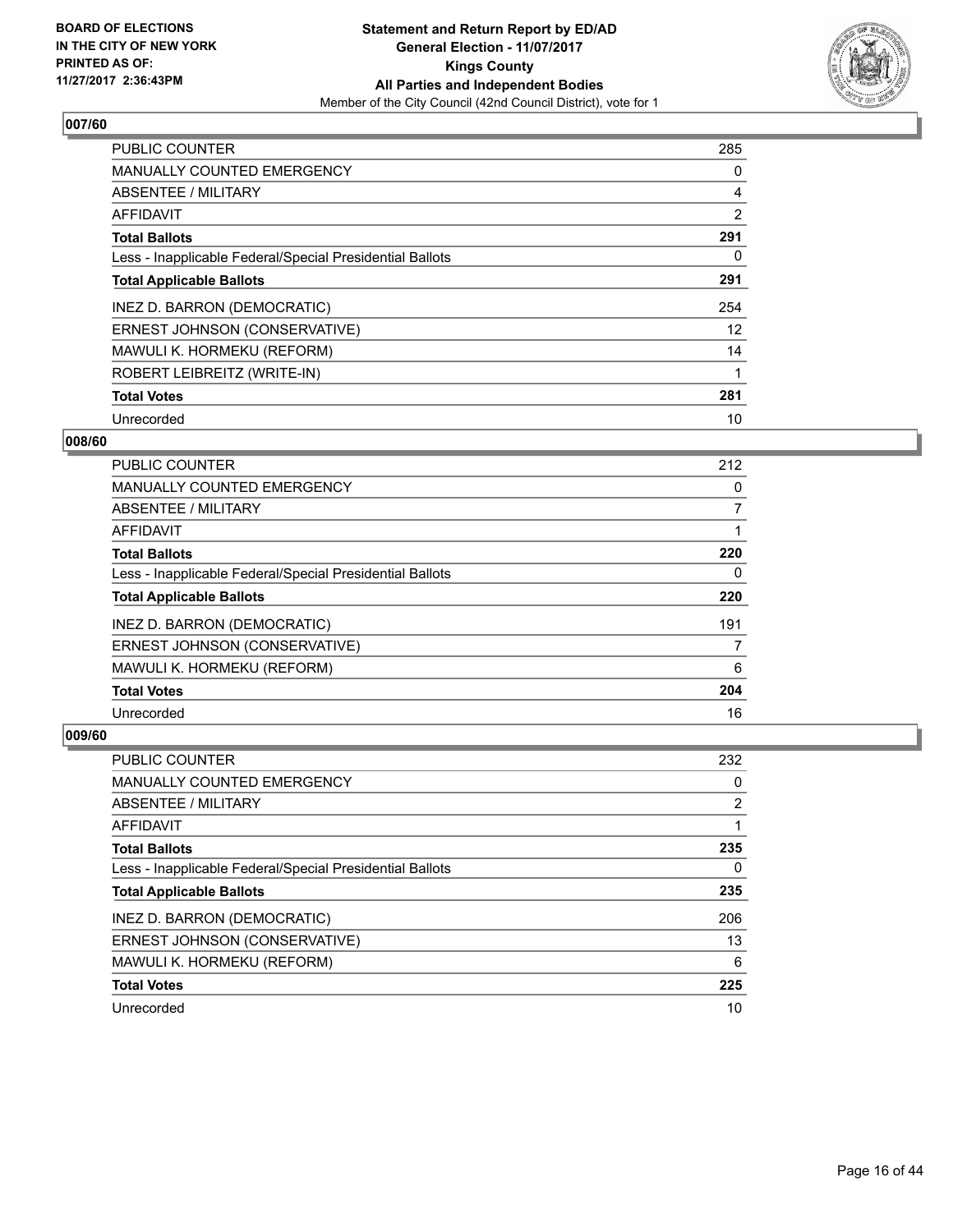

| <b>PUBLIC COUNTER</b>                                    | 130 |
|----------------------------------------------------------|-----|
| <b>MANUALLY COUNTED EMERGENCY</b>                        | 0   |
| ABSENTEE / MILITARY                                      | 0   |
| <b>AFFIDAVIT</b>                                         |     |
| <b>Total Ballots</b>                                     | 131 |
| Less - Inapplicable Federal/Special Presidential Ballots | 0   |
| <b>Total Applicable Ballots</b>                          | 131 |
| INEZ D. BARRON (DEMOCRATIC)                              | 120 |
| ERNEST JOHNSON (CONSERVATIVE)                            | 4   |
| MAWULI K. HORMEKU (REFORM)                               | 1   |
| <b>Total Votes</b>                                       | 125 |
| Unrecorded                                               | 6   |

## **012/60**

| <b>PUBLIC COUNTER</b>                                    | 106      |
|----------------------------------------------------------|----------|
| <b>MANUALLY COUNTED EMERGENCY</b>                        | 0        |
| ABSENTEE / MILITARY                                      | 2        |
| <b>AFFIDAVIT</b>                                         |          |
| <b>Total Ballots</b>                                     | 109      |
| Less - Inapplicable Federal/Special Presidential Ballots | $\Omega$ |
| <b>Total Applicable Ballots</b>                          | 109      |
| INEZ D. BARRON (DEMOCRATIC)                              | 92       |
| ERNEST JOHNSON (CONSERVATIVE)                            | 6        |
| MAWULI K. HORMEKU (REFORM)                               | 3        |
| <b>Total Votes</b>                                       | 101      |
| Unrecorded                                               | 8        |

| <b>PUBLIC COUNTER</b>                                    | 294 |
|----------------------------------------------------------|-----|
| <b>MANUALLY COUNTED EMERGENCY</b>                        | 0   |
| ABSENTEE / MILITARY                                      |     |
| AFFIDAVIT                                                | 0   |
| <b>Total Ballots</b>                                     | 301 |
| Less - Inapplicable Federal/Special Presidential Ballots | 0   |
| <b>Total Applicable Ballots</b>                          | 301 |
| INEZ D. BARRON (DEMOCRATIC)                              | 258 |
| ERNEST JOHNSON (CONSERVATIVE)                            | 14  |
| MAWULI K. HORMEKU (REFORM)                               | 2   |
| <b>Total Votes</b>                                       | 274 |
| Unrecorded                                               | 27  |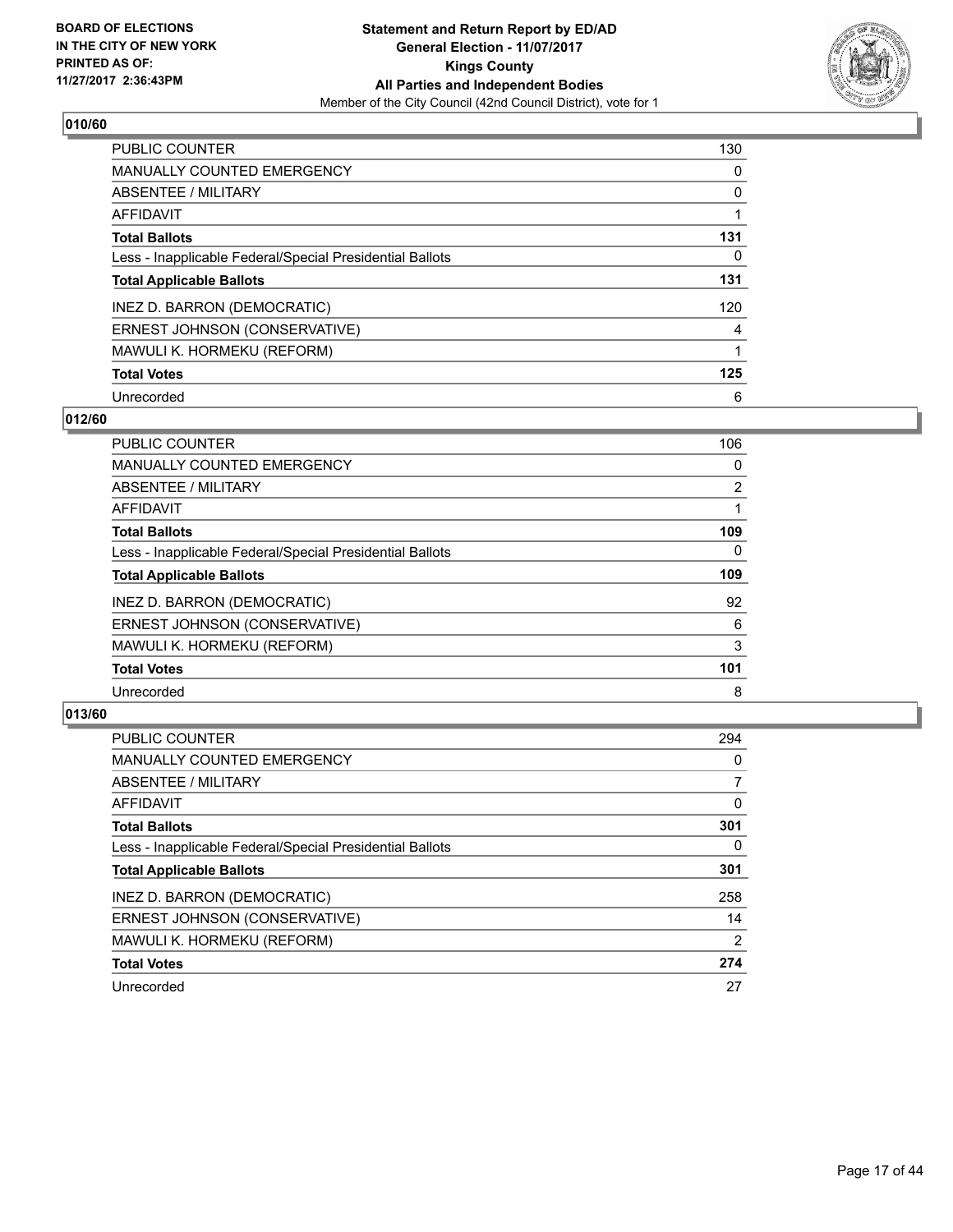

| <b>PUBLIC COUNTER</b>                                    | 228 |
|----------------------------------------------------------|-----|
| <b>MANUALLY COUNTED EMERGENCY</b>                        | 0   |
| ABSENTEE / MILITARY                                      | 4   |
| AFFIDAVIT                                                | 0   |
| <b>Total Ballots</b>                                     | 232 |
| Less - Inapplicable Federal/Special Presidential Ballots | 0   |
| <b>Total Applicable Ballots</b>                          | 232 |
| INEZ D. BARRON (DEMOCRATIC)                              | 185 |
| ERNEST JOHNSON (CONSERVATIVE)                            | 15  |
| MAWULI K. HORMEKU (REFORM)                               | 15  |
| <b>Total Votes</b>                                       | 215 |
| Unrecorded                                               | 17  |

#### **015/60**

| <b>PUBLIC COUNTER</b>                                    | 159 |
|----------------------------------------------------------|-----|
| <b>MANUALLY COUNTED EMERGENCY</b>                        | 0   |
| ABSENTEE / MILITARY                                      | 0   |
| AFFIDAVIT                                                | 3   |
| <b>Total Ballots</b>                                     | 162 |
| Less - Inapplicable Federal/Special Presidential Ballots | 0   |
| <b>Total Applicable Ballots</b>                          | 162 |
| INEZ D. BARRON (DEMOCRATIC)                              | 140 |
| ERNEST JOHNSON (CONSERVATIVE)                            | 6   |
| MAWULI K. HORMEKU (REFORM)                               | 2   |
| UNATTRIBUTABLE WRITE-IN (WRITE-IN)                       |     |
| <b>Total Votes</b>                                       | 149 |
| Unrecorded                                               | 13  |

| PUBLIC COUNTER                                           | 84 |
|----------------------------------------------------------|----|
| <b>MANUALLY COUNTED EMERGENCY</b>                        | 0  |
| <b>ABSENTEE / MILITARY</b>                               |    |
| AFFIDAVIT                                                | 3  |
| <b>Total Ballots</b>                                     | 88 |
| Less - Inapplicable Federal/Special Presidential Ballots | 0  |
| <b>Total Applicable Ballots</b>                          | 88 |
| INEZ D. BARRON (DEMOCRATIC)                              | 76 |
| ERNEST JOHNSON (CONSERVATIVE)                            | 2  |
| MAWULI K. HORMEKU (REFORM)                               | 7  |
| <b>Total Votes</b>                                       | 85 |
| Unrecorded                                               | 3  |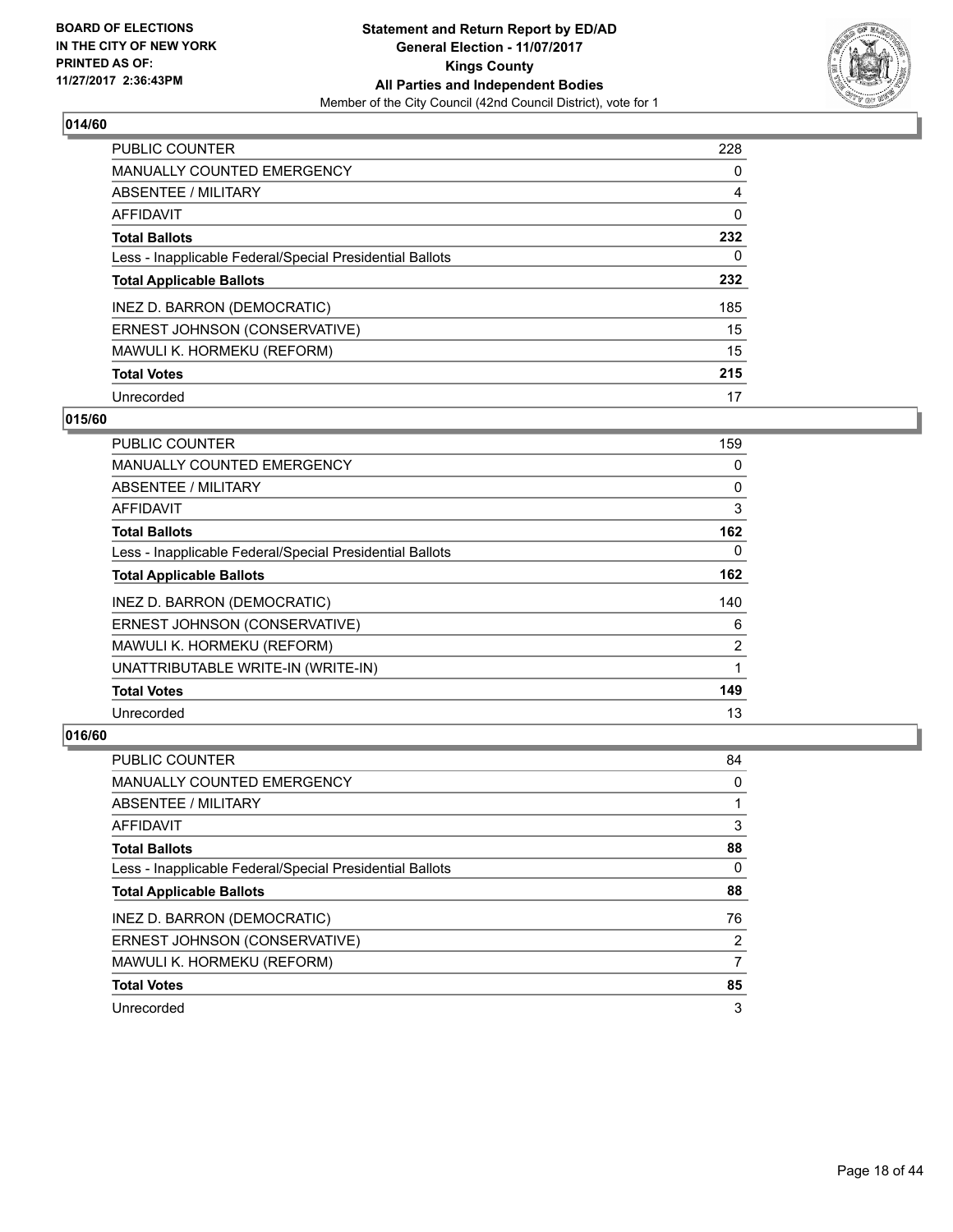

| <b>PUBLIC COUNTER</b>                                    | 302 |
|----------------------------------------------------------|-----|
| <b>MANUALLY COUNTED EMERGENCY</b>                        | 0   |
| ABSENTEE / MILITARY                                      | 7   |
| <b>AFFIDAVIT</b>                                         | 3   |
| <b>Total Ballots</b>                                     | 312 |
| Less - Inapplicable Federal/Special Presidential Ballots | 0   |
| <b>Total Applicable Ballots</b>                          | 312 |
| INEZ D. BARRON (DEMOCRATIC)                              | 260 |
| ERNEST JOHNSON (CONSERVATIVE)                            | 18  |
| MAWULI K. HORMEKU (REFORM)                               | 4   |
| CHRIS BANKS (WRITE-IN)                                   | 1   |
| <b>Total Votes</b>                                       | 283 |
| Unrecorded                                               | 29  |

## **018/60**

| <b>PUBLIC COUNTER</b>                                    | 108 |
|----------------------------------------------------------|-----|
| <b>MANUALLY COUNTED EMERGENCY</b>                        | 0   |
| ABSENTEE / MILITARY                                      |     |
| AFFIDAVIT                                                | 2   |
| <b>Total Ballots</b>                                     | 111 |
| Less - Inapplicable Federal/Special Presidential Ballots | 0   |
| <b>Total Applicable Ballots</b>                          | 111 |
| INEZ D. BARRON (DEMOCRATIC)                              | 90  |
| ERNEST JOHNSON (CONSERVATIVE)                            | 9   |
| MAWULI K. HORMEKU (REFORM)                               | 2   |
| JOSHUA R. LEWIS (WRITE-IN)                               |     |
| <b>Total Votes</b>                                       | 102 |
| Unrecorded                                               | 9   |

| <b>PUBLIC COUNTER</b>                                    | 59 |
|----------------------------------------------------------|----|
| <b>MANUALLY COUNTED EMERGENCY</b>                        | 0  |
| ABSENTEE / MILITARY                                      | 0  |
| AFFIDAVIT                                                | 3  |
| <b>Total Ballots</b>                                     | 62 |
| Less - Inapplicable Federal/Special Presidential Ballots | 0  |
|                                                          |    |
| <b>Total Applicable Ballots</b>                          | 62 |
| INEZ D. BARRON (DEMOCRATIC)                              | 56 |
| ERNEST JOHNSON (CONSERVATIVE)                            | 2  |
| MAWULI K. HORMEKU (REFORM)                               | 2  |
| <b>Total Votes</b>                                       | 60 |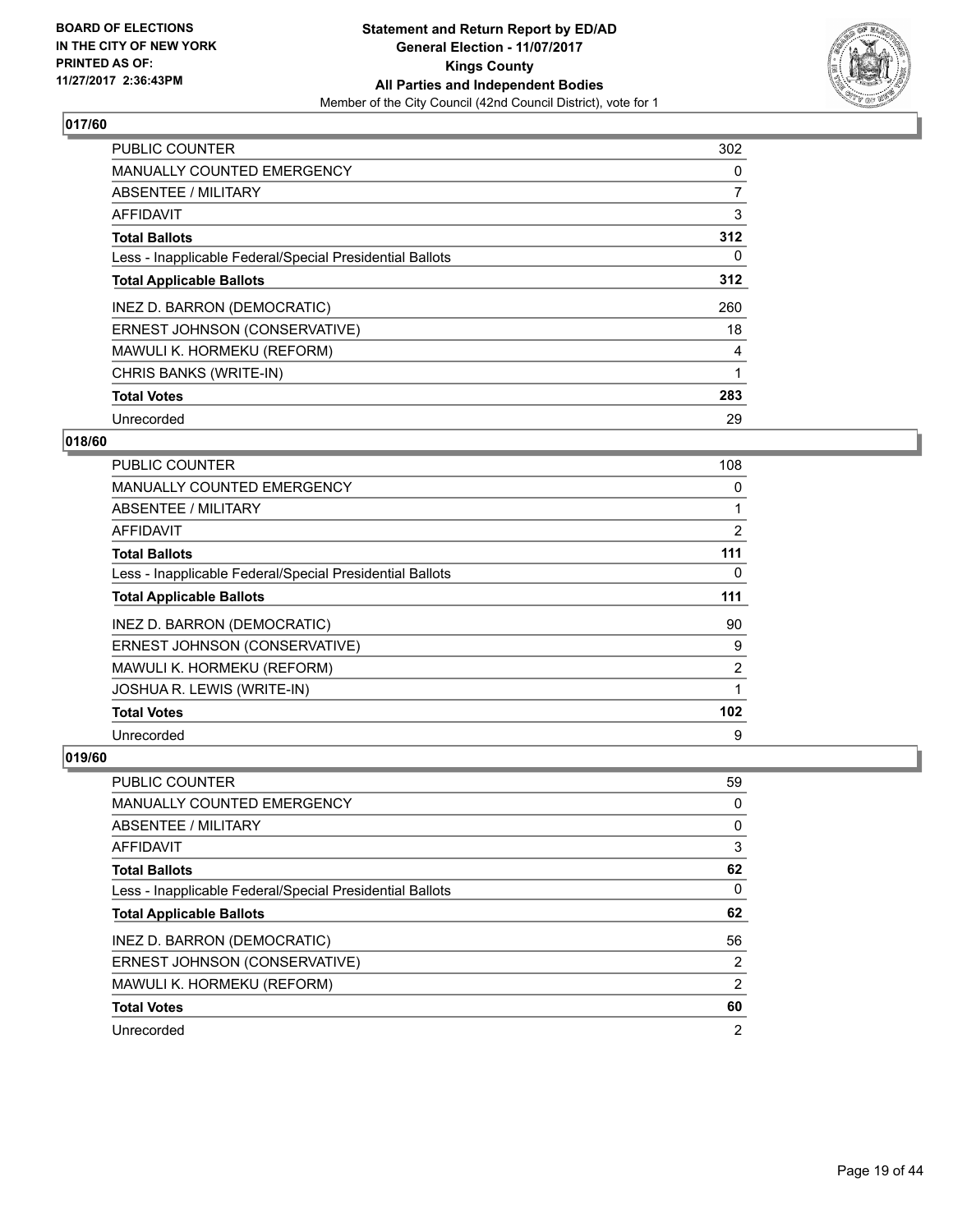

| <b>PUBLIC COUNTER</b>                                    | 25             |
|----------------------------------------------------------|----------------|
| <b>MANUALLY COUNTED EMERGENCY</b>                        | 0              |
| ABSENTEE / MILITARY                                      | 0              |
| AFFIDAVIT                                                | 0              |
| <b>Total Ballots</b>                                     | 25             |
| Less - Inapplicable Federal/Special Presidential Ballots | 0              |
| <b>Total Applicable Ballots</b>                          | 25             |
| INEZ D. BARRON (DEMOCRATIC)                              | 22             |
| ERNEST JOHNSON (CONSERVATIVE)                            |                |
| MAWULI K. HORMEKU (REFORM)                               | 0              |
| <b>Total Votes</b>                                       | 23             |
| Unrecorded                                               | $\overline{2}$ |

#### **021/60**

| <b>PUBLIC COUNTER</b>                                    | 96       |
|----------------------------------------------------------|----------|
| <b>MANUALLY COUNTED EMERGENCY</b>                        | 0        |
| ABSENTEE / MILITARY                                      | 3        |
| <b>AFFIDAVIT</b>                                         | 0        |
| <b>Total Ballots</b>                                     | 99       |
| Less - Inapplicable Federal/Special Presidential Ballots | 0        |
| <b>Total Applicable Ballots</b>                          | 99       |
| INEZ D. BARRON (DEMOCRATIC)                              | 87       |
| ERNEST JOHNSON (CONSERVATIVE)                            | 2        |
| MAWULI K. HORMEKU (REFORM)                               | $\Omega$ |
| <b>Total Votes</b>                                       | 89       |
| Unrecorded                                               | 10       |

| <b>PUBLIC COUNTER</b>                                    | 162 |
|----------------------------------------------------------|-----|
| <b>MANUALLY COUNTED EMERGENCY</b>                        | 0   |
| ABSENTEE / MILITARY                                      |     |
| <b>AFFIDAVIT</b>                                         |     |
| <b>Total Ballots</b>                                     | 164 |
| Less - Inapplicable Federal/Special Presidential Ballots | 0   |
| <b>Total Applicable Ballots</b>                          | 164 |
| INEZ D. BARRON (DEMOCRATIC)                              | 146 |
| ERNEST JOHNSON (CONSERVATIVE)                            | 10  |
| MAWULI K. HORMEKU (REFORM)                               | 3   |
| <b>Total Votes</b>                                       | 159 |
| Unrecorded                                               | 5   |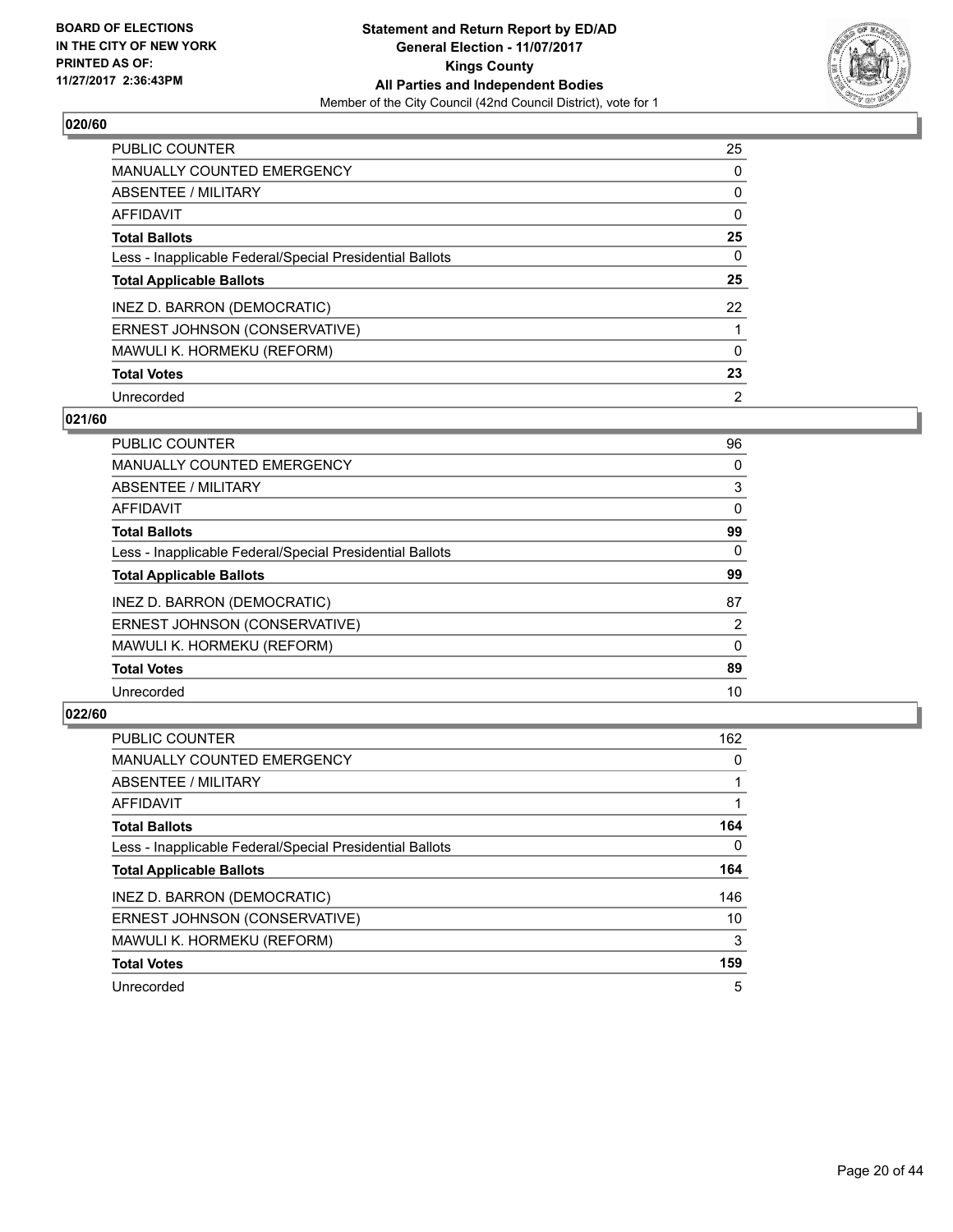

| <b>PUBLIC COUNTER</b>                                    | 120 |
|----------------------------------------------------------|-----|
| <b>MANUALLY COUNTED EMERGENCY</b>                        | 0   |
| ABSENTEE / MILITARY                                      | 5   |
| <b>AFFIDAVIT</b>                                         | 3   |
| <b>Total Ballots</b>                                     | 128 |
| Less - Inapplicable Federal/Special Presidential Ballots | 0   |
| <b>Total Applicable Ballots</b>                          | 128 |
| INEZ D. BARRON (DEMOCRATIC)                              | 116 |
| ERNEST JOHNSON (CONSERVATIVE)                            |     |
| MAWULI K. HORMEKU (REFORM)                               | 3   |
| <b>Total Votes</b>                                       | 120 |
| Unrecorded                                               | 8   |

#### **025/60**

| PUBLIC COUNTER                                           | 0 |
|----------------------------------------------------------|---|
| <b>MANUALLY COUNTED EMERGENCY</b>                        | 0 |
| ABSENTEE / MILITARY                                      | 0 |
| AFFIDAVIT                                                | 0 |
| <b>Total Ballots</b>                                     | 0 |
| Less - Inapplicable Federal/Special Presidential Ballots | 0 |
| <b>Total Applicable Ballots</b>                          | 0 |
| INEZ D. BARRON (DEMOCRATIC)                              | 0 |
| ERNEST JOHNSON (CONSERVATIVE)                            | 0 |
| MAWULI K. HORMEKU (REFORM)                               | 0 |
| <b>Total Votes</b>                                       | 0 |

| <b>PUBLIC COUNTER</b>                                    | 330 |
|----------------------------------------------------------|-----|
| <b>MANUALLY COUNTED EMERGENCY</b>                        | 0   |
| ABSENTEE / MILITARY                                      | 3   |
| AFFIDAVIT                                                | 3   |
| <b>Total Ballots</b>                                     | 336 |
| Less - Inapplicable Federal/Special Presidential Ballots | 0   |
| <b>Total Applicable Ballots</b>                          | 336 |
| INEZ D. BARRON (DEMOCRATIC)                              | 302 |
| ERNEST JOHNSON (CONSERVATIVE)                            | 11  |
| MAWULI K. HORMEKU (REFORM)                               | 2   |
| <b>Total Votes</b>                                       | 315 |
| Unrecorded                                               | 21  |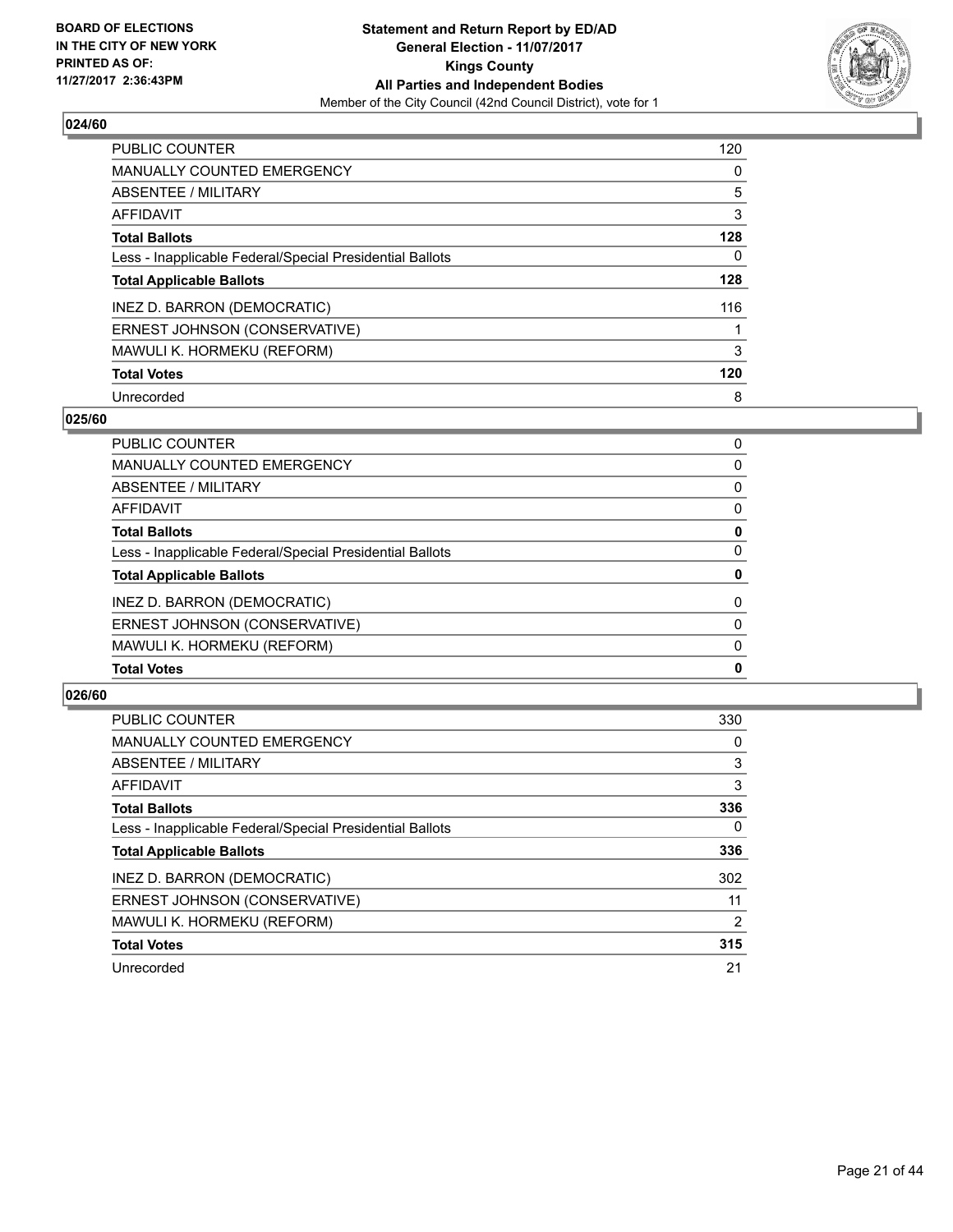

| <b>PUBLIC COUNTER</b>                                    | 252 |
|----------------------------------------------------------|-----|
| MANUALLY COUNTED EMERGENCY                               | 0   |
| ABSENTEE / MILITARY                                      |     |
| AFFIDAVIT                                                | 2   |
| <b>Total Ballots</b>                                     | 255 |
| Less - Inapplicable Federal/Special Presidential Ballots | 0   |
| <b>Total Applicable Ballots</b>                          | 255 |
| INEZ D. BARRON (DEMOCRATIC)                              | 222 |
| ERNEST JOHNSON (CONSERVATIVE)                            | 12  |
| MAWULI K. HORMEKU (REFORM)                               | 6   |
| <b>Total Votes</b>                                       | 240 |
| Unrecorded                                               | 15  |

#### **028/60**

| <b>PUBLIC COUNTER</b>                                    | 290            |
|----------------------------------------------------------|----------------|
| <b>MANUALLY COUNTED EMERGENCY</b>                        | 0              |
| ABSENTEE / MILITARY                                      | $\overline{2}$ |
| <b>AFFIDAVIT</b>                                         | 6              |
| <b>Total Ballots</b>                                     | 298            |
| Less - Inapplicable Federal/Special Presidential Ballots | 0              |
| <b>Total Applicable Ballots</b>                          | 298            |
| INEZ D. BARRON (DEMOCRATIC)                              | 266            |
| ERNEST JOHNSON (CONSERVATIVE)                            | 3              |
| MAWULI K. HORMEKU (REFORM)                               | 9              |
| <b>Total Votes</b>                                       | 278            |
| Unrecorded                                               | 20             |

| <b>PUBLIC COUNTER</b>                                    | 170 |
|----------------------------------------------------------|-----|
| <b>MANUALLY COUNTED EMERGENCY</b>                        | 0   |
| ABSENTEE / MILITARY                                      | 6   |
| AFFIDAVIT                                                | 2   |
| <b>Total Ballots</b>                                     | 178 |
| Less - Inapplicable Federal/Special Presidential Ballots | 0   |
| <b>Total Applicable Ballots</b>                          | 178 |
| INEZ D. BARRON (DEMOCRATIC)                              | 155 |
| ERNEST JOHNSON (CONSERVATIVE)                            | 4   |
| MAWULI K. HORMEKU (REFORM)                               | 8   |
| ALTON MADDOX (WRITE-IN)                                  |     |
| <b>Total Votes</b>                                       | 168 |
| Unrecorded                                               | 10  |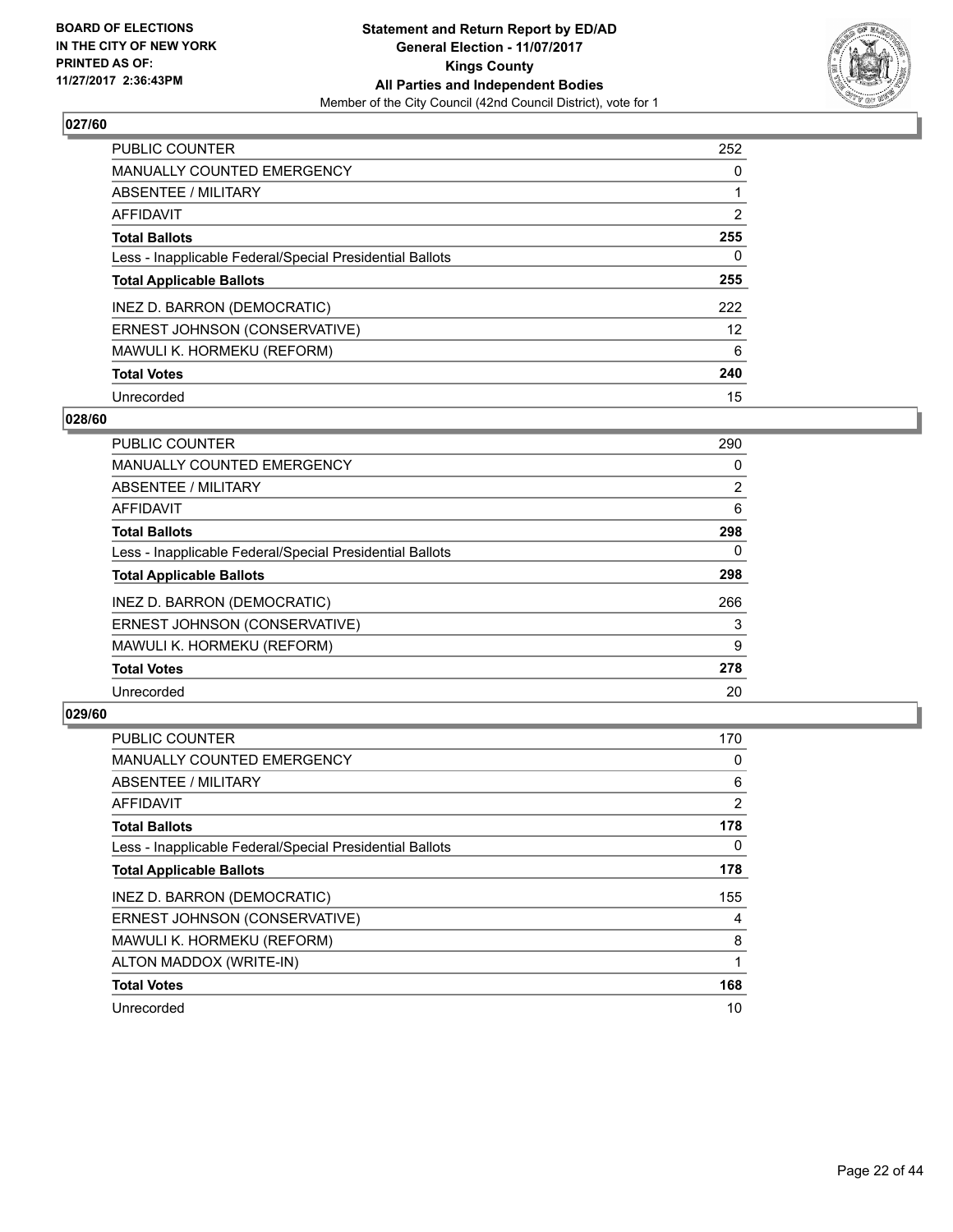

| <b>PUBLIC COUNTER</b>                                    | 113 |
|----------------------------------------------------------|-----|
| <b>MANUALLY COUNTED EMERGENCY</b>                        | 0   |
| ABSENTEE / MILITARY                                      | 5   |
| AFFIDAVIT                                                | 0   |
| <b>Total Ballots</b>                                     | 118 |
| Less - Inapplicable Federal/Special Presidential Ballots | 0   |
| <b>Total Applicable Ballots</b>                          | 118 |
| INEZ D. BARRON (DEMOCRATIC)                              | 101 |
| ERNEST JOHNSON (CONSERVATIVE)                            | 4   |
| MAWULI K. HORMEKU (REFORM)                               | 3   |
| BRIAN-CHRISTOPHER A. CUNNINGHAM (WRITE-IN)               |     |
| <b>Total Votes</b>                                       | 109 |
| Unrecorded                                               | 9   |

## **031/60**

| <b>PUBLIC COUNTER</b>                                    | 161            |
|----------------------------------------------------------|----------------|
| <b>MANUALLY COUNTED EMERGENCY</b>                        | 0              |
| ABSENTEE / MILITARY                                      | $\overline{2}$ |
| AFFIDAVIT                                                | 2              |
| <b>Total Ballots</b>                                     | 165            |
| Less - Inapplicable Federal/Special Presidential Ballots | 0              |
| <b>Total Applicable Ballots</b>                          | 165            |
| INEZ D. BARRON (DEMOCRATIC)                              | 135            |
| ERNEST JOHNSON (CONSERVATIVE)                            | 6              |
| MAWULI K. HORMEKU (REFORM)                               | 2              |
| <b>Total Votes</b>                                       | 143            |
| Unrecorded                                               | 22             |

| <b>PUBLIC COUNTER</b>                                    | 179 |
|----------------------------------------------------------|-----|
| <b>MANUALLY COUNTED EMERGENCY</b>                        | 0   |
| ABSENTEE / MILITARY                                      | 3   |
| AFFIDAVIT                                                |     |
| <b>Total Ballots</b>                                     | 183 |
| Less - Inapplicable Federal/Special Presidential Ballots | 0   |
| <b>Total Applicable Ballots</b>                          | 183 |
| INEZ D. BARRON (DEMOCRATIC)                              | 159 |
| ERNEST JOHNSON (CONSERVATIVE)                            | 10  |
| MAWULI K. HORMEKU (REFORM)                               | 4   |
| <b>Total Votes</b>                                       | 173 |
| Unrecorded                                               | 10  |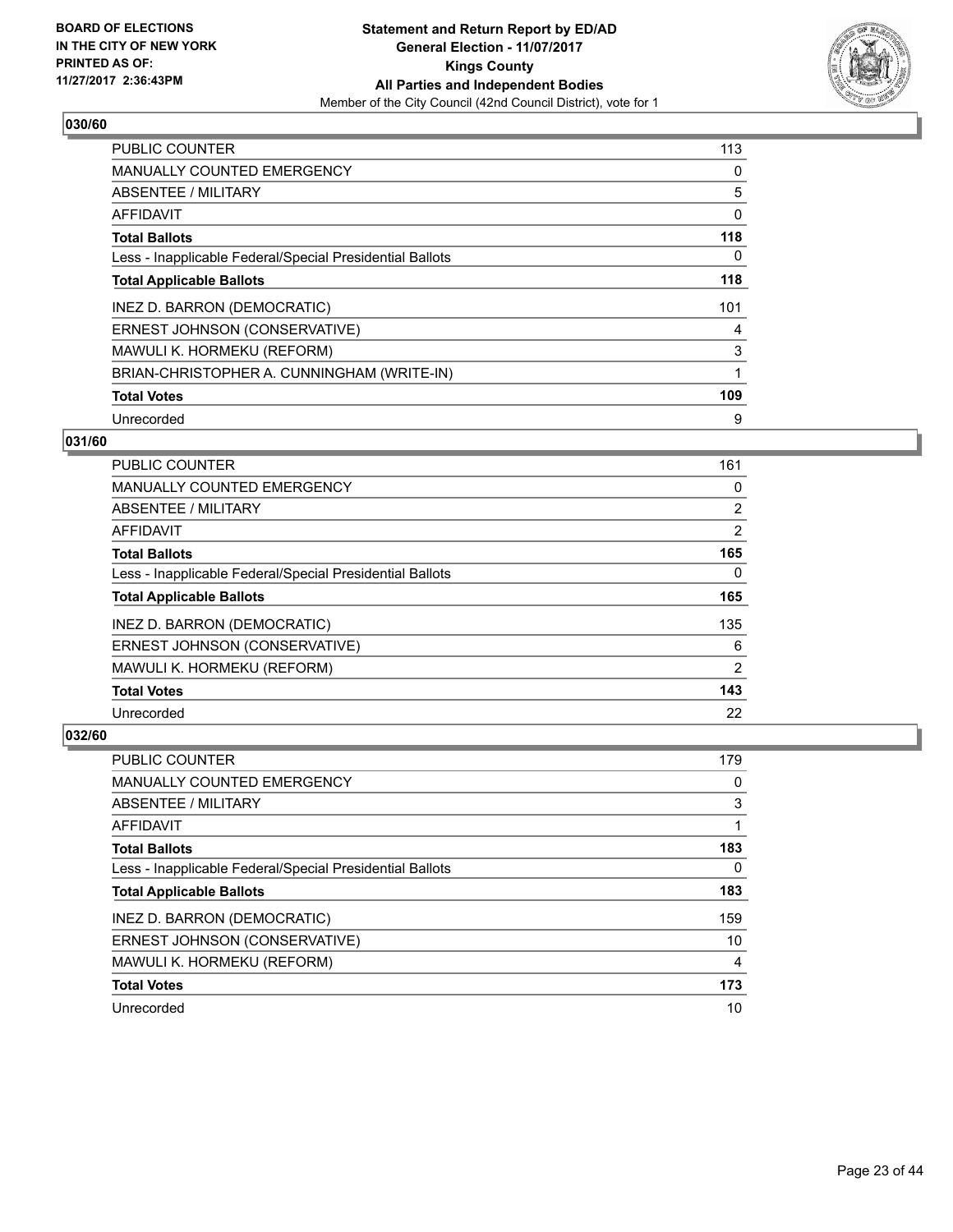

| <b>PUBLIC COUNTER</b>                                    | 214 |
|----------------------------------------------------------|-----|
| <b>MANUALLY COUNTED EMERGENCY</b>                        | 0   |
| ABSENTEE / MILITARY                                      | 5   |
| <b>AFFIDAVIT</b>                                         | 0   |
| <b>Total Ballots</b>                                     | 219 |
| Less - Inapplicable Federal/Special Presidential Ballots | 0   |
| <b>Total Applicable Ballots</b>                          | 219 |
| INEZ D. BARRON (DEMOCRATIC)                              | 186 |
| ERNEST JOHNSON (CONSERVATIVE)                            | 13  |
| MAWULI K. HORMEKU (REFORM)                               | 7   |
| <b>Total Votes</b>                                       | 206 |
| Unrecorded                                               | 13  |

#### **034/60**

| <b>PUBLIC COUNTER</b>                                    | 220            |
|----------------------------------------------------------|----------------|
| <b>MANUALLY COUNTED EMERGENCY</b>                        | 0              |
| ABSENTEE / MILITARY                                      | $\overline{2}$ |
| AFFIDAVIT                                                |                |
| <b>Total Ballots</b>                                     | 223            |
| Less - Inapplicable Federal/Special Presidential Ballots | 0              |
| <b>Total Applicable Ballots</b>                          | 223            |
| INEZ D. BARRON (DEMOCRATIC)                              | 198            |
| ERNEST JOHNSON (CONSERVATIVE)                            | 7              |
| MAWULI K. HORMEKU (REFORM)                               | 8              |
| JEFFREY MC DUFFIE (WRITE-IN)                             |                |
| <b>Total Votes</b>                                       | 214            |
| Unrecorded                                               | 9              |

| PUBLIC COUNTER                                           | 157 |
|----------------------------------------------------------|-----|
| <b>MANUALLY COUNTED EMERGENCY</b>                        | 0   |
| ABSENTEE / MILITARY                                      |     |
| AFFIDAVIT                                                | 4   |
| <b>Total Ballots</b>                                     | 162 |
| Less - Inapplicable Federal/Special Presidential Ballots | 0   |
| <b>Total Applicable Ballots</b>                          | 162 |
| INEZ D. BARRON (DEMOCRATIC)                              | 149 |
| ERNEST JOHNSON (CONSERVATIVE)                            | 4   |
| MAWULI K. HORMEKU (REFORM)                               |     |
| <b>Total Votes</b>                                       | 154 |
| Unrecorded                                               | 8   |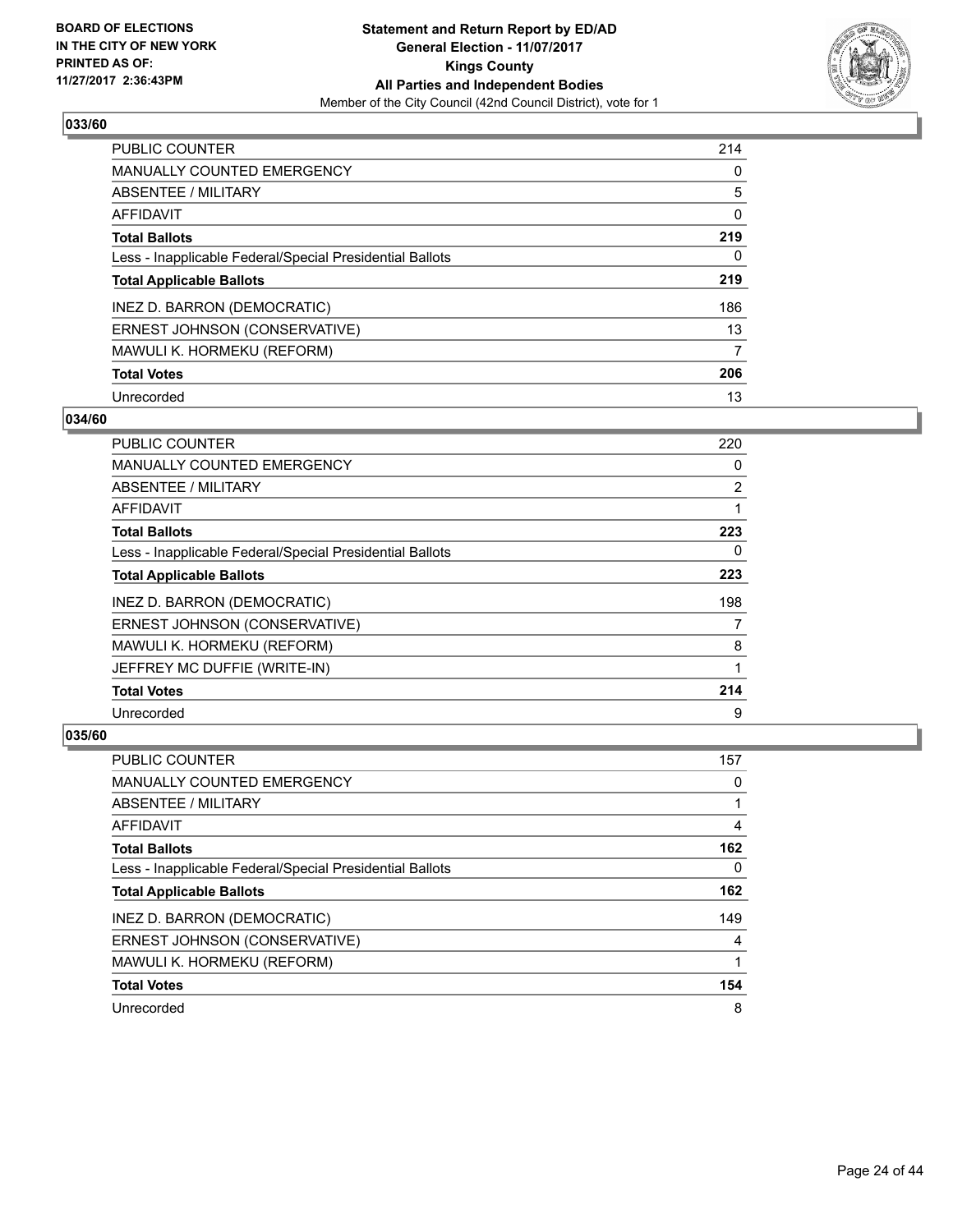

| <b>PUBLIC COUNTER</b>                                    | 233 |
|----------------------------------------------------------|-----|
| <b>MANUALLY COUNTED EMERGENCY</b>                        | 0   |
| ABSENTEE / MILITARY                                      | 2   |
| AFFIDAVIT                                                | 4   |
| <b>Total Ballots</b>                                     | 239 |
| Less - Inapplicable Federal/Special Presidential Ballots | 0   |
| <b>Total Applicable Ballots</b>                          | 239 |
| INEZ D. BARRON (DEMOCRATIC)                              | 217 |
| ERNEST JOHNSON (CONSERVATIVE)                            | 5   |
| MAWULI K. HORMEKU (REFORM)                               | 7   |
| <b>Total Votes</b>                                       | 229 |
| Unrecorded                                               | 10  |

#### **037/60**

| <b>PUBLIC COUNTER</b>                                    | 190            |
|----------------------------------------------------------|----------------|
| <b>MANUALLY COUNTED EMERGENCY</b>                        | 0              |
| ABSENTEE / MILITARY                                      | $\overline{2}$ |
| <b>AFFIDAVIT</b>                                         | $\Omega$       |
| <b>Total Ballots</b>                                     | 192            |
| Less - Inapplicable Federal/Special Presidential Ballots | $\Omega$       |
| <b>Total Applicable Ballots</b>                          | 192            |
| INEZ D. BARRON (DEMOCRATIC)                              | 171            |
| ERNEST JOHNSON (CONSERVATIVE)                            | 4              |
| MAWULI K. HORMEKU (REFORM)                               | 5              |
| <b>Total Votes</b>                                       | 180            |
| Unrecorded                                               | 12             |

| <b>PUBLIC COUNTER</b>                                    | 189 |
|----------------------------------------------------------|-----|
| <b>MANUALLY COUNTED EMERGENCY</b>                        | 0   |
| ABSENTEE / MILITARY                                      | 4   |
| AFFIDAVIT                                                | 2   |
| <b>Total Ballots</b>                                     | 195 |
| Less - Inapplicable Federal/Special Presidential Ballots | 0   |
| <b>Total Applicable Ballots</b>                          | 195 |
| INEZ D. BARRON (DEMOCRATIC)                              | 161 |
| ERNEST JOHNSON (CONSERVATIVE)                            | 9   |
| MAWULI K. HORMEKU (REFORM)                               | 5   |
| <b>Total Votes</b>                                       | 175 |
| Unrecorded                                               | 20  |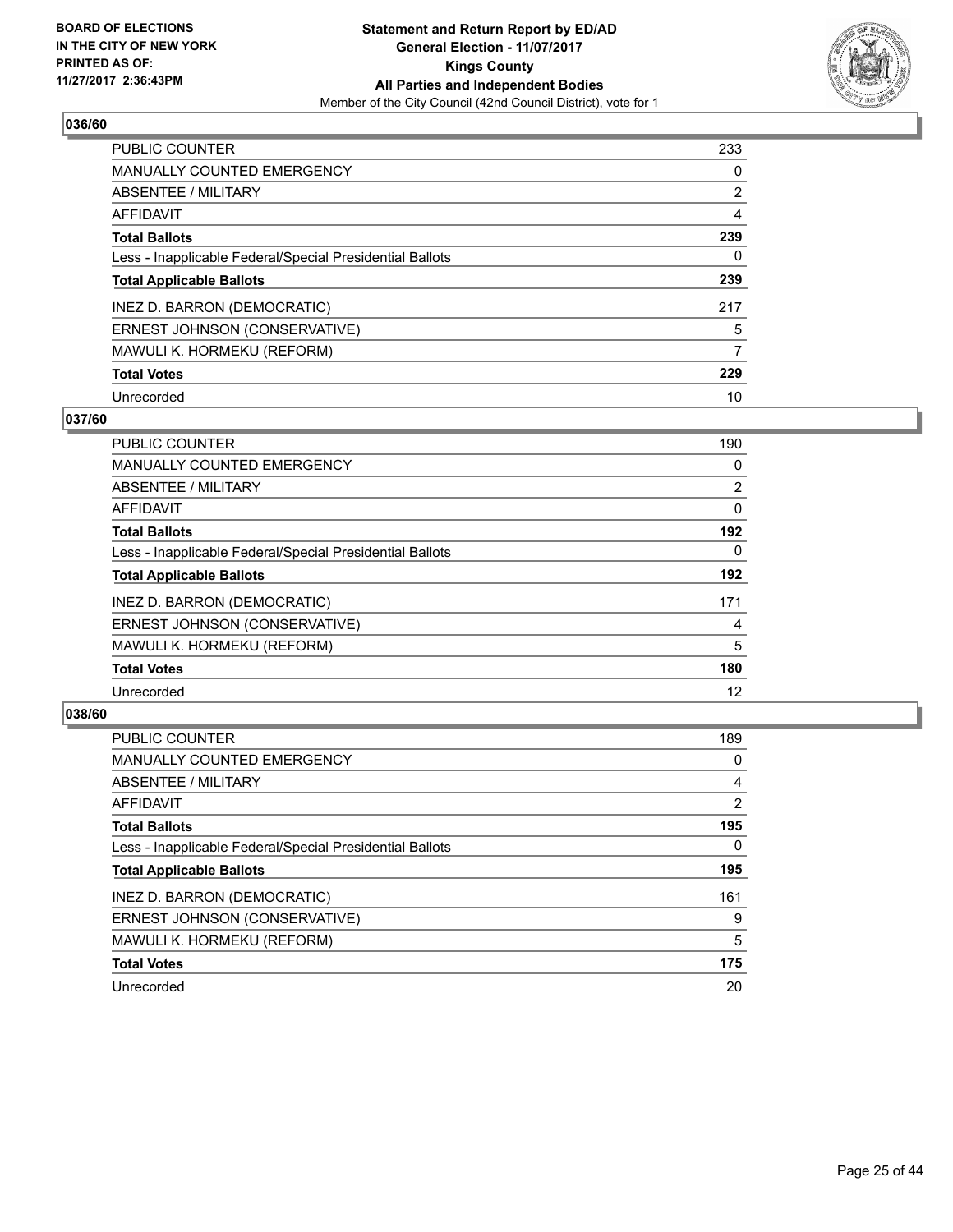

| <b>PUBLIC COUNTER</b>                                    | 157 |
|----------------------------------------------------------|-----|
| MANUALLY COUNTED EMERGENCY                               | 0   |
| ABSENTEE / MILITARY                                      |     |
| <b>AFFIDAVIT</b>                                         | 3   |
| <b>Total Ballots</b>                                     | 161 |
| Less - Inapplicable Federal/Special Presidential Ballots | 0   |
| <b>Total Applicable Ballots</b>                          | 161 |
| INEZ D. BARRON (DEMOCRATIC)                              | 144 |
| ERNEST JOHNSON (CONSERVATIVE)                            | 6   |
| MAWULI K. HORMEKU (REFORM)                               | 2   |
| <b>Total Votes</b>                                       | 152 |
| Unrecorded                                               | 9   |

#### **040/60**

| <b>PUBLIC COUNTER</b>                                    | 173            |
|----------------------------------------------------------|----------------|
| <b>MANUALLY COUNTED EMERGENCY</b>                        | 0              |
| ABSENTEE / MILITARY                                      | $\overline{2}$ |
| <b>AFFIDAVIT</b>                                         |                |
| <b>Total Ballots</b>                                     | 176            |
| Less - Inapplicable Federal/Special Presidential Ballots | $\Omega$       |
| <b>Total Applicable Ballots</b>                          | 176            |
| INEZ D. BARRON (DEMOCRATIC)                              | 147            |
| ERNEST JOHNSON (CONSERVATIVE)                            | 12             |
| MAWULI K. HORMEKU (REFORM)                               | $\overline{2}$ |
| <b>Total Votes</b>                                       | 161            |
| Unrecorded                                               | 15             |

| <b>PUBLIC COUNTER</b>                                    | 201 |
|----------------------------------------------------------|-----|
| <b>MANUALLY COUNTED EMERGENCY</b>                        | 0   |
| ABSENTEE / MILITARY                                      | 4   |
| <b>AFFIDAVIT</b>                                         | 2   |
| <b>Total Ballots</b>                                     | 207 |
| Less - Inapplicable Federal/Special Presidential Ballots | 0   |
| <b>Total Applicable Ballots</b>                          | 207 |
| INEZ D. BARRON (DEMOCRATIC)                              | 175 |
| ERNEST JOHNSON (CONSERVATIVE)                            | 6   |
| MAWULI K. HORMEKU (REFORM)                               | 11  |
| <b>Total Votes</b>                                       | 192 |
| Unrecorded                                               | 15  |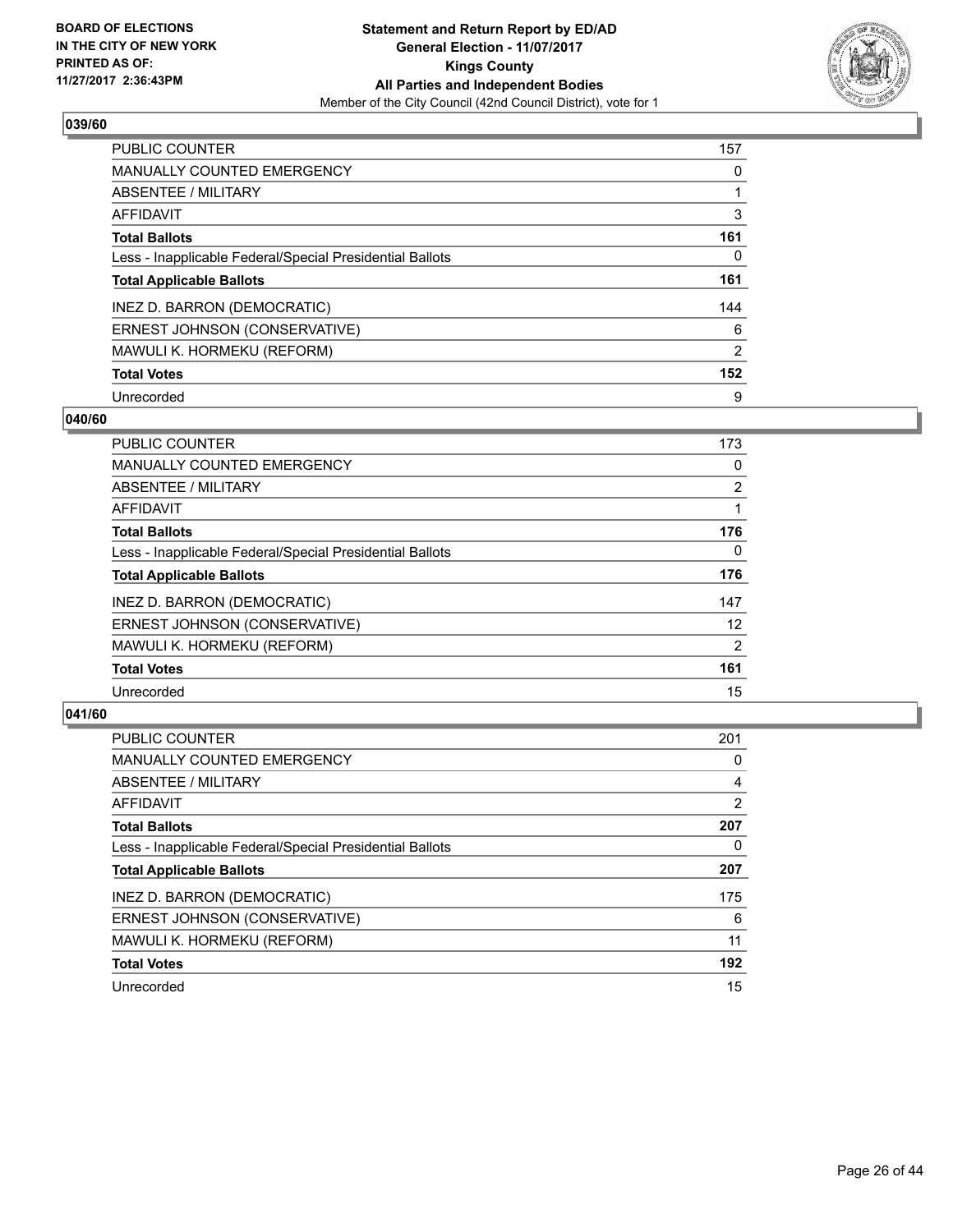

| <b>PUBLIC COUNTER</b>                                    | 241 |
|----------------------------------------------------------|-----|
| <b>MANUALLY COUNTED EMERGENCY</b>                        | 0   |
| ABSENTEE / MILITARY                                      | 5   |
| <b>AFFIDAVIT</b>                                         | 2   |
| <b>Total Ballots</b>                                     | 248 |
| Less - Inapplicable Federal/Special Presidential Ballots | 0   |
| <b>Total Applicable Ballots</b>                          | 248 |
| INEZ D. BARRON (DEMOCRATIC)                              | 214 |
| ERNEST JOHNSON (CONSERVATIVE)                            | 4   |
| MAWULI K. HORMEKU (REFORM)                               | 6   |
| UNATTRIBUTABLE WRITE-IN (WRITE-IN)                       | 1   |
| <b>Total Votes</b>                                       | 225 |
| Unrecorded                                               | 23  |

## **043/60**

| <b>PUBLIC COUNTER</b>                                    | 207 |
|----------------------------------------------------------|-----|
| <b>MANUALLY COUNTED EMERGENCY</b>                        | 0   |
| ABSENTEE / MILITARY                                      | 5   |
| AFFIDAVIT                                                | 5   |
| <b>Total Ballots</b>                                     | 217 |
| Less - Inapplicable Federal/Special Presidential Ballots | 0   |
| <b>Total Applicable Ballots</b>                          | 217 |
| INEZ D. BARRON (DEMOCRATIC)                              | 188 |
| ERNEST JOHNSON (CONSERVATIVE)                            | 7   |
| MAWULI K. HORMEKU (REFORM)                               | 6   |
| UNATTRIBUTABLE WRITE-IN (WRITE-IN)                       | 1   |
| <b>Total Votes</b>                                       | 202 |
| Unrecorded                                               | 15  |

| PUBLIC COUNTER                                           | 151 |
|----------------------------------------------------------|-----|
| <b>MANUALLY COUNTED EMERGENCY</b>                        | 0   |
| ABSENTEE / MILITARY                                      | 0   |
| AFFIDAVIT                                                | 0   |
| <b>Total Ballots</b>                                     | 151 |
| Less - Inapplicable Federal/Special Presidential Ballots | 0   |
| <b>Total Applicable Ballots</b>                          | 151 |
| INEZ D. BARRON (DEMOCRATIC)                              | 121 |
| ERNEST JOHNSON (CONSERVATIVE)                            | 6   |
| MAWULI K. HORMEKU (REFORM)                               | 13  |
| <b>Total Votes</b>                                       | 140 |
| Unrecorded                                               | 11  |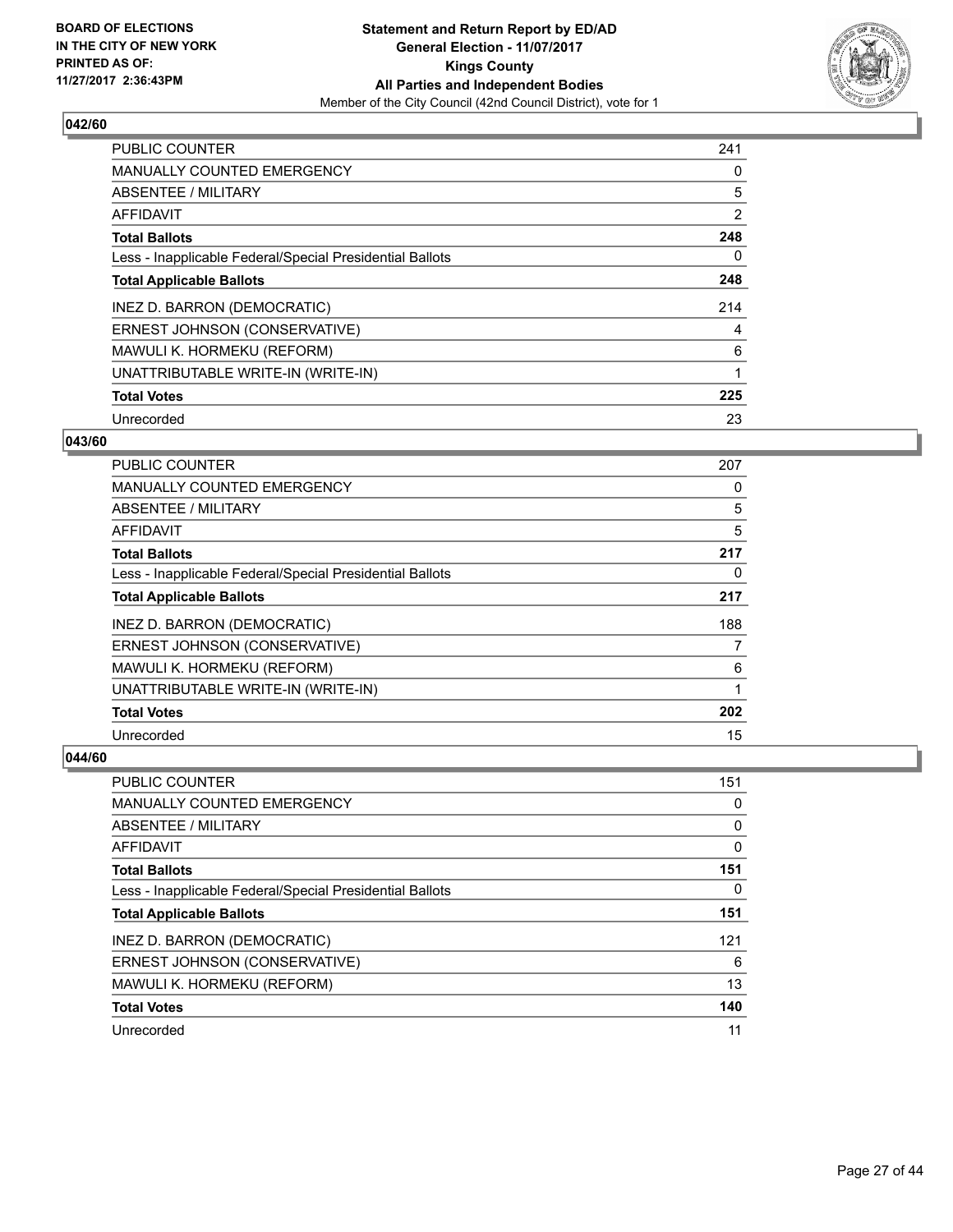

| <b>PUBLIC COUNTER</b>                                    | 280 |
|----------------------------------------------------------|-----|
| <b>MANUALLY COUNTED EMERGENCY</b>                        | 0   |
| ABSENTEE / MILITARY                                      | 3   |
| <b>AFFIDAVIT</b>                                         |     |
| <b>Total Ballots</b>                                     | 284 |
| Less - Inapplicable Federal/Special Presidential Ballots | 0   |
| <b>Total Applicable Ballots</b>                          | 284 |
| INEZ D. BARRON (DEMOCRATIC)                              | 228 |
| ERNEST JOHNSON (CONSERVATIVE)                            | 7   |
| MAWULI K. HORMEKU (REFORM)                               | 28  |
| KIRK OLIVER (WRITE-IN)                                   |     |
| <b>Total Votes</b>                                       | 264 |
| Unrecorded                                               | 20  |

## **046/60**

| <b>PUBLIC COUNTER</b>                                    | 230 |
|----------------------------------------------------------|-----|
| <b>MANUALLY COUNTED EMERGENCY</b>                        | 0   |
| ABSENTEE / MILITARY                                      | 3   |
| AFFIDAVIT                                                | 0   |
| <b>Total Ballots</b>                                     | 233 |
| Less - Inapplicable Federal/Special Presidential Ballots | 0   |
| <b>Total Applicable Ballots</b>                          | 233 |
| INEZ D. BARRON (DEMOCRATIC)                              | 190 |
| ERNEST JOHNSON (CONSERVATIVE)                            | 12  |
| MAWULI K. HORMEKU (REFORM)                               | 15  |
| <b>Total Votes</b>                                       | 217 |
| Unrecorded                                               | 16  |

| <b>PUBLIC COUNTER</b>                                    | 243 |
|----------------------------------------------------------|-----|
| <b>MANUALLY COUNTED EMERGENCY</b>                        | 0   |
| ABSENTEE / MILITARY                                      |     |
| AFFIDAVIT                                                | 3   |
| <b>Total Ballots</b>                                     | 247 |
| Less - Inapplicable Federal/Special Presidential Ballots | 0   |
| <b>Total Applicable Ballots</b>                          | 247 |
| INEZ D. BARRON (DEMOCRATIC)                              | 221 |
| ERNEST JOHNSON (CONSERVATIVE)                            | 6   |
| MAWULI K. HORMEKU (REFORM)                               | 7   |
| <b>Total Votes</b>                                       | 234 |
| Unrecorded                                               | 13  |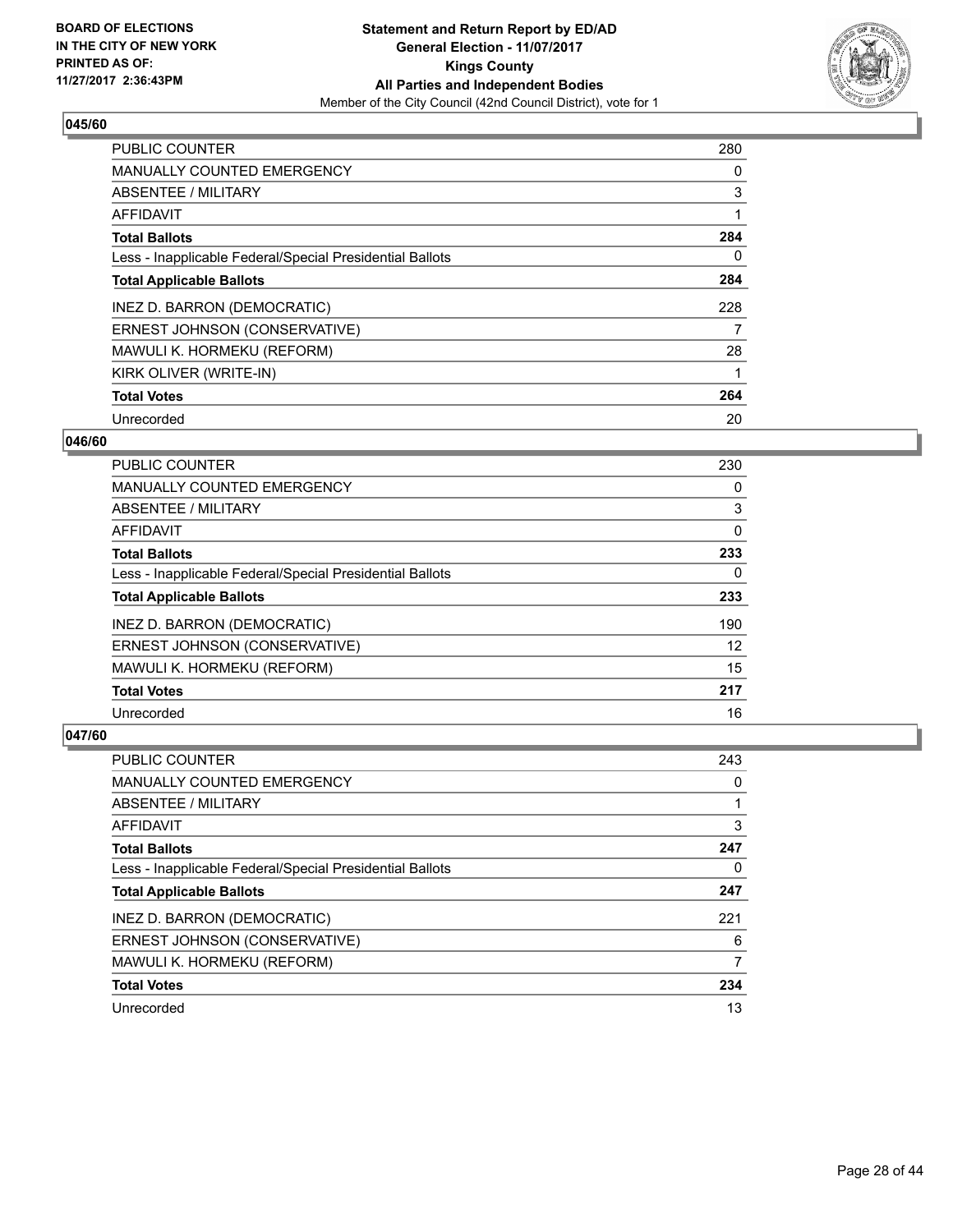

| <b>PUBLIC COUNTER</b>                                    | 80             |
|----------------------------------------------------------|----------------|
| MANUALLY COUNTED EMERGENCY                               | 0              |
| ABSENTEE / MILITARY                                      | 0              |
| <b>AFFIDAVIT</b>                                         | $\overline{2}$ |
| <b>Total Ballots</b>                                     | 82             |
| Less - Inapplicable Federal/Special Presidential Ballots | 0              |
| <b>Total Applicable Ballots</b>                          | 82             |
| INEZ D. BARRON (DEMOCRATIC)                              | 66             |
| ERNEST JOHNSON (CONSERVATIVE)                            | 4              |
| MAWULI K. HORMEKU (REFORM)                               | 7              |
| <b>Total Votes</b>                                       | 77             |
| Unrecorded                                               | 5              |

#### **049/60**

| <b>PUBLIC COUNTER</b>                                    | 188      |
|----------------------------------------------------------|----------|
| <b>MANUALLY COUNTED EMERGENCY</b>                        | 0        |
| ABSENTEE / MILITARY                                      | 4        |
| <b>AFFIDAVIT</b>                                         | 3        |
| <b>Total Ballots</b>                                     | 195      |
| Less - Inapplicable Federal/Special Presidential Ballots | $\Omega$ |
| <b>Total Applicable Ballots</b>                          | 195      |
| INEZ D. BARRON (DEMOCRATIC)                              | 175      |
| ERNEST JOHNSON (CONSERVATIVE)                            | 7        |
| MAWULI K. HORMEKU (REFORM)                               | 4        |
| <b>Total Votes</b>                                       | 186      |
| Unrecorded                                               | 9        |

| PUBLIC COUNTER                                           | 90 |
|----------------------------------------------------------|----|
| <b>MANUALLY COUNTED EMERGENCY</b>                        | 0  |
| ABSENTEE / MILITARY                                      | 0  |
| AFFIDAVIT                                                | 0  |
| <b>Total Ballots</b>                                     | 90 |
| Less - Inapplicable Federal/Special Presidential Ballots | 0  |
| <b>Total Applicable Ballots</b>                          | 90 |
| INEZ D. BARRON (DEMOCRATIC)                              | 77 |
| ERNEST JOHNSON (CONSERVATIVE)                            | 6  |
| MAWULI K. HORMEKU (REFORM)                               | 4  |
| <b>Total Votes</b>                                       | 87 |
| Unrecorded                                               | 3  |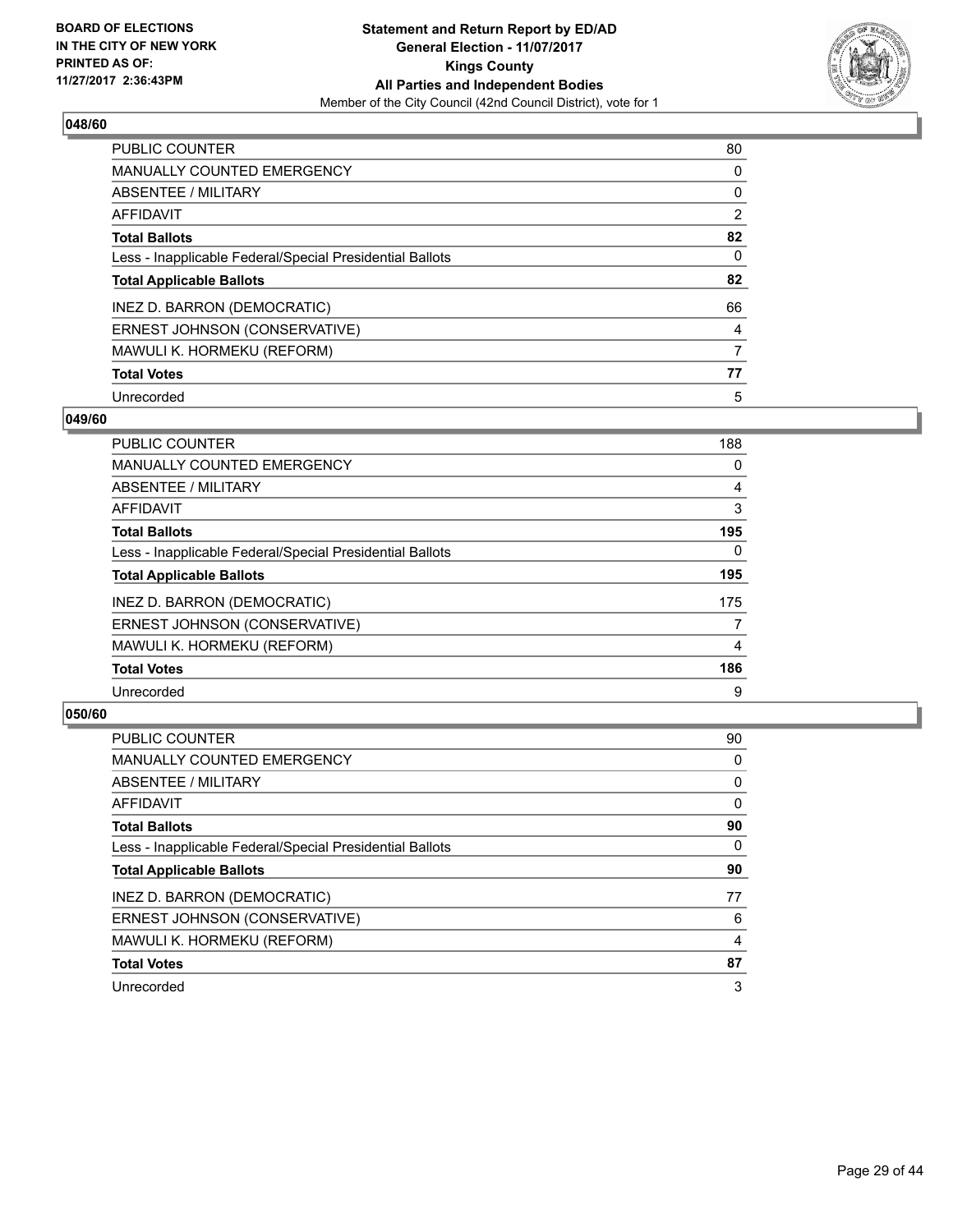

| <b>PUBLIC COUNTER</b>                                    | 264 |
|----------------------------------------------------------|-----|
| MANUALLY COUNTED EMERGENCY                               | 0   |
| ABSENTEE / MILITARY                                      | 5   |
| <b>AFFIDAVIT</b>                                         |     |
| <b>Total Ballots</b>                                     | 270 |
| Less - Inapplicable Federal/Special Presidential Ballots | 0   |
| <b>Total Applicable Ballots</b>                          | 270 |
| INEZ D. BARRON (DEMOCRATIC)                              | 244 |
| ERNEST JOHNSON (CONSERVATIVE)                            | 8   |
| MAWULI K. HORMEKU (REFORM)                               | 6   |
| <b>Total Votes</b>                                       | 258 |
| Unrecorded                                               | 12  |

#### **052/60**

| <b>PUBLIC COUNTER</b>                                    | 227            |
|----------------------------------------------------------|----------------|
| <b>MANUALLY COUNTED EMERGENCY</b>                        | 0              |
| ABSENTEE / MILITARY                                      | $\overline{2}$ |
| <b>AFFIDAVIT</b>                                         | 3              |
| <b>Total Ballots</b>                                     | 232            |
| Less - Inapplicable Federal/Special Presidential Ballots | $\Omega$       |
| <b>Total Applicable Ballots</b>                          | 232            |
| INEZ D. BARRON (DEMOCRATIC)                              | 209            |
| ERNEST JOHNSON (CONSERVATIVE)                            | 9              |
| MAWULI K. HORMEKU (REFORM)                               |                |
| <b>Total Votes</b>                                       | 219            |
| Unrecorded                                               | 13             |

| <b>PUBLIC COUNTER</b>                                    | 221 |
|----------------------------------------------------------|-----|
| <b>MANUALLY COUNTED EMERGENCY</b>                        | 0   |
| ABSENTEE / MILITARY                                      | 3   |
| AFFIDAVIT                                                | 5   |
| <b>Total Ballots</b>                                     | 229 |
| Less - Inapplicable Federal/Special Presidential Ballots | 0   |
| <b>Total Applicable Ballots</b>                          | 229 |
| INEZ D. BARRON (DEMOCRATIC)                              | 206 |
| ERNEST JOHNSON (CONSERVATIVE)                            | 6   |
| MAWULI K. HORMEKU (REFORM)                               | 6   |
| <b>Total Votes</b>                                       | 218 |
| Unrecorded                                               | 11  |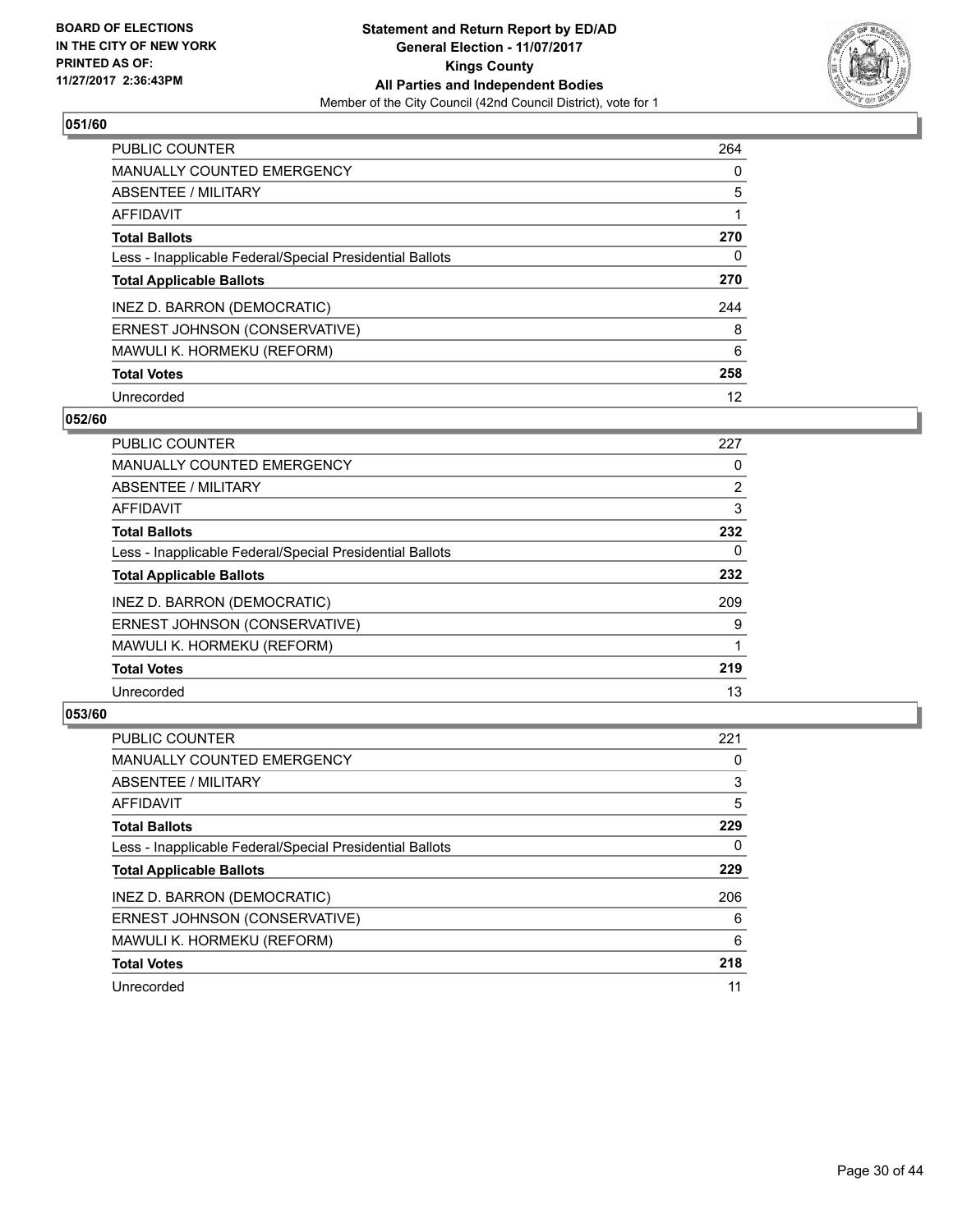

| <b>PUBLIC COUNTER</b>                                    | 191            |
|----------------------------------------------------------|----------------|
| <b>MANUALLY COUNTED EMERGENCY</b>                        | 0              |
| <b>ABSENTEE / MILITARY</b>                               | 0              |
| <b>AFFIDAVIT</b>                                         | $\overline{2}$ |
| <b>Total Ballots</b>                                     | 193            |
| Less - Inapplicable Federal/Special Presidential Ballots | 0              |
| <b>Total Applicable Ballots</b>                          | 193            |
| INEZ D. BARRON (DEMOCRATIC)                              | 178            |
| ERNEST JOHNSON (CONSERVATIVE)                            | 6              |
| MAWULI K. HORMEKU (REFORM)                               | 2              |
| <b>Total Votes</b>                                       | 186            |
| Unrecorded                                               |                |

#### **055/60**

| <b>PUBLIC COUNTER</b>                                    | 161 |
|----------------------------------------------------------|-----|
| <b>MANUALLY COUNTED EMERGENCY</b>                        | 0   |
| ABSENTEE / MILITARY                                      | 4   |
| <b>AFFIDAVIT</b>                                         | 3   |
| <b>Total Ballots</b>                                     | 168 |
| Less - Inapplicable Federal/Special Presidential Ballots | 0   |
| <b>Total Applicable Ballots</b>                          | 168 |
| INEZ D. BARRON (DEMOCRATIC)                              | 135 |
| ERNEST JOHNSON (CONSERVATIVE)                            | 12  |
| MAWULI K. HORMEKU (REFORM)                               | 2   |
| CHRIS BANKS (WRITE-IN)                                   | 2   |
| MARIA SARRETT (WRITE-IN)                                 | 1   |
| <b>Total Votes</b>                                       | 152 |
| Unrecorded                                               | 16  |

| <b>PUBLIC COUNTER</b>                                    | 224 |
|----------------------------------------------------------|-----|
| <b>MANUALLY COUNTED EMERGENCY</b>                        | 0   |
| ABSENTEE / MILITARY                                      | 4   |
| AFFIDAVIT                                                |     |
| <b>Total Ballots</b>                                     | 229 |
| Less - Inapplicable Federal/Special Presidential Ballots | 0   |
| <b>Total Applicable Ballots</b>                          | 229 |
| INEZ D. BARRON (DEMOCRATIC)                              | 201 |
| ERNEST JOHNSON (CONSERVATIVE)                            | 8   |
| MAWULI K. HORMEKU (REFORM)                               | 5   |
| <b>Total Votes</b>                                       | 214 |
| Unrecorded                                               | 15  |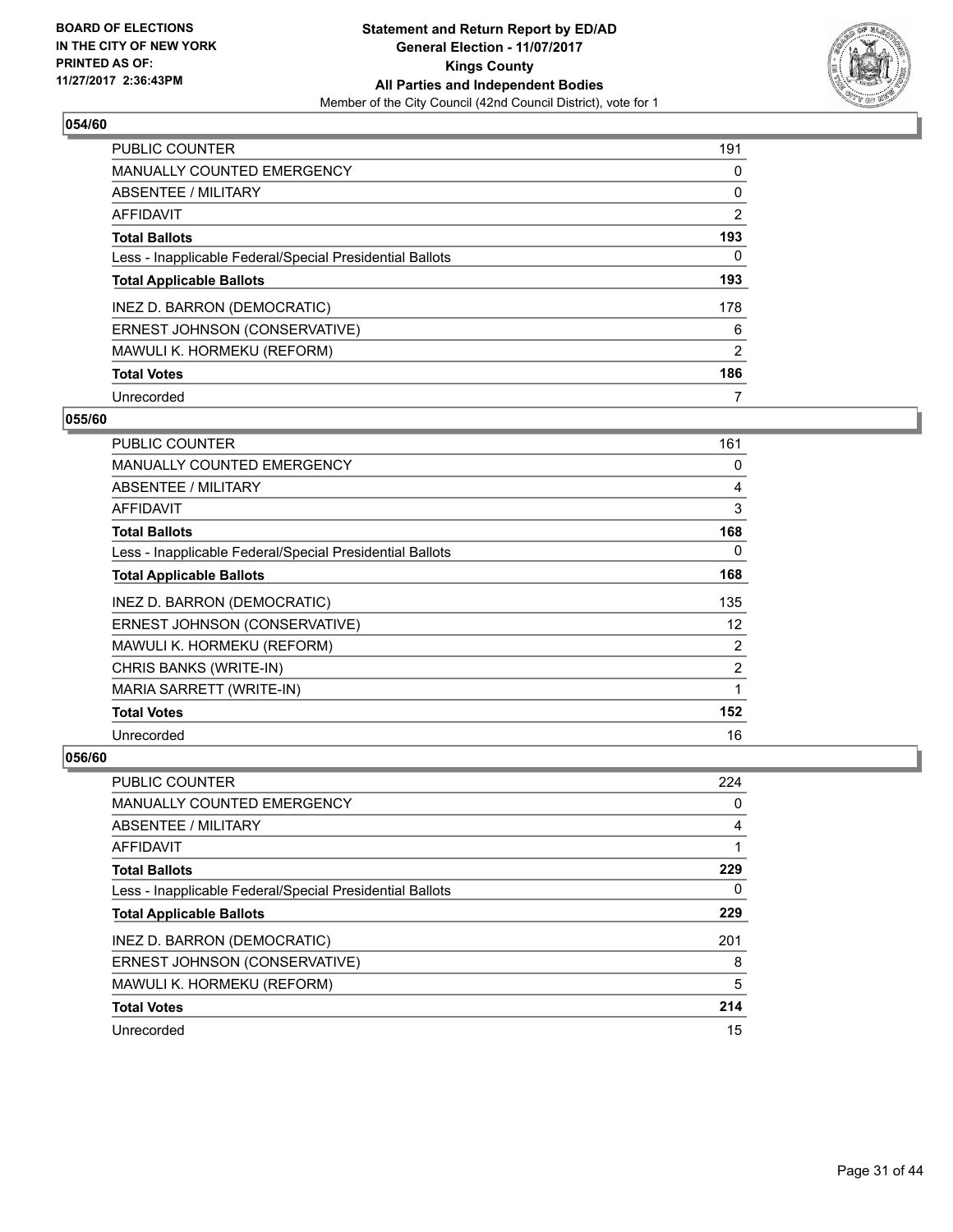

| <b>PUBLIC COUNTER</b>                                    | 242 |
|----------------------------------------------------------|-----|
| <b>MANUALLY COUNTED EMERGENCY</b>                        | 0   |
| ABSENTEE / MILITARY                                      | 3   |
| <b>AFFIDAVIT</b>                                         | 6   |
| <b>Total Ballots</b>                                     | 251 |
| Less - Inapplicable Federal/Special Presidential Ballots | 0   |
| <b>Total Applicable Ballots</b>                          | 251 |
| INEZ D. BARRON (DEMOCRATIC)                              | 224 |
| ERNEST JOHNSON (CONSERVATIVE)                            | 4   |
| MAWULI K. HORMEKU (REFORM)                               | 3   |
| CHRISTOPHER BANKS (WRITE-IN)                             |     |
| <b>Total Votes</b>                                       | 232 |
| Unrecorded                                               | 19  |

## **058/60**

| <b>PUBLIC COUNTER</b>                                    | 172 |
|----------------------------------------------------------|-----|
| <b>MANUALLY COUNTED EMERGENCY</b>                        | 0   |
| ABSENTEE / MILITARY                                      | 8   |
| <b>AFFIDAVIT</b>                                         | 2   |
| <b>Total Ballots</b>                                     | 182 |
| Less - Inapplicable Federal/Special Presidential Ballots | 0   |
| <b>Total Applicable Ballots</b>                          | 182 |
| INEZ D. BARRON (DEMOCRATIC)                              | 149 |
| ERNEST JOHNSON (CONSERVATIVE)                            | 9   |
| MAWULI K. HORMEKU (REFORM)                               | 3   |
| <b>Total Votes</b>                                       | 161 |
| Unrecorded                                               | 21  |

| <b>PUBLIC COUNTER</b>                                    | 143            |
|----------------------------------------------------------|----------------|
| <b>MANUALLY COUNTED EMERGENCY</b>                        | 0              |
| ABSENTEE / MILITARY                                      | 2              |
| AFFIDAVIT                                                | 4              |
| <b>Total Ballots</b>                                     | 149            |
| Less - Inapplicable Federal/Special Presidential Ballots | 0              |
| <b>Total Applicable Ballots</b>                          | 149            |
| INEZ D. BARRON (DEMOCRATIC)                              | 134            |
| ERNEST JOHNSON (CONSERVATIVE)                            | 4              |
| MAWULI K. HORMEKU (REFORM)                               | $\overline{2}$ |
| <b>Total Votes</b>                                       | 140            |
| Unrecorded                                               | 9              |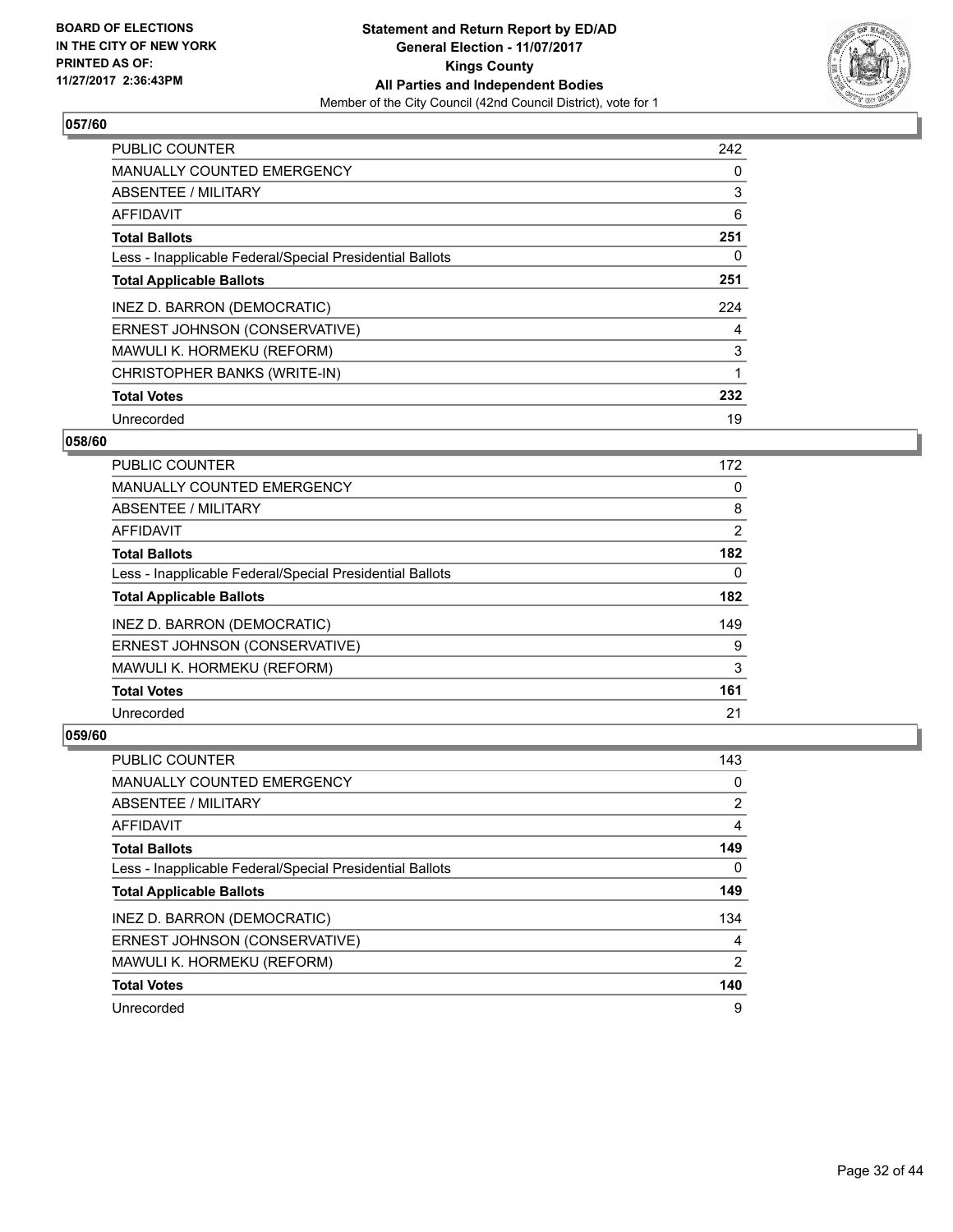

| <b>PUBLIC COUNTER</b>                                    | 149            |
|----------------------------------------------------------|----------------|
| MANUALLY COUNTED EMERGENCY                               | 0              |
| ABSENTEE / MILITARY                                      | $\overline{2}$ |
| <b>AFFIDAVIT</b>                                         | $\overline{2}$ |
| <b>Total Ballots</b>                                     | 153            |
| Less - Inapplicable Federal/Special Presidential Ballots | 0              |
| <b>Total Applicable Ballots</b>                          | 153            |
| INEZ D. BARRON (DEMOCRATIC)                              | 131            |
| ERNEST JOHNSON (CONSERVATIVE)                            | 7              |
| MAWULI K. HORMEKU (REFORM)                               | 2              |
| <b>Total Votes</b>                                       | 140            |
| Unrecorded                                               | 13             |

#### **061/60**

| <b>PUBLIC COUNTER</b>                                    | 213            |
|----------------------------------------------------------|----------------|
| <b>MANUALLY COUNTED EMERGENCY</b>                        | 0              |
| ABSENTEE / MILITARY                                      | 3              |
| <b>AFFIDAVIT</b>                                         | 2              |
| <b>Total Ballots</b>                                     | 218            |
| Less - Inapplicable Federal/Special Presidential Ballots | $\Omega$       |
| <b>Total Applicable Ballots</b>                          | 218            |
| INEZ D. BARRON (DEMOCRATIC)                              | 193            |
| ERNEST JOHNSON (CONSERVATIVE)                            | 6              |
| MAWULI K. HORMEKU (REFORM)                               | $\overline{4}$ |
| <b>Total Votes</b>                                       | 203            |
| Unrecorded                                               | 15             |

| <b>PUBLIC COUNTER</b>                                    | 273 |
|----------------------------------------------------------|-----|
| <b>MANUALLY COUNTED EMERGENCY</b>                        | 0   |
| ABSENTEE / MILITARY                                      | 9   |
| AFFIDAVIT                                                | 3   |
| <b>Total Ballots</b>                                     | 285 |
| Less - Inapplicable Federal/Special Presidential Ballots | 0   |
| <b>Total Applicable Ballots</b>                          | 285 |
| INEZ D. BARRON (DEMOCRATIC)                              | 235 |
| ERNEST JOHNSON (CONSERVATIVE)                            | 14  |
| MAWULI K. HORMEKU (REFORM)                               | 5   |
| <b>Total Votes</b>                                       | 254 |
| Unrecorded                                               | 31  |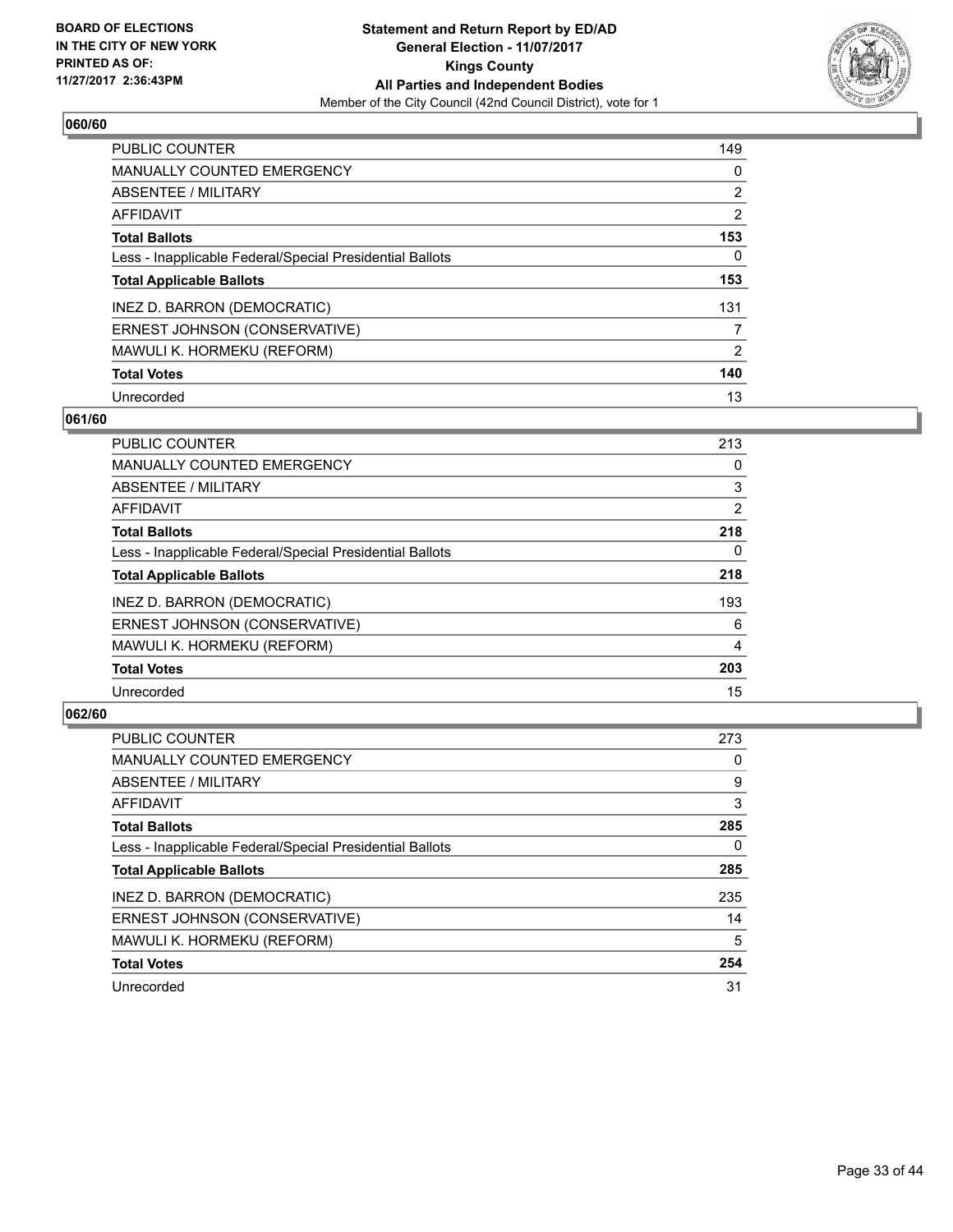

| <b>PUBLIC COUNTER</b>                                    | 262            |
|----------------------------------------------------------|----------------|
| <b>MANUALLY COUNTED EMERGENCY</b>                        | 0              |
| ABSENTEE / MILITARY                                      | $\overline{2}$ |
| <b>AFFIDAVIT</b>                                         | 7              |
| <b>Total Ballots</b>                                     | 271            |
| Less - Inapplicable Federal/Special Presidential Ballots | 0              |
| <b>Total Applicable Ballots</b>                          | 271            |
| INEZ D. BARRON (DEMOCRATIC)                              | 240            |
| ERNEST JOHNSON (CONSERVATIVE)                            | 16             |
| MAWULI K. HORMEKU (REFORM)                               | 3              |
| <b>Total Votes</b>                                       | 259            |
| Unrecorded                                               | 12             |

#### **064/60**

| <b>PUBLIC COUNTER</b>                                    | 228 |
|----------------------------------------------------------|-----|
| <b>MANUALLY COUNTED EMERGENCY</b>                        | 0   |
| ABSENTEE / MILITARY                                      | 3   |
| <b>AFFIDAVIT</b>                                         | 3   |
| <b>Total Ballots</b>                                     | 234 |
| Less - Inapplicable Federal/Special Presidential Ballots | 0   |
| <b>Total Applicable Ballots</b>                          | 234 |
| INEZ D. BARRON (DEMOCRATIC)                              | 196 |
| ERNEST JOHNSON (CONSERVATIVE)                            | 11  |
| MAWULI K. HORMEKU (REFORM)                               | 7   |
| <b>Total Votes</b>                                       | 214 |
| Unrecorded                                               | 20  |

| <b>PUBLIC COUNTER</b>                                    | 241 |
|----------------------------------------------------------|-----|
| <b>MANUALLY COUNTED EMERGENCY</b>                        | 0   |
| ABSENTEE / MILITARY                                      |     |
| AFFIDAVIT                                                | 6   |
| <b>Total Ballots</b>                                     | 248 |
| Less - Inapplicable Federal/Special Presidential Ballots | 0   |
| <b>Total Applicable Ballots</b>                          | 248 |
| INEZ D. BARRON (DEMOCRATIC)                              | 208 |
| ERNEST JOHNSON (CONSERVATIVE)                            | 17  |
| MAWULI K. HORMEKU (REFORM)                               | 7   |
| <b>Total Votes</b>                                       | 232 |
| Unrecorded                                               | 16  |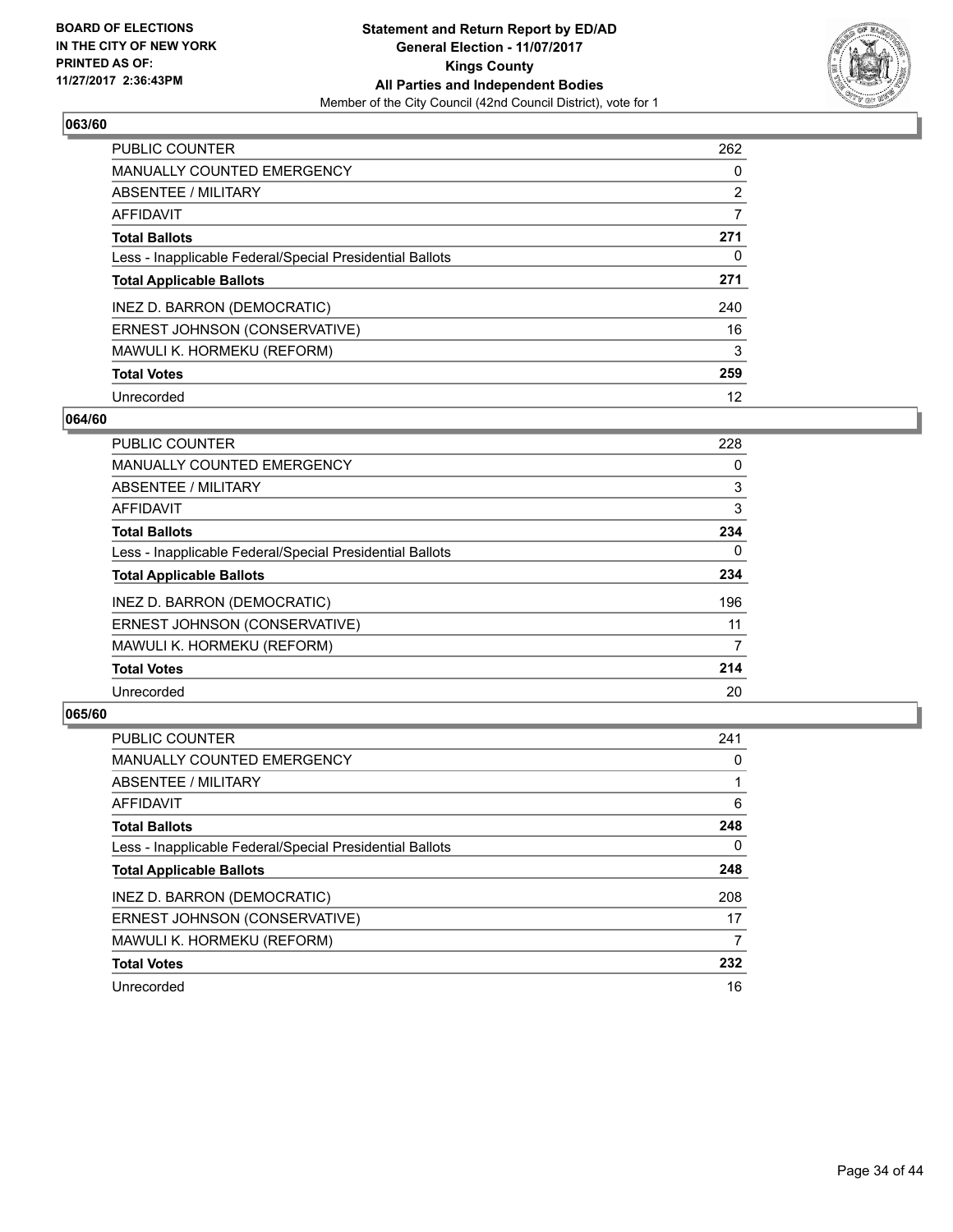

| <b>PUBLIC COUNTER</b>                                    | 178            |
|----------------------------------------------------------|----------------|
| MANUALLY COUNTED EMERGENCY                               | 0              |
| ABSENTEE / MILITARY                                      | $\overline{2}$ |
| <b>AFFIDAVIT</b>                                         | $\overline{2}$ |
| <b>Total Ballots</b>                                     | 182            |
| Less - Inapplicable Federal/Special Presidential Ballots | 0              |
| <b>Total Applicable Ballots</b>                          | 182            |
| INEZ D. BARRON (DEMOCRATIC)                              | 162            |
| ERNEST JOHNSON (CONSERVATIVE)                            | 7              |
| MAWULI K. HORMEKU (REFORM)                               | 2              |
| <b>Total Votes</b>                                       | 171            |
| Unrecorded                                               | 11             |

#### **067/60**

| <b>PUBLIC COUNTER</b>                                    | 106            |
|----------------------------------------------------------|----------------|
| <b>MANUALLY COUNTED EMERGENCY</b>                        | 0              |
| ABSENTEE / MILITARY                                      | 1              |
| AFFIDAVIT                                                | 2              |
| <b>Total Ballots</b>                                     | 109            |
| Less - Inapplicable Federal/Special Presidential Ballots | 0              |
| <b>Total Applicable Ballots</b>                          | 109            |
| INEZ D. BARRON (DEMOCRATIC)                              | 102            |
| ERNEST JOHNSON (CONSERVATIVE)                            | 0              |
| MAWULI K. HORMEKU (REFORM)                               | 4              |
| CHRIS BAYES (WRITE-IN)                                   |                |
| <b>Total Votes</b>                                       | 107            |
| Unrecorded                                               | $\overline{2}$ |

| PUBLIC COUNTER                                           | 136 |
|----------------------------------------------------------|-----|
| <b>MANUALLY COUNTED EMERGENCY</b>                        | 0   |
| ABSENTEE / MILITARY                                      | 3   |
| AFFIDAVIT                                                | 0   |
| <b>Total Ballots</b>                                     | 139 |
| Less - Inapplicable Federal/Special Presidential Ballots | 0   |
| <b>Total Applicable Ballots</b>                          | 139 |
| INEZ D. BARRON (DEMOCRATIC)                              | 126 |
| ERNEST JOHNSON (CONSERVATIVE)                            | 4   |
| MAWULI K. HORMEKU (REFORM)                               | 2   |
| <b>Total Votes</b>                                       | 132 |
| Unrecorded                                               | 7   |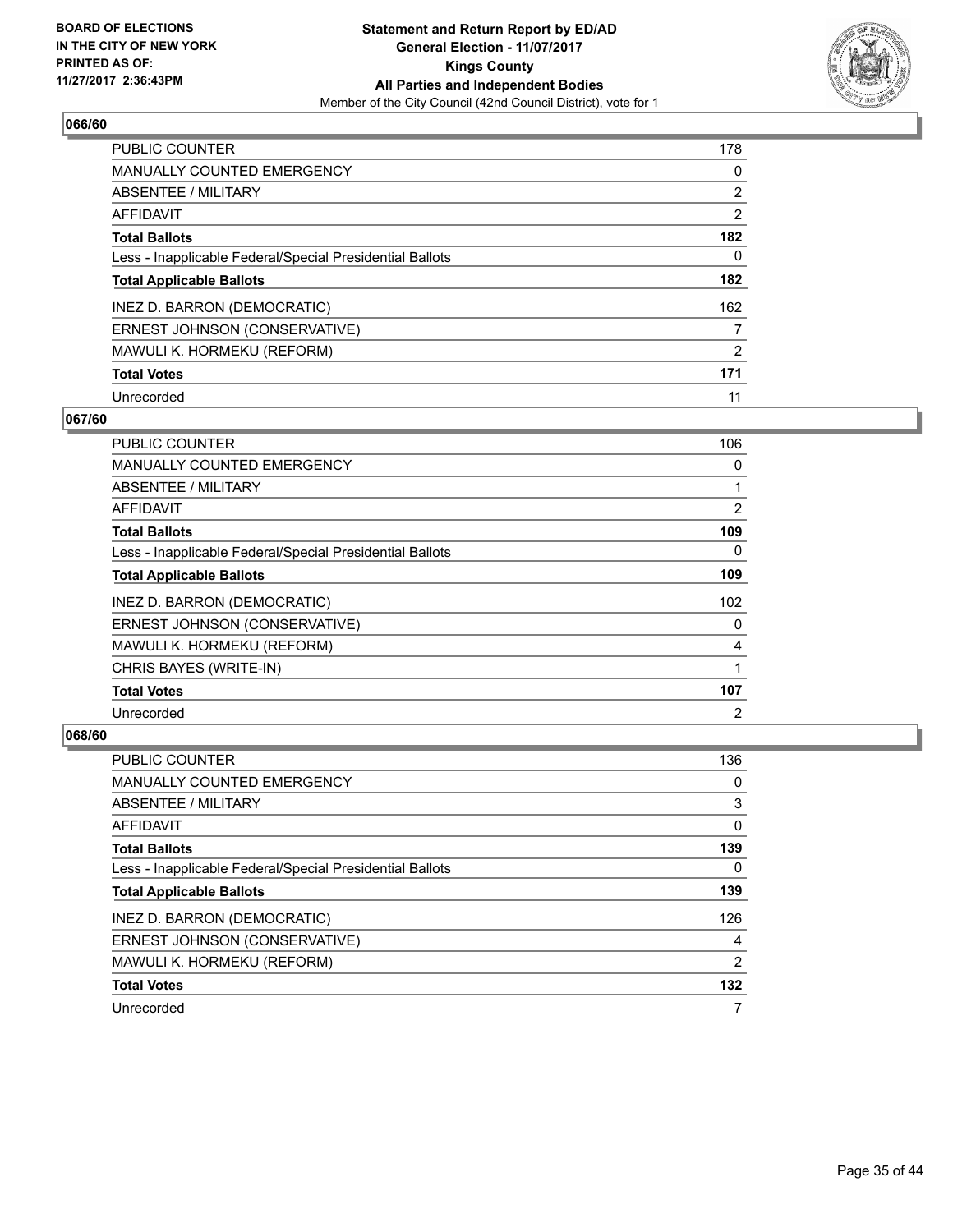

| <b>PUBLIC COUNTER</b>                                    | 53 |
|----------------------------------------------------------|----|
| <b>MANUALLY COUNTED EMERGENCY</b>                        | 0  |
| ABSENTEE / MILITARY                                      | 0  |
| <b>AFFIDAVIT</b>                                         |    |
| <b>Total Ballots</b>                                     | 54 |
| Less - Inapplicable Federal/Special Presidential Ballots | 0  |
| <b>Total Applicable Ballots</b>                          | 54 |
| INEZ D. BARRON (DEMOCRATIC)                              | 51 |
| ERNEST JOHNSON (CONSERVATIVE)                            | 2  |
| MAWULI K. HORMEKU (REFORM)                               | 0  |
| <b>Total Votes</b>                                       | 53 |
| Unrecorded                                               |    |

#### **070/60**

| <b>PUBLIC COUNTER</b>                                    | 86       |
|----------------------------------------------------------|----------|
| <b>MANUALLY COUNTED EMERGENCY</b>                        | 0        |
| ABSENTEE / MILITARY                                      |          |
| <b>AFFIDAVIT</b>                                         |          |
| <b>Total Ballots</b>                                     | 88       |
| Less - Inapplicable Federal/Special Presidential Ballots | $\Omega$ |
| <b>Total Applicable Ballots</b>                          | 88       |
| INEZ D. BARRON (DEMOCRATIC)                              | 73       |
| ERNEST JOHNSON (CONSERVATIVE)                            | 3        |
| MAWULI K. HORMEKU (REFORM)                               | 3        |
| <b>Total Votes</b>                                       | 79       |
| Unrecorded                                               | 9        |

| <b>PUBLIC COUNTER</b>                                    | 149            |
|----------------------------------------------------------|----------------|
| <b>MANUALLY COUNTED EMERGENCY</b>                        | 0              |
| ABSENTEE / MILITARY                                      | $\overline{2}$ |
| <b>AFFIDAVIT</b>                                         | 0              |
| <b>Total Ballots</b>                                     | 151            |
| Less - Inapplicable Federal/Special Presidential Ballots | 0              |
| <b>Total Applicable Ballots</b>                          | 151            |
| INEZ D. BARRON (DEMOCRATIC)                              | 133            |
| ERNEST JOHNSON (CONSERVATIVE)                            | 9              |
| MAWULI K. HORMEKU (REFORM)                               | 2              |
| <b>Total Votes</b>                                       | 144            |
| Unrecorded                                               |                |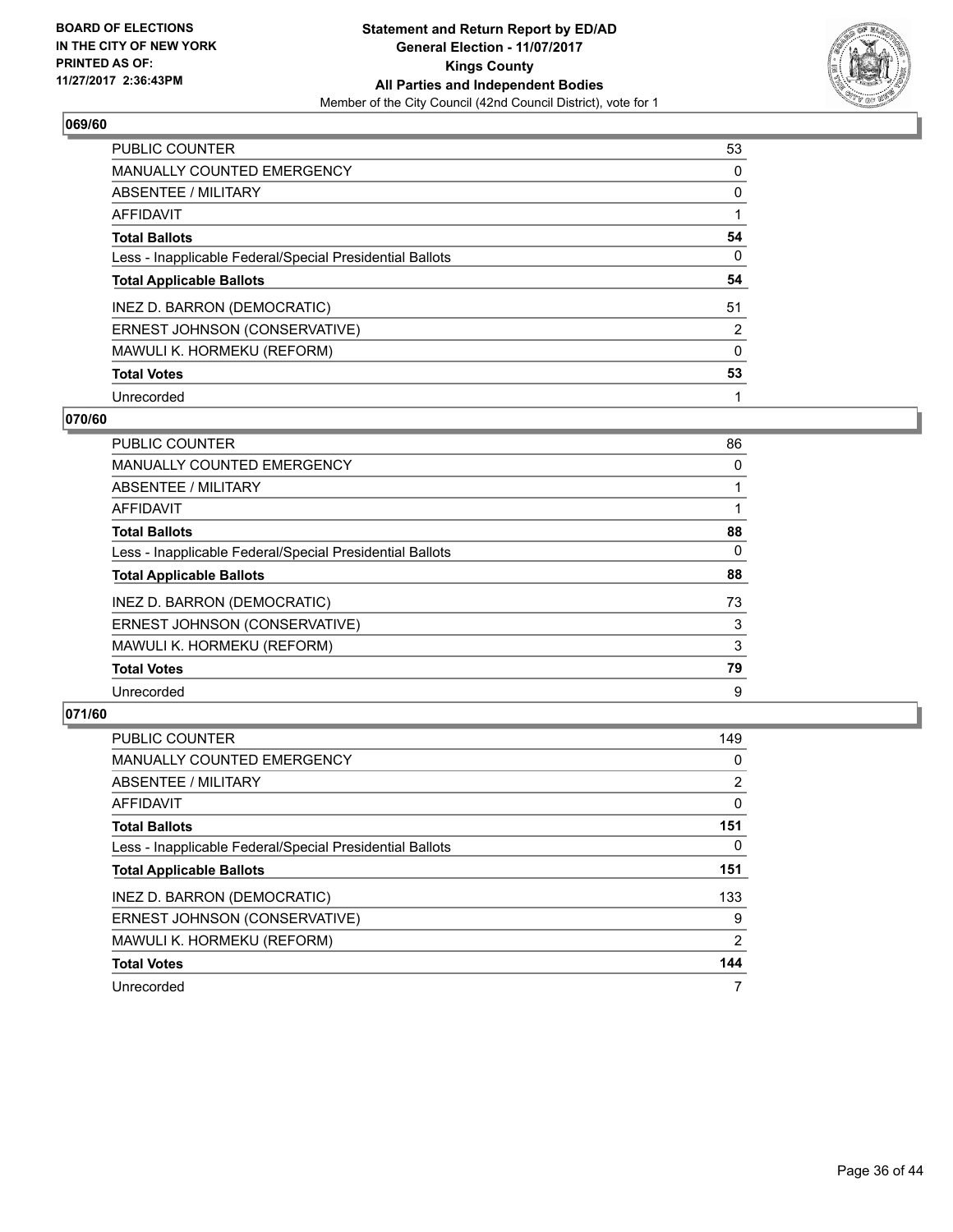

| <b>PUBLIC COUNTER</b>                                    | 187 |
|----------------------------------------------------------|-----|
| <b>MANUALLY COUNTED EMERGENCY</b>                        | 0   |
| ABSENTEE / MILITARY                                      |     |
| <b>AFFIDAVIT</b>                                         | 0   |
| <b>Total Ballots</b>                                     | 188 |
| Less - Inapplicable Federal/Special Presidential Ballots | 0   |
| <b>Total Applicable Ballots</b>                          | 188 |
| INEZ D. BARRON (DEMOCRATIC)                              | 158 |
| ERNEST JOHNSON (CONSERVATIVE)                            | 11  |
| MAWULI K. HORMEKU (REFORM)                               | 6   |
| <b>Total Votes</b>                                       | 175 |
| Unrecorded                                               | 13  |

#### **073/60**

| <b>PUBLIC COUNTER</b>                                    | 159      |
|----------------------------------------------------------|----------|
| <b>MANUALLY COUNTED EMERGENCY</b>                        | 0        |
| ABSENTEE / MILITARY                                      | 3        |
| <b>AFFIDAVIT</b>                                         | $\Omega$ |
| <b>Total Ballots</b>                                     | 162      |
| Less - Inapplicable Federal/Special Presidential Ballots | $\Omega$ |
| <b>Total Applicable Ballots</b>                          | 162      |
| INEZ D. BARRON (DEMOCRATIC)                              | 143      |
| ERNEST JOHNSON (CONSERVATIVE)                            | 6        |
| MAWULI K. HORMEKU (REFORM)                               |          |
| <b>Total Votes</b>                                       | 150      |
| Unrecorded                                               | 12       |

| <b>PUBLIC COUNTER</b>                                    | 283 |
|----------------------------------------------------------|-----|
| <b>MANUALLY COUNTED EMERGENCY</b>                        | 0   |
| ABSENTEE / MILITARY                                      | 5   |
| <b>AFFIDAVIT</b>                                         | 5   |
| <b>Total Ballots</b>                                     | 293 |
| Less - Inapplicable Federal/Special Presidential Ballots | 0   |
| <b>Total Applicable Ballots</b>                          | 293 |
| INEZ D. BARRON (DEMOCRATIC)                              | 219 |
| ERNEST JOHNSON (CONSERVATIVE)                            | 47  |
| MAWULI K. HORMEKU (REFORM)                               | 5   |
| <b>Total Votes</b>                                       | 271 |
| Unrecorded                                               | 22  |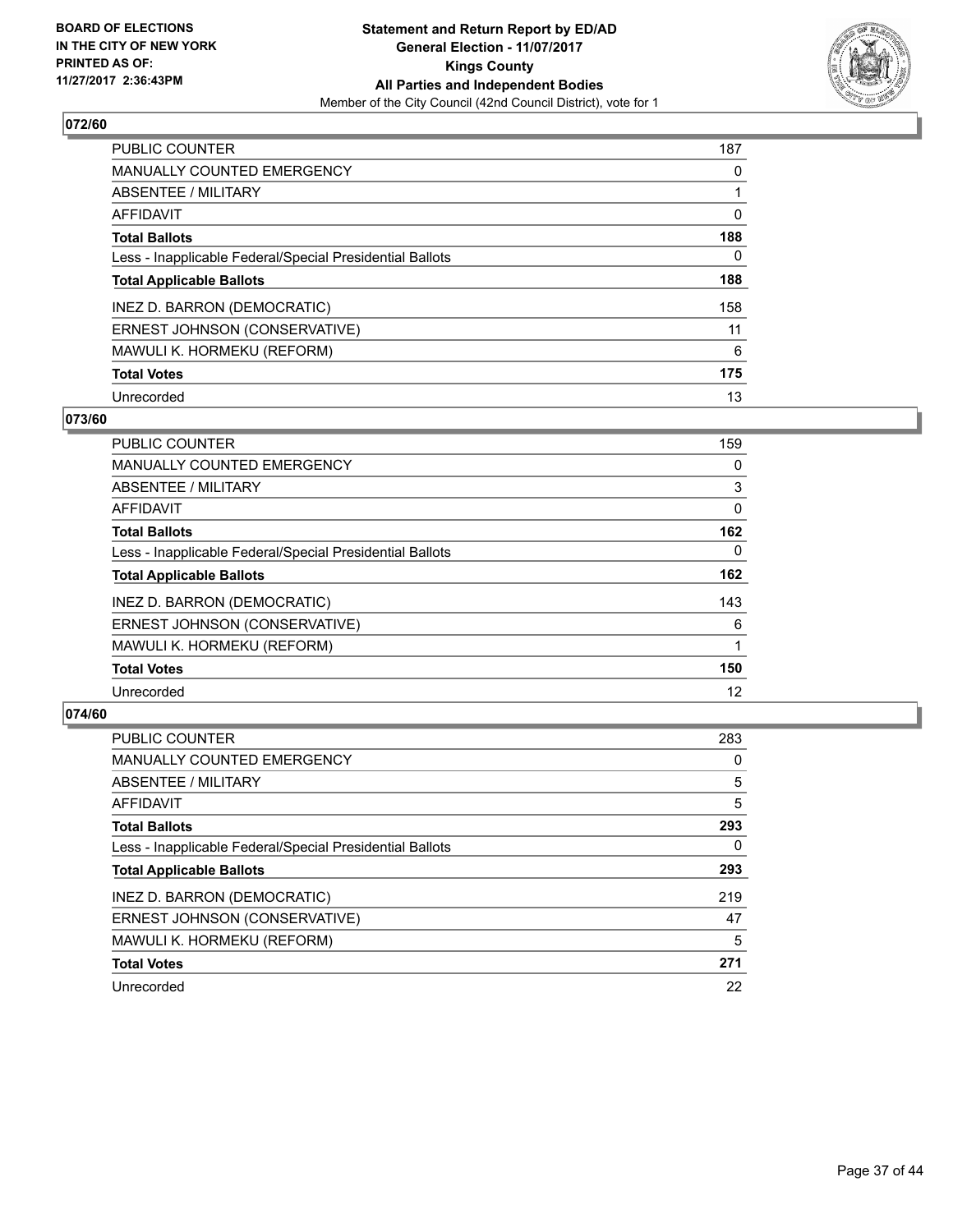

| <b>PUBLIC COUNTER</b>                                    | 302            |
|----------------------------------------------------------|----------------|
| MANUALLY COUNTED EMERGENCY                               | 0              |
| ABSENTEE / MILITARY                                      | $\overline{2}$ |
| <b>AFFIDAVIT</b>                                         |                |
| <b>Total Ballots</b>                                     | 305            |
| Less - Inapplicable Federal/Special Presidential Ballots | 0              |
| <b>Total Applicable Ballots</b>                          | 305            |
| INEZ D. BARRON (DEMOCRATIC)                              | 251            |
| ERNEST JOHNSON (CONSERVATIVE)                            | 17             |
| MAWULI K. HORMEKU (REFORM)                               | 5              |
| <b>Total Votes</b>                                       | 273            |
| Unrecorded                                               | 32             |

#### **076/60**

| <b>PUBLIC COUNTER</b>                                    | 167      |
|----------------------------------------------------------|----------|
| <b>MANUALLY COUNTED EMERGENCY</b>                        | 0        |
| ABSENTEE / MILITARY                                      | 3        |
| <b>AFFIDAVIT</b>                                         |          |
| <b>Total Ballots</b>                                     | 171      |
| Less - Inapplicable Federal/Special Presidential Ballots | $\Omega$ |
| <b>Total Applicable Ballots</b>                          | 171      |
| INEZ D. BARRON (DEMOCRATIC)                              | 154      |
| ERNEST JOHNSON (CONSERVATIVE)                            | 6        |
| MAWULI K. HORMEKU (REFORM)                               | 2        |
| <b>Total Votes</b>                                       | 162      |
| Unrecorded                                               | 9        |

| <b>PUBLIC COUNTER</b>                                    | 205 |
|----------------------------------------------------------|-----|
| <b>MANUALLY COUNTED EMERGENCY</b>                        | 0   |
| ABSENTEE / MILITARY                                      | 3   |
| AFFIDAVIT                                                | 3   |
| <b>Total Ballots</b>                                     | 211 |
| Less - Inapplicable Federal/Special Presidential Ballots | 0   |
| <b>Total Applicable Ballots</b>                          | 211 |
| INEZ D. BARRON (DEMOCRATIC)                              | 176 |
| ERNEST JOHNSON (CONSERVATIVE)                            | 8   |
| MAWULI K. HORMEKU (REFORM)                               | 4   |
| <b>Total Votes</b>                                       | 188 |
| Unrecorded                                               | 23  |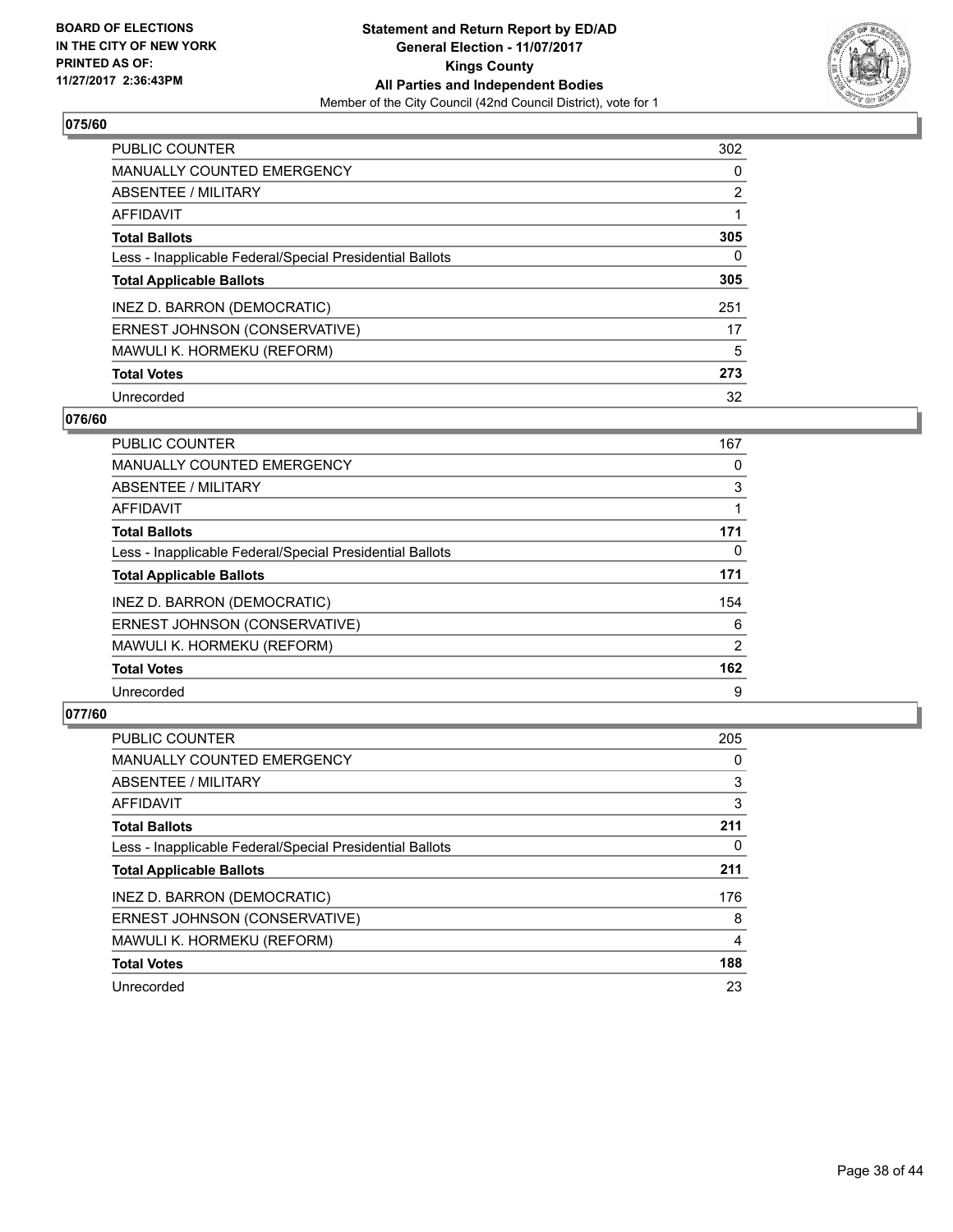

| <b>PUBLIC COUNTER</b>                                    | 284            |
|----------------------------------------------------------|----------------|
| MANUALLY COUNTED EMERGENCY                               | 0              |
| ABSENTEE / MILITARY                                      | $\overline{2}$ |
| <b>AFFIDAVIT</b>                                         | 6              |
| <b>Total Ballots</b>                                     | 292            |
| Less - Inapplicable Federal/Special Presidential Ballots | 0              |
| <b>Total Applicable Ballots</b>                          | 292            |
| INEZ D. BARRON (DEMOCRATIC)                              | 240            |
| ERNEST JOHNSON (CONSERVATIVE)                            | 16             |
| MAWULI K. HORMEKU (REFORM)                               | 7              |
| <b>Total Votes</b>                                       | 263            |
| Unrecorded                                               | 29             |

#### **080/60**

| <b>PUBLIC COUNTER</b>                                    | 213 |
|----------------------------------------------------------|-----|
| <b>MANUALLY COUNTED EMERGENCY</b>                        | 0   |
| ABSENTEE / MILITARY                                      | 6   |
| <b>AFFIDAVIT</b>                                         | 6   |
| <b>Total Ballots</b>                                     | 225 |
| Less - Inapplicable Federal/Special Presidential Ballots | 0   |
| <b>Total Applicable Ballots</b>                          | 225 |
| INEZ D. BARRON (DEMOCRATIC)                              | 192 |
| ERNEST JOHNSON (CONSERVATIVE)                            | 10  |
| MAWULI K. HORMEKU (REFORM)                               | 3   |
| <b>Total Votes</b>                                       | 205 |
| Unrecorded                                               | 20  |

| PUBLIC COUNTER                                           | 234 |
|----------------------------------------------------------|-----|
| <b>MANUALLY COUNTED EMERGENCY</b>                        | 0   |
| <b>ABSENTEE / MILITARY</b>                               | 4   |
| AFFIDAVIT                                                | 3   |
| <b>Total Ballots</b>                                     | 241 |
| Less - Inapplicable Federal/Special Presidential Ballots | 0   |
| <b>Total Applicable Ballots</b>                          | 241 |
| INEZ D. BARRON (DEMOCRATIC)                              | 213 |
| ERNEST JOHNSON (CONSERVATIVE)                            | 11  |
| MAWULI K. HORMEKU (REFORM)                               | 8   |
| ALICKA AMPRY-SAMUEL (WRITE-IN)                           |     |
| UNATTRIBUTABLE WRITE-IN (WRITE-IN)                       | 1   |
| <b>Total Votes</b>                                       | 234 |
| Unrecorded                                               | 7   |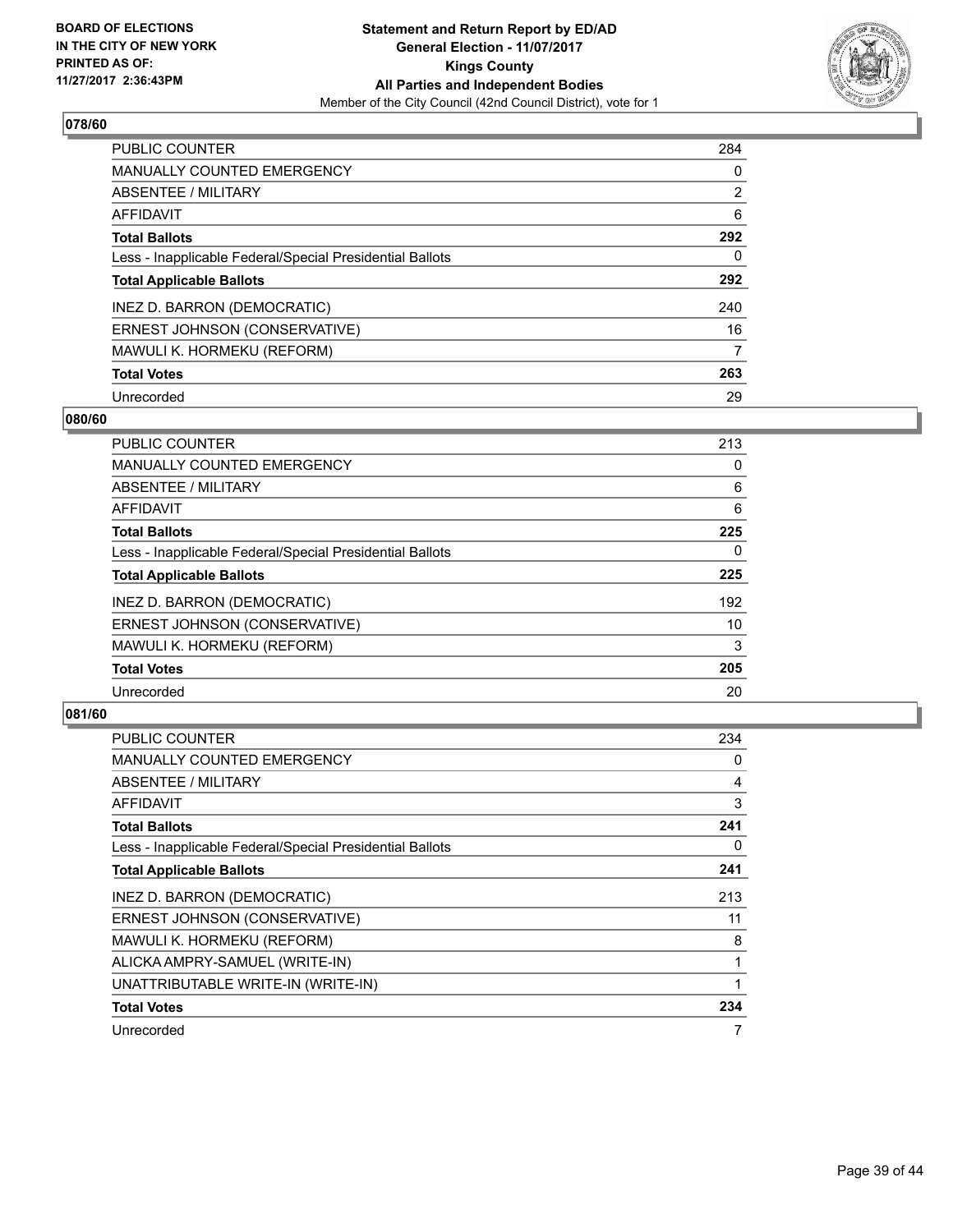

| <b>PUBLIC COUNTER</b>                                    | 370 |
|----------------------------------------------------------|-----|
| <b>MANUALLY COUNTED EMERGENCY</b>                        | 0   |
| ABSENTEE / MILITARY                                      | 3   |
| <b>AFFIDAVIT</b>                                         | 6   |
| <b>Total Ballots</b>                                     | 379 |
| Less - Inapplicable Federal/Special Presidential Ballots | 0   |
| <b>Total Applicable Ballots</b>                          | 379 |
| INEZ D. BARRON (DEMOCRATIC)                              | 312 |
| ERNEST JOHNSON (CONSERVATIVE)                            | 33  |
| MAWULI K. HORMEKU (REFORM)                               | 15  |
| UNATTRIBUTABLE WRITE-IN (WRITE-IN)                       |     |
| <b>Total Votes</b>                                       | 361 |
| Unrecorded                                               | 18  |

## **083/60**

| PUBLIC COUNTER                                           | 314 |
|----------------------------------------------------------|-----|
| <b>MANUALLY COUNTED EMERGENCY</b>                        | 0   |
| ABSENTEE / MILITARY                                      | 5   |
| AFFIDAVIT                                                |     |
| <b>Total Ballots</b>                                     | 320 |
| Less - Inapplicable Federal/Special Presidential Ballots | 0   |
| <b>Total Applicable Ballots</b>                          | 320 |
| INEZ D. BARRON (DEMOCRATIC)                              | 269 |
| ERNEST JOHNSON (CONSERVATIVE)                            | 18  |
| MAWULI K. HORMEKU (REFORM)                               | 10  |
| <b>Total Votes</b>                                       | 297 |
| Unrecorded                                               | 23  |

| PUBLIC COUNTER                                           | 231 |
|----------------------------------------------------------|-----|
| <b>MANUALLY COUNTED EMERGENCY</b>                        | 0   |
| ABSENTEE / MILITARY                                      | 0   |
| AFFIDAVIT                                                | 7   |
| <b>Total Ballots</b>                                     | 238 |
| Less - Inapplicable Federal/Special Presidential Ballots | 0   |
| <b>Total Applicable Ballots</b>                          | 238 |
| INEZ D. BARRON (DEMOCRATIC)                              | 202 |
| ERNEST JOHNSON (CONSERVATIVE)                            | 10  |
| MAWULI K. HORMEKU (REFORM)                               | 13  |
| <b>Total Votes</b>                                       | 225 |
| Unrecorded                                               | 13  |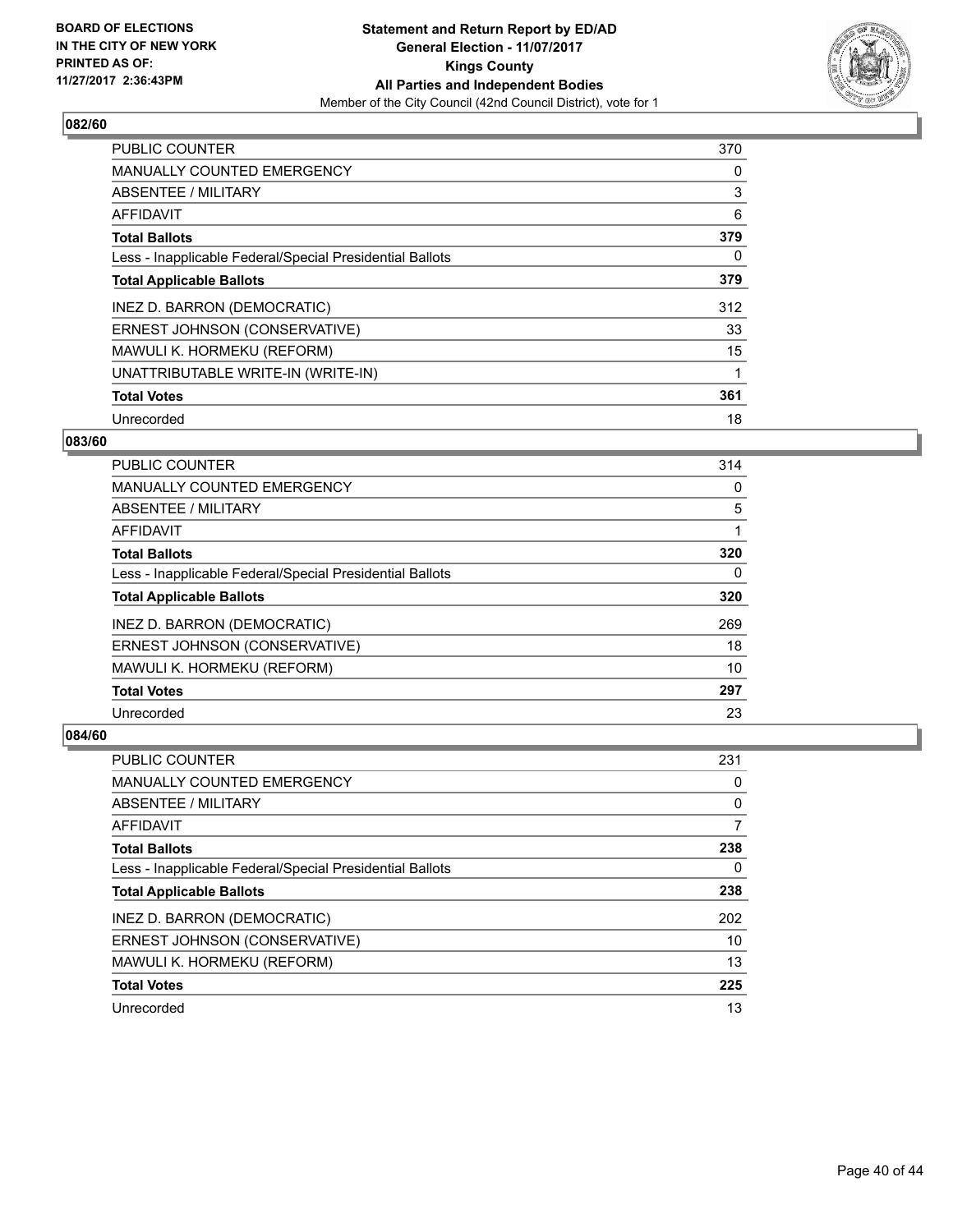

| <b>PUBLIC COUNTER</b>                                    | 234 |
|----------------------------------------------------------|-----|
| <b>MANUALLY COUNTED EMERGENCY</b>                        | 0   |
| ABSENTEE / MILITARY                                      | 2   |
| AFFIDAVIT                                                | 2   |
| <b>Total Ballots</b>                                     | 238 |
| Less - Inapplicable Federal/Special Presidential Ballots | 0   |
| <b>Total Applicable Ballots</b>                          | 238 |
| INEZ D. BARRON (DEMOCRATIC)                              | 204 |
| ERNEST JOHNSON (CONSERVATIVE)                            | 7   |
| MAWULI K. HORMEKU (REFORM)                               | 7   |
| UNCOUNTED WRITE-IN PER STATUTE (WRITE-IN)                | 1   |
| <b>Total Votes</b>                                       | 219 |
| Unrecorded                                               | 19  |

## **086/60**

| PUBLIC COUNTER                                           | 196 |
|----------------------------------------------------------|-----|
| <b>MANUALLY COUNTED EMERGENCY</b>                        | 0   |
| ABSENTEE / MILITARY                                      | 2   |
| AFFIDAVIT                                                | 5   |
| <b>Total Ballots</b>                                     | 203 |
| Less - Inapplicable Federal/Special Presidential Ballots | 0   |
| <b>Total Applicable Ballots</b>                          | 203 |
| INEZ D. BARRON (DEMOCRATIC)                              | 167 |
| ERNEST JOHNSON (CONSERVATIVE)                            | 15  |
| MAWULI K. HORMEKU (REFORM)                               | 12  |
| <b>Total Votes</b>                                       | 194 |
| Unrecorded                                               | 9   |

| <b>PUBLIC COUNTER</b>                                    | 124 |
|----------------------------------------------------------|-----|
| <b>MANUALLY COUNTED EMERGENCY</b>                        | 0   |
| ABSENTEE / MILITARY                                      | 0   |
| AFFIDAVIT                                                |     |
| <b>Total Ballots</b>                                     | 125 |
| Less - Inapplicable Federal/Special Presidential Ballots | 0   |
| <b>Total Applicable Ballots</b>                          | 125 |
| INEZ D. BARRON (DEMOCRATIC)                              | 115 |
| ERNEST JOHNSON (CONSERVATIVE)                            | 5   |
| MAWULI K. HORMEKU (REFORM)                               | 3   |
| <b>Total Votes</b>                                       | 123 |
| Unrecorded                                               | 2   |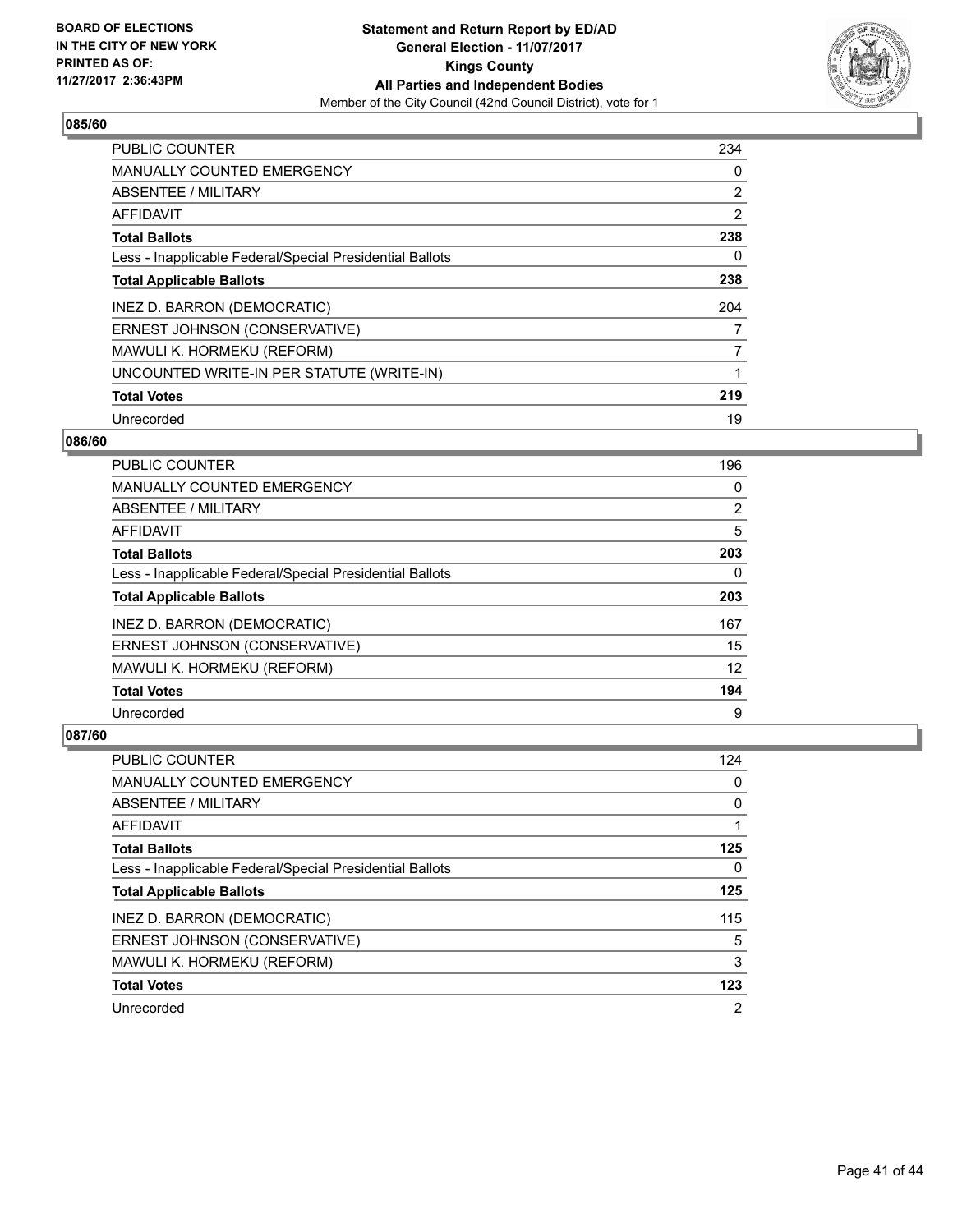

| <b>PUBLIC COUNTER</b>                                    | 211            |
|----------------------------------------------------------|----------------|
| <b>MANUALLY COUNTED EMERGENCY</b>                        | 0              |
| ABSENTEE / MILITARY                                      | 3              |
| <b>AFFIDAVIT</b>                                         | 0              |
| <b>Total Ballots</b>                                     | 214            |
| Less - Inapplicable Federal/Special Presidential Ballots | 0              |
| <b>Total Applicable Ballots</b>                          | 214            |
| INEZ D. BARRON (DEMOCRATIC)                              | 197            |
| ERNEST JOHNSON (CONSERVATIVE)                            | 3              |
| MAWULI K. HORMEKU (REFORM)                               | $\overline{2}$ |
| <b>Total Votes</b>                                       | 202            |
| Unrecorded                                               | 12             |

#### **089/60**

| <b>PUBLIC COUNTER</b>                                    | 97 |
|----------------------------------------------------------|----|
| <b>MANUALLY COUNTED EMERGENCY</b>                        | 0  |
| ABSENTEE / MILITARY                                      |    |
| <b>AFFIDAVIT</b>                                         |    |
| <b>Total Ballots</b>                                     | 99 |
| Less - Inapplicable Federal/Special Presidential Ballots | 0  |
| <b>Total Applicable Ballots</b>                          | 99 |
| INEZ D. BARRON (DEMOCRATIC)                              | 88 |
| ERNEST JOHNSON (CONSERVATIVE)                            | 2  |
| MAWULI K. HORMEKU (REFORM)                               |    |
| <b>Total Votes</b>                                       | 91 |
| Unrecorded                                               | 8  |

| <b>PUBLIC COUNTER</b>                                    | 170 |
|----------------------------------------------------------|-----|
| <b>MANUALLY COUNTED EMERGENCY</b>                        | 0   |
| ABSENTEE / MILITARY                                      | 2   |
| AFFIDAVIT                                                | 2   |
| <b>Total Ballots</b>                                     | 174 |
| Less - Inapplicable Federal/Special Presidential Ballots | 0   |
| <b>Total Applicable Ballots</b>                          | 174 |
| INEZ D. BARRON (DEMOCRATIC)                              | 142 |
| ERNEST JOHNSON (CONSERVATIVE)                            | 8   |
| MAWULI K. HORMEKU (REFORM)                               | 5   |
| UNCOUNTED WRITE-IN PER STATUTE (WRITE-IN)                |     |
| <b>Total Votes</b>                                       | 156 |
| Unrecorded                                               | 18  |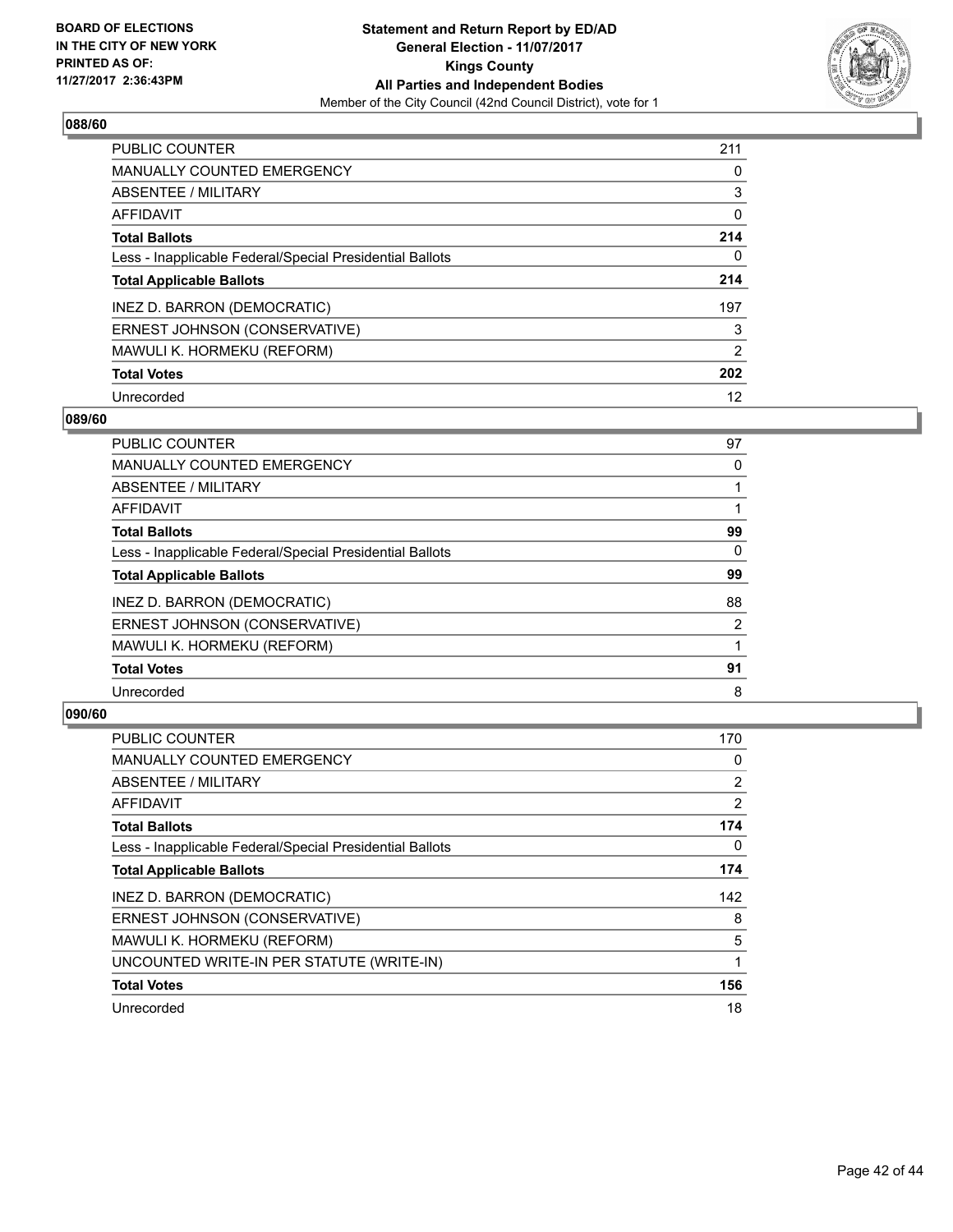

| <b>PUBLIC COUNTER</b>                                    | 135 |
|----------------------------------------------------------|-----|
| MANUALLY COUNTED EMERGENCY                               | 0   |
| ABSENTEE / MILITARY                                      |     |
| AFFIDAVIT                                                | 5   |
| <b>Total Ballots</b>                                     | 141 |
| Less - Inapplicable Federal/Special Presidential Ballots | 0   |
| <b>Total Applicable Ballots</b>                          | 141 |
| INEZ D. BARRON (DEMOCRATIC)                              | 124 |
| ERNEST JOHNSON (CONSERVATIVE)                            | 6   |
| MAWULI K. HORMEKU (REFORM)                               | 4   |
| <b>Total Votes</b>                                       | 134 |
| Unrecorded                                               | 7   |